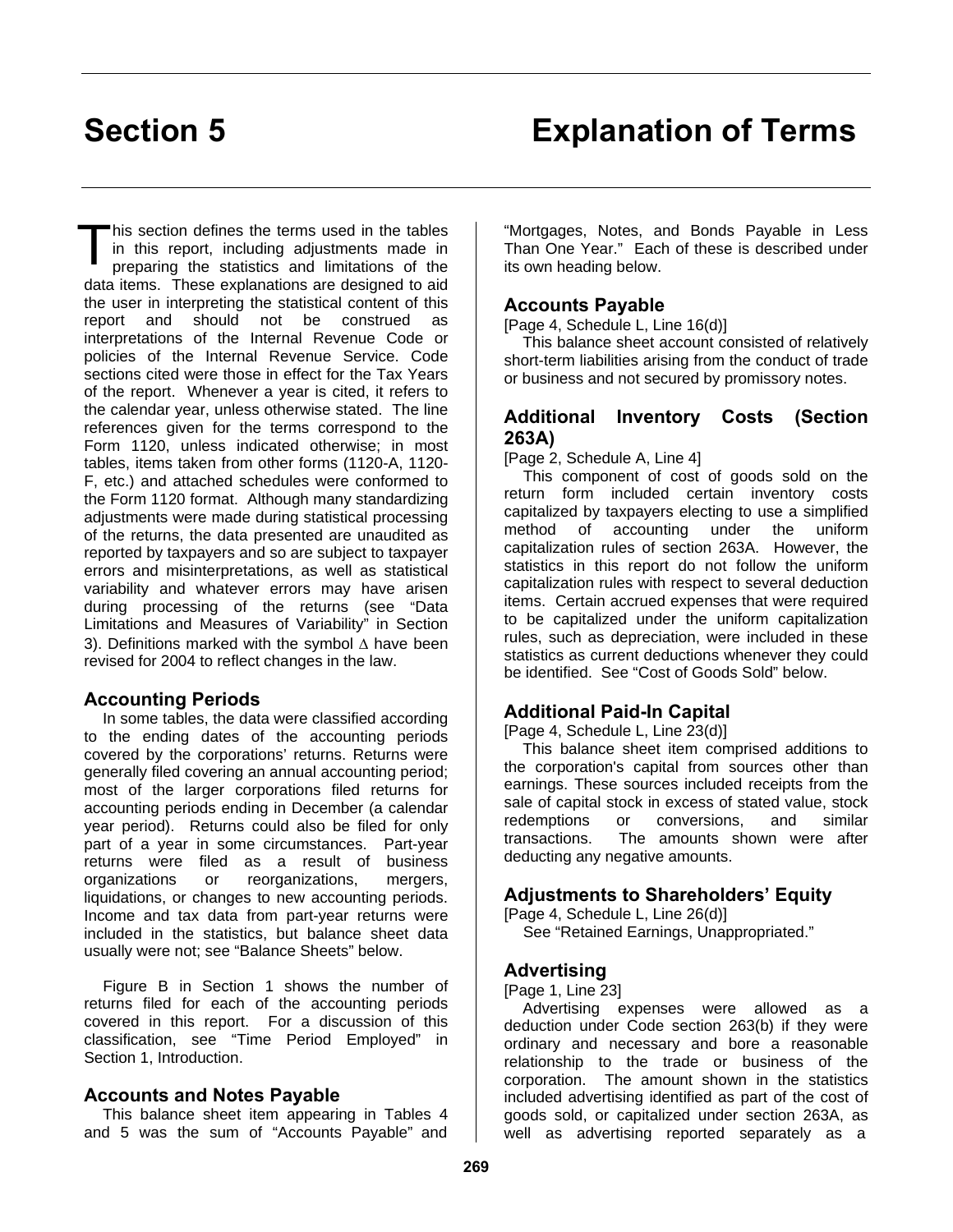business deduction. The statistics include combined amounts reported as advertising and promotion and advertising and publicity. They do not include the costs incurred by publishers, broadcasters, and similar businesses in preparing advertisements for others, which were generally treated as part of the cost of goods sold.

For corporations that filed the short form income tax return, Form 1120-A, advertising identified in other deductions or attached schedules was included in the statistics for advertising.

#### **Alcohol Fuel Credit**

#### [Form 6478]

An income tax credit was available for alcohol (other than alcohol produced from petroleum, natural gas, or coal) used as a motor fuel, either alone or in a mixture. In general, the alcohol fuel credit was the sum of the alcohol mixture credit, the alcohol credit, and the small ethanol producer credit. The American Jobs Creation Act of 2004 generally eliminated the reduced rate of tax for most alcohol-blended fuels effective January 1, 2005. The credit was claimed as one of the components of the general business credit. For a discussion of the income tax limitations and carryback and carryforward provisions of the credit, see "General Business Credit" in this section. The components of the general business credit are shown separately in Table 21.

#### **Allowance for Bad Debts**

[Page 4, Schedule L, Line 2b(c)]

This balance sheet account was the allowance or reserve set aside to cover uncollectable or doubtful notes, accounts, and loans, usually shown, as it is on the Form 1120, as an adjustment to notes and accounts receivable. A few corporations, however, reported only net receivables and thus did not show their allowance for bad debts. Many banks and savings and loan associations included reserves for uncollectable mortgages and real estate loans in the allowance for bad debts, and these amounts were also transferred to this item if identified on supporting schedules during statistical processing.

The allowance for bad debts was a book account that was not necessarily related to the deduction for bad debts allowed for tax purposes (see "Bad Debts" in this section).

#### **Alternative Minimum Tax**

[Form 4626, Line 15]

The alternative minimum tax (AMT) was designed to ensure that at least a minimum amount of income tax was paid in spite of the legitimate use of exclusions, deductions, and credits. In effect, it provided a second tax system that curtailed or

eliminated many of the means of reducing taxes allowed in the regular tax system and taxed the resulting "alternative" taxable income at a reduced rate.

A small corporation was not subject to the alternative minimum tax. Generally, a corporation was considered small for AMT purposes if the average annual gross receipts for three years prior to the 2003 Tax Year were \$7.5 million or less. New corporations were also exempt from the AMT.

The basic computation of the alternative minimum tax is shown in Table 23 in this report. This computation involved recomputing taxable income from the regular tax by adding or subtracting items that were allowable in both systems but in different tax years or under different rules ("adjustment items"), adding back deductions not allowed under the minimum tax ("tax preference items"), and adding or subtracting items from the corporations' books not accounted for elsewhere (the "adjusted current earnings" computation). A net operating loss deduction, computed using the AMT rules for what constitutes a loss, was allowed but limited to 90 percent of alternative minimum taxable income (AMTI). The excess of AMTI over a \$40,000 exemption was taxed at a flat rate of 20 percent. The \$40,000 exemption was phased out at higher income levels; corporations with AMTI of \$310,000 or more were allowed no exemption. The only credit allowed against the AMT was the credit for foreign taxes, recomputed using the rules for computing AMTI; in most cases, it could not offset more than 90 percent of AMT. The result of this computation was the "tentative minimum tax"; the excess of this tentative amount over the regular income tax was the legally defined alternative minimum tax, which was paid in addition to the regular tax.

Most of the following adjustment and preference items could be either additions or subtractions in computing alternative minimum taxable income. The few exceptions are noted.

- (1) **Depreciation of property placed in service after 1986.** This was the difference between the accelerated depreciation allowed under the regular tax rules and the slower depreciation allowed under the AMT. Generally, the adjustment increased AMTI in the early years of a property's life and decreased it in later years. Certain types of property were exempt from refiguring depreciation for AMT purposes.
- (2) **Amortization of certified pollution control facilities.** This was the difference between the rapid amortization of pollution control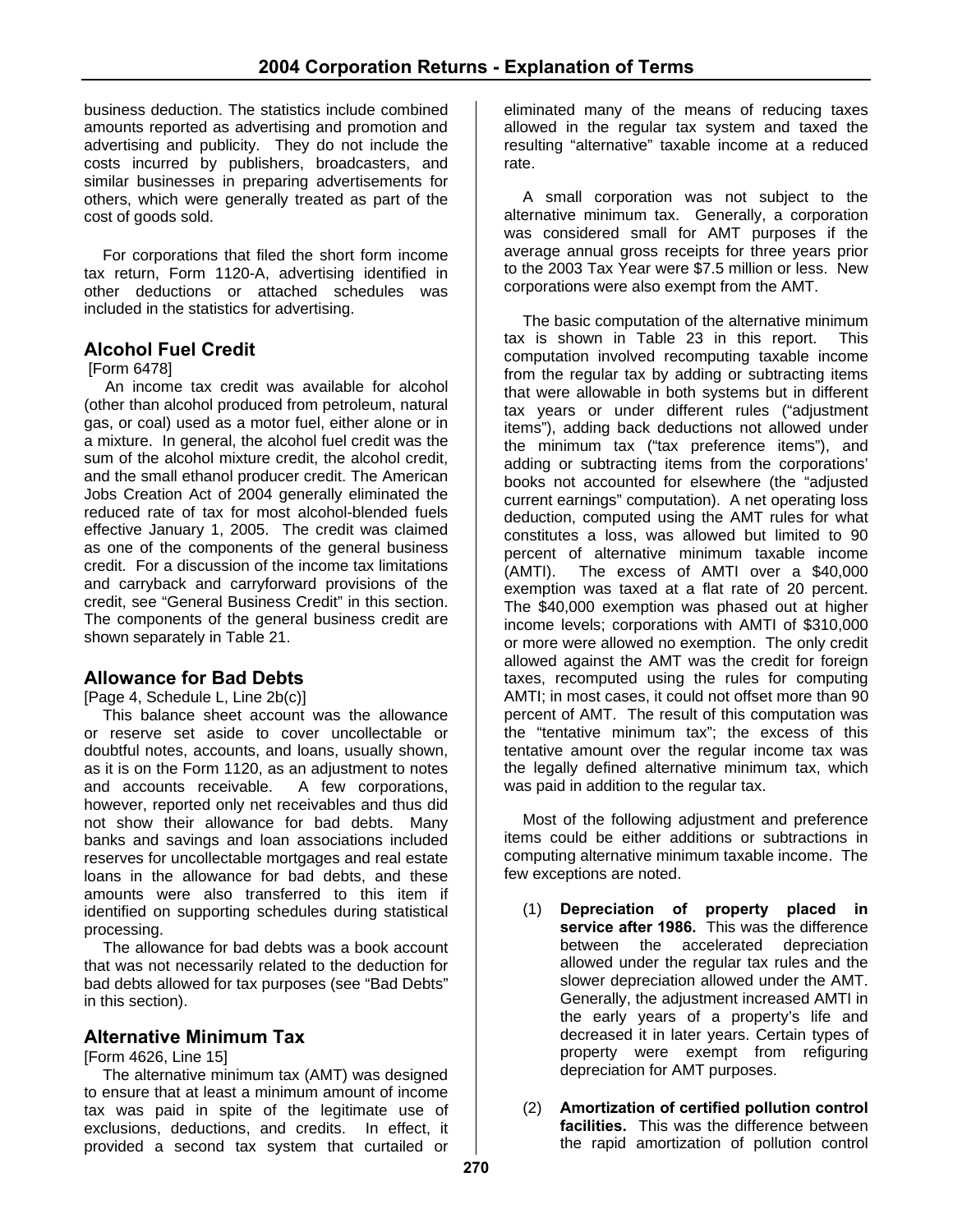facilities allowed under the regular tax and the deduction under the depreciation system used for the AMT.

- (3) **Amortization of mining exploration and development costs.** This was the difference between the regular tax deduction allowed for these expenses and that allowed by the AMT rules, which required that the expenses be capitalized and amortized over 10 years.
- (4) **Amortization of circulation expenses.** (personal holding companies only). This was the difference between the regular tax deduction allowed these expenses and the AMT requirement that they be capitalized and deducted ratably over 3 years.
- (5) **Adjusted gain or loss.** Because many of the differences between the regular tax and the AMT affect the calculation of property's basis for determining gain or loss from its sale or exchange, gain or loss had to be recomputed for AMT purposes. This item was the difference (positive or negative) between the two gains or losses.
- (6) **Long-term contracts.** Long-term contracts, except some home construction contracts, were required to use the percentage-ofcompletion method to determine current income for the AMT. This item was the difference between the current year's income from the contract under this method and the methods allowed for the regular tax.
- (7) **Installment sales.** Generally, this was the negative of installment sale income reported for regular tax.
- (8) **Merchant marine capital construction funds.** For the regular tax, some maritime companies were allowed to deduct profits deposited in a fund for constructing new ships, and neither the fund nor the interest it earned was taxed until the money was withdrawn. This deferral was not allowed under the AMT, and any such deductions or interest had to be included in AMTI.
- (9) **Section 833(b) deduction.** Under this section of the Internal Revenue Code, Blue Cross/Blue Shield companies and similar health insurers were allowed a special deduction from their regular taxable income that was not allowed for AMT purposes.

This item was the amount of any deduction taken in the current year.

- (10) **Tax shelter farm activities.** (personal service corporations only). This was the difference between farm gains and losses computed under the regular tax rules and those computed using all the AMT accounting rules. It applied only to personal service corporations with farming operations that were "tax shelters" as defined in section 58(a)(2) but not "passive activities."
- (11) **Passive activities.** (closely held and personal service corporations only). This was the difference between gains and losses from passive activities as reported for regular tax purposes and as recomputed using all the AMT accounting rules.
- (12) **Loss limitations.** This was the difference between gains and losses computed under the different rules of the regular tax and AMT systems where the at-risk and partnership limitations applied in the regular tax.
- (13) **Depletion.** The depletion deduction under both the regular tax and the AMT was limited by the net income from the depletable property if percentage depletion was used; in addition, depletion under the AMT was limited to a taxpayer's basis in the property. This item is the difference between depletion figured under the regular tax rules and depletion limited by AMT net income and the AMT basis limitation.
- (14) **Tax-exempt interest from private activity bonds.** Interest from private activity bonds issued after August 7, 1986, used to finance private activity that was still tax exempt under the special exceptions in the regular tax was subject to the AMT and so was an addition to AMTI.
- (15) **Intangible drilling costs.** Generally, some of the intangible drilling costs for oil, gas, and geothermal wells that were deductible as current expenses for the regular tax had to be capitalized and written off over 10 years for the AMT. If the difference between the two systems exceeded 65 percent of the net income from the properties, the excess was included in AMTI.
- (16) **Accelerated depreciation of real property (pre-1987).** Buildings placed in service in the early 1980s were eligible for accelerated depreciation methods under the regular tax;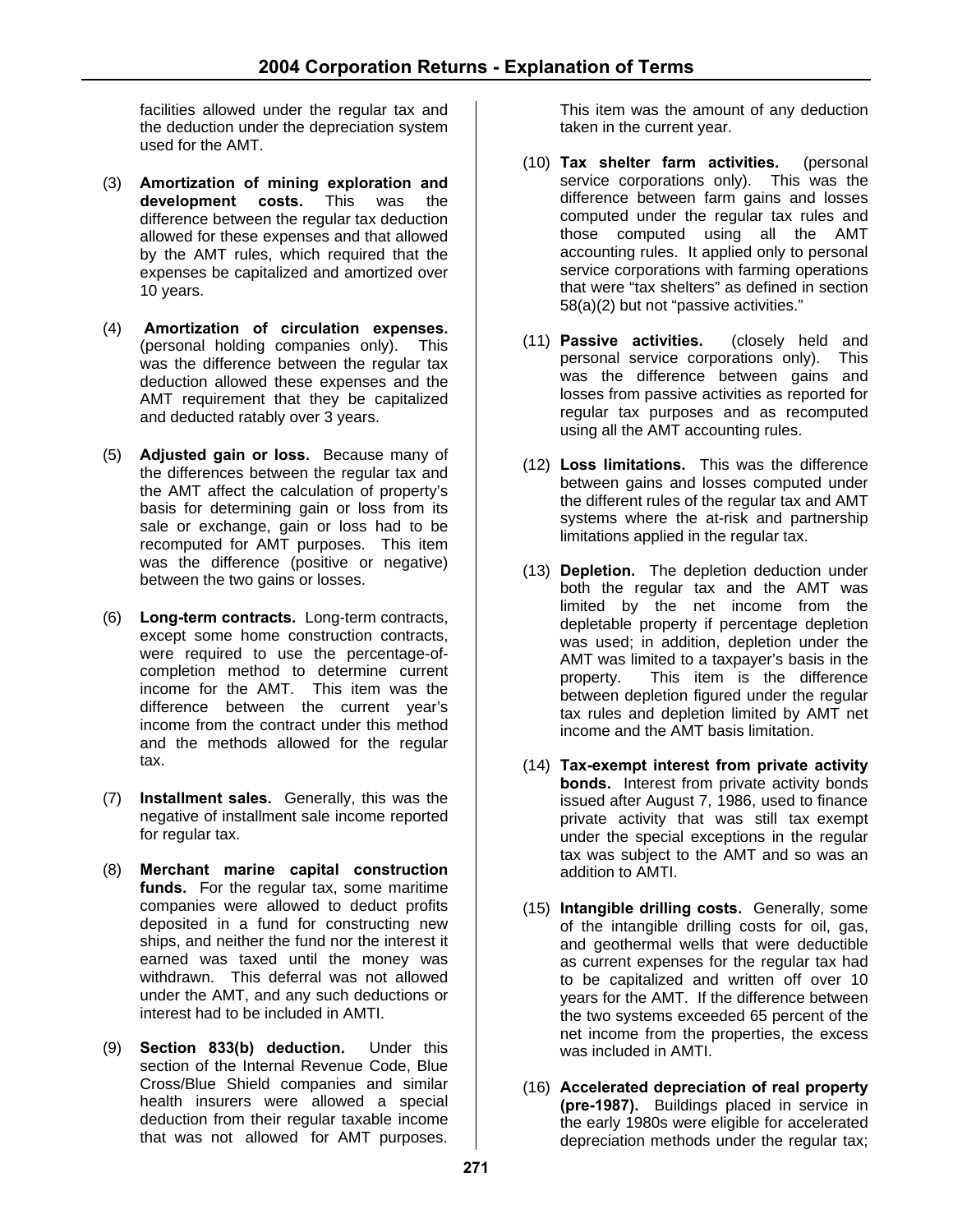for AMT purposes, any current depreciation deductions on these buildings had to be recalculated using the straight-line method of depreciation and any positive difference included in AMTI.

- (17) **Accelerated depreciation of leased personal property (pre-1987).** (personal holding companies only). The difference between the more liberal pre-1987 regular tax rules and the current year's AMT rules for depreciation of personal property had to be included in AMTI by personal holding companies if the difference was positive.
- (18) **Other adjustments.** This item covered necessary adjustments to allow for changes made to limitation amounts by AMT calculations, an allowance for the possessions tax credit and the alcohol fuel credit, and AMT adjustments from estates, trusts, large partnerships, or cooperatives.

After all adjustments and preferences had been included in AMTI, a catch-all adjustment, called the "**Adjusted current earnings (ACE) adjustment after excess**" was added to or subtracted from the income base. The ACE adjustment took into account items whose tax treatment offered tax advantages but that were not otherwise included in the AMT (such as tax-exempt interest). The "excess" (if any) was the corporation's total increase in AMTI from the prior year ACE adjustment over its total reductions in AMTI from prior ACE adjustments.

# **Amortization Δ**

Amortization was a deduction for the recovery of the costs of long-lived intangible assets similar to the depreciation deduction to recover the costs of tangible assets. It was also used in the IR Code for recovery of the costs of some tangible assets, usually as a tax preference for those assets. Most amortization is calculated on a straight-line basis over recovery periods specified in the IR Code. Although amortization is not a line item on the corporation income tax return, for statistical purposes, specific types of amortization were edited from attached schedules (for cost of goods sold or other deductions, for example) and included in this item in the tables. Because it is not a separate line item, the statistics for this item may be less reliable than for other deduction items.

Amortization of the following types was included in this heading when identifiable on tax returns:

(1) **Section 197 intangibles.** Purchased goodwill and other "going intangibles, customer-based intangibles, licenses, franchises, and most other purchased intangible assets not included elsewhere were amortizable over a 15-year life.

- (2) **Pollution control facilities (section 169).** 20 percent of the basis of depreciable property used to reduce pollution could be written off over 5 years instead of being depreciated.
- (3) **Bond premiums (section 171).** Premiums on bonds acquired before 1988 were amortized over the life of the bond; for bonds acquired after 1987, the pro-rata bond premium was an offset to the interest earned and was not included here.
- (4) **Research and experimental expenditures (section 174).** Taxpayers can elect to either amortize their research and experimental costs, deduct them as current business expenses, or write them off over a 10-year period. If they elect to amortize these costs, the taxpayer should deduct them in equal amounts over 5 years or more.
- (5) **Lease acquisition costs (section 178).** Such costs could be amortized over the term of the lease.
- (6) **Qualified reforestation expenses (section 194).** Taxpayers can elect to amortize up to \$10,000 (or \$5,000 if married and filing separately) of reforestation costs paid or incurred before October 22, 2004 for qualified timber property over a 7 year period.
- (7) **Qualified revitalization expenditures (section 1400I).** These are certain capital expenditures that relate to a qualified revitalization building located in an area designated as a renewal community.
- (8) **Business start-up expenditures (section 195).** For costs paid or incurred before October 23, 2004, taxpayers could elect an amortization period of 5 years or more. For costs paid or incurred after October 22, 2004, taxpayers could elect to deduct a limited amount of start-up costs. The costs that are not deducted currently can be amortized ratably over a 15 year period.
- (9) **Organizational expenditures of corporations (section 248).** As with business start-up expenditures, for costs paid or incurred before October 23, 2004,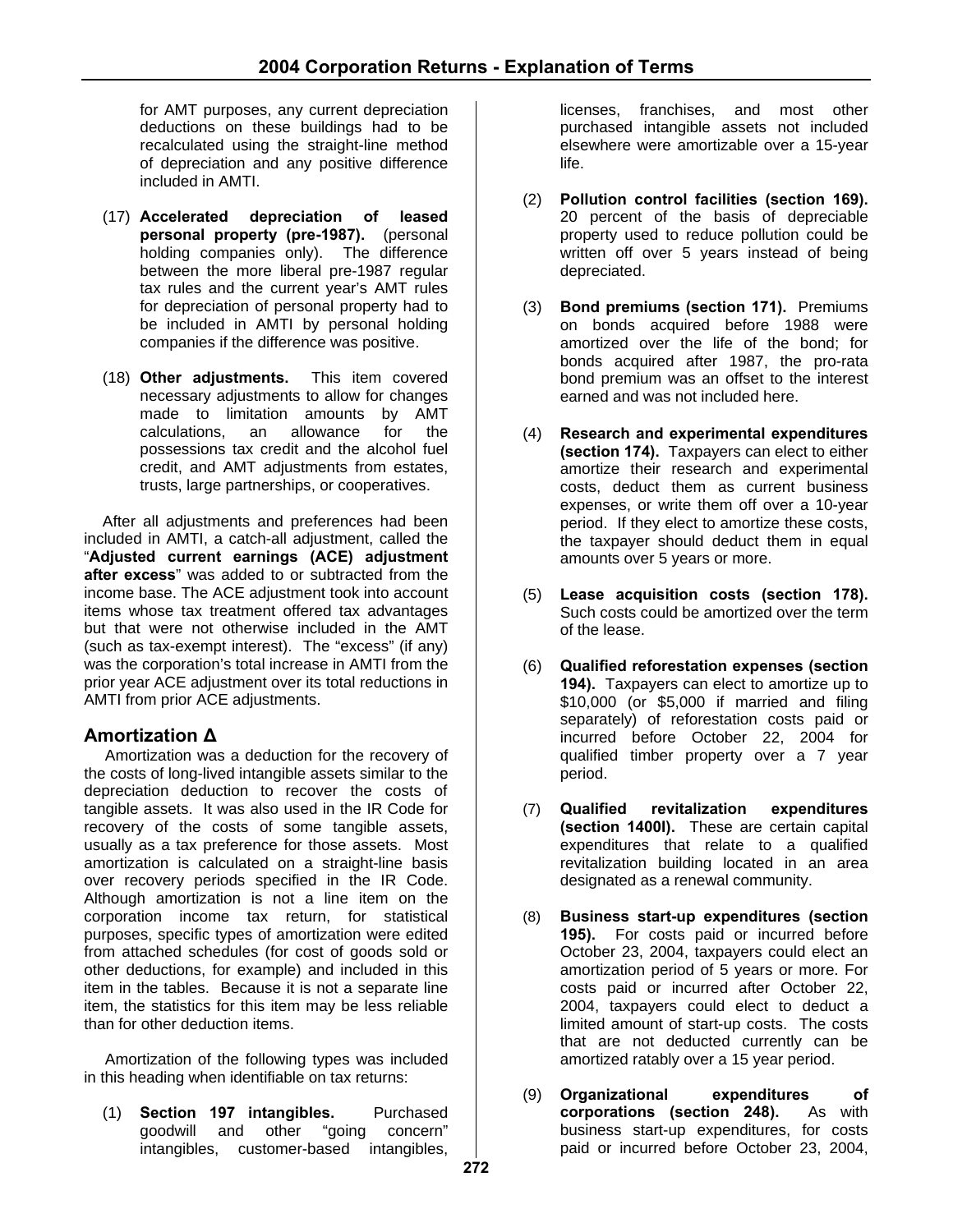taxpayers could elect an amortization period of 5 years or more. For costs paid or incurred after October 22, 2004, taxpayers could elect to deduct a limited amount of organizational costs. The costs that are not deducted currently can be amortized ratably over a 15 year period.

(10) **Optional write-off of certain tax preferences (section 59(e)).** Taxpayers could avoid including some tax preference items in the minimum tax by electing to capitalize and amortize rather than deduct the expenses. These options included 3 year amortization of circulation expenses (section 173), 10-year amortization of research and experimental expenditures (section 174), 5-year amortization of intangible drilling costs (section 263) (but see below), and 10-year amortization of mining exploration and development expenses (sections 616 and 617).

Amortization of intangible drilling costs was excluded from this heading when it could be identified; instead, it was included in "Other deductions" in the statistics.

**Bad Debts** [Page 1, Line 15]

Bad debts occurring during the year were allowed as a deduction under Code section 166. For most businesses, the deduction was allowed only for debts actually written off as uncollectable; additions to reserves, even if that was the taxpayer's normal method of accounting for bad debts, were not deductible. However, "small" banks with total assets of \$500,000,000 or less were allowed under section 585 to deduct additions to bad debt reserves based on their own experience of bad debt losses.

# **Balance Sheets**<br>[Page 4, Schedule L]

The balance sheet data presented in this report were the amounts reported by the taxpayer (when available) as of the end of the taxpayer's accounting year. Taxpayers were instructed to provide data that agreed with their books of account but were given very few other guidelines. Thus, the statistics for balance sheets contained considerably more reporting variability than those for the income statement and tax computation items, which were the subject of more detailed instructions and more intense scrutiny during IRS processing. Beginning in Tax Year 2002, corporations with less than \$250,000 in total receipts for the tax year, and less than \$250,000 in total assets at the end of the tax year, were not required to file Schedule L.

Since balance sheet data were from the taxpayers' books, they were generally governed by general accounting principles rather than the special rules of tax accounting. Where these rules diverged significantly, the balance sheet statistics could show little relationship to the income statement accounts. Inventories, accumulated depletion, depreciation, and amortization, accrued tax and other liability accounts, and other capitalized items were often recorded on different bases for tax and book purposes.

A number of steps were taken during statistical processing to reduce the variability due to taxpayer reporting practices. Misreported amounts were transferred to their proper accounts; amounts from attached schedules were edited into the Schedule L format; and missing balance sheets were either supplied from reference books (if possible), or statistically imputed based on other data on the return and the company's characteristics.

Some balance sheets were suppressed (or not imputed) during statistical processing. (These companies appear in the tables in the "zero-assets" category.) The balance sheets of foreign corporations were not included (with one exception) because it was not possible to separate U.S. assets from foreign ones. Foreign insurance companies were the exception; they are required to report U.S. assets segregated from foreign ones. Final returns of corporations going out of existence were not permitted balance sheets, because they should have either had zero assets (if liquidating) or assets included in some other corporation's return (if merging). And balance sheet data were not included from most part-year returns, because the same company's end-of-year data could have been subject to inclusion from its complete return.

# **Biodiesel Fuels Credit Δ**

[Form 8864]

The biodiesel fuels credit was created to encourage the production and use of biodiesel fuels. The mixture credit is 50 cents for each gallon of biodiesel used in the production of a qualified biodiesel fuel that is sold or used in the course of a trade or business. The biodiesel credit amount is 50 cents for each gallon of biodiesel not used in a mixture with diesel fuel either used in the taxpayer's trade or business or sold at retail. The credit amount increases to \$1.00 per gallon if either the biodiesel or the biodiesel mixture fuel meets the definition as a agri-biodiesel fuel.

# **Branch Profits Tax**

[Form 1120-F, Page 1, Line 3]

This was an additional tax imposed under Code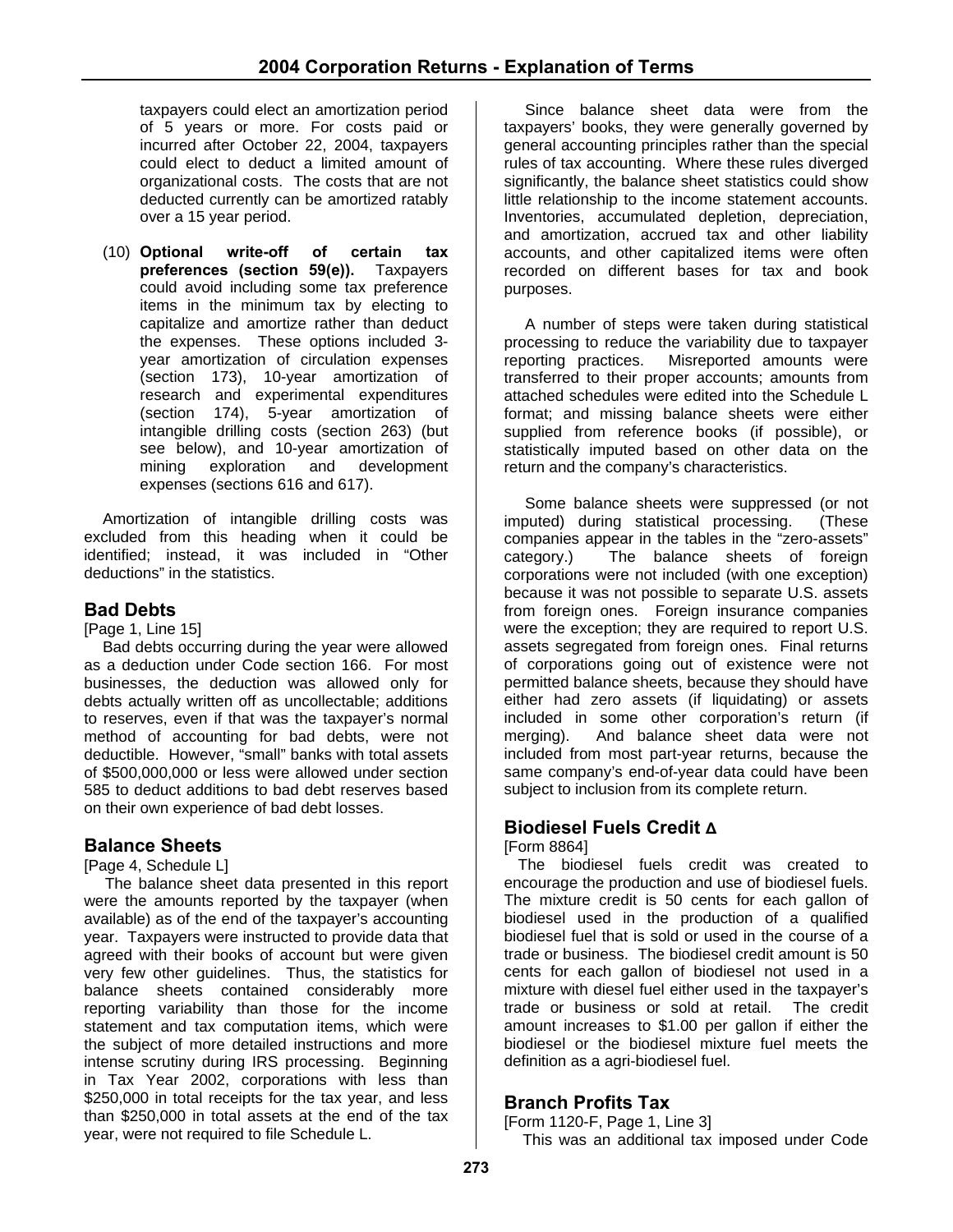section 884 on the after-income-tax U.S. earnings and profits of a foreign corporation that were not invested in a U.S. trade or business. The tax also applied to certain interest payments from income that was earned in U.S. operations. The provisions were designed to impose a tax on foreign companies' branches similar to the withholding tax on dividends and interest imposed on foreign-owned subsidiaries incorporated in the U.S. Like the withholding tax, the rate was set in the law at 30 percent, but that rate was only applicable if the U.S. had no tax treaty with the companies' home country setting a different rate (which could be zero).

The branch profits tax was imposed on the "dividend equivalent" amount of the earnings and profits of a U.S. branch of a foreign corporation that was attributable to its income effectively connected (or treated as effectively connected under Code section 897) with a U.S. trade or business. The effectively connected earnings and profits were (1) reduced to reflect any reinvestment of the branch's earnings in assets in the U.S. trade or business (or reduce liabilities in the U.S. trade or business) and (2) increased to reflect any prior reinvested earnings that were considered remitted to the home office of the foreign corporation.

Certain earnings and profits attributable to income effectively connected with a U.S. trade or business were exempt from the branch profits tax. The tax exempt earnings included: (1) certain earnings of a foreign sales corporation as described in Code sections 921(d) and 926(b); (2) earnings of foreign transportation carriers (such as ships and aircraft) that were exempt from U.S. tax by reciprocal exemption; (3) earnings derived from the sale of any interest in U.S. real property holding corporations; (4) interest income derived by a possession bank from U.S. obligations as described in Code section 882(e); (5) earnings derived by certain insurance companies which elected to have income treated as effectively connected income; and (6) income of foreign governments and international organizations exempt under Code section 892.

The branch profits tax was the sum of the tax imposed on the earnings and profits and interest payments of the foreign corporation. The branch tax was reported on the Form 1120-F, *U.S. Income Tax Return of a Foreign Corporation*. The tax was included in Total Income Tax in the statistics. It was also shown separately in the statistics for foreign corporations with U.S. business operations in Tables 10 and 11.

### **Business Receipts**

[Page 1, Line 1(c)]

Business receipts were the gross operating receipts of the corporation reduced by the cost of returned goods and allowances. Generally, they represented all of a corporation's receipts except investment and incidental income. Business receipts may also have included sales and excise taxes that were included in the sales price of products; some corporations reported this way, while others reported their receipts after adjustment for these taxes.

Business receipts included rents reported by real estate operators as well as by other corporations for which rent made up a significant portion of income. The latter corporations included manufacturers that rented their products, lessors of docks, warehouses, pipelines, and other public utility facilities, and companies engaged in rental services, such as providing lodging places and the rental of automobiles or clothing.

For banks and other financial institutions whose principal income was interest, business receipts consisted of fees, commissions, credit card income, and other operating receipts; interest was reported under that heading and included so in the statistics. Banks' business receipts also included profit from Federal funds transactions; if the bank reported gross sales and purchases, the amounts were netted during statistical processing. Likewise, security dealers included profit from security trades in business receipts; if gross amounts were reported, costs and sales proceeds were netted during statistical processing. Regulated investment companies and real estate investment trusts did not report business receipts; all of their income was included in the investment income categories in the statistics.

Business receipts for insurance companies consisted of premium income. Some small property and casualty insurance companies, however, could elect to be taxed only on investment income and thus would have reported no business receipts, and other, smaller, companies were exempt from tax altogether. Property and casualty insurance companies with premium income of \$1,200,000 or less could elect (under section 831(b)(2)) to be taxed on only investment income; such companies with premiums of \$350,000 or less were exempt from tax under section 501(c)(15).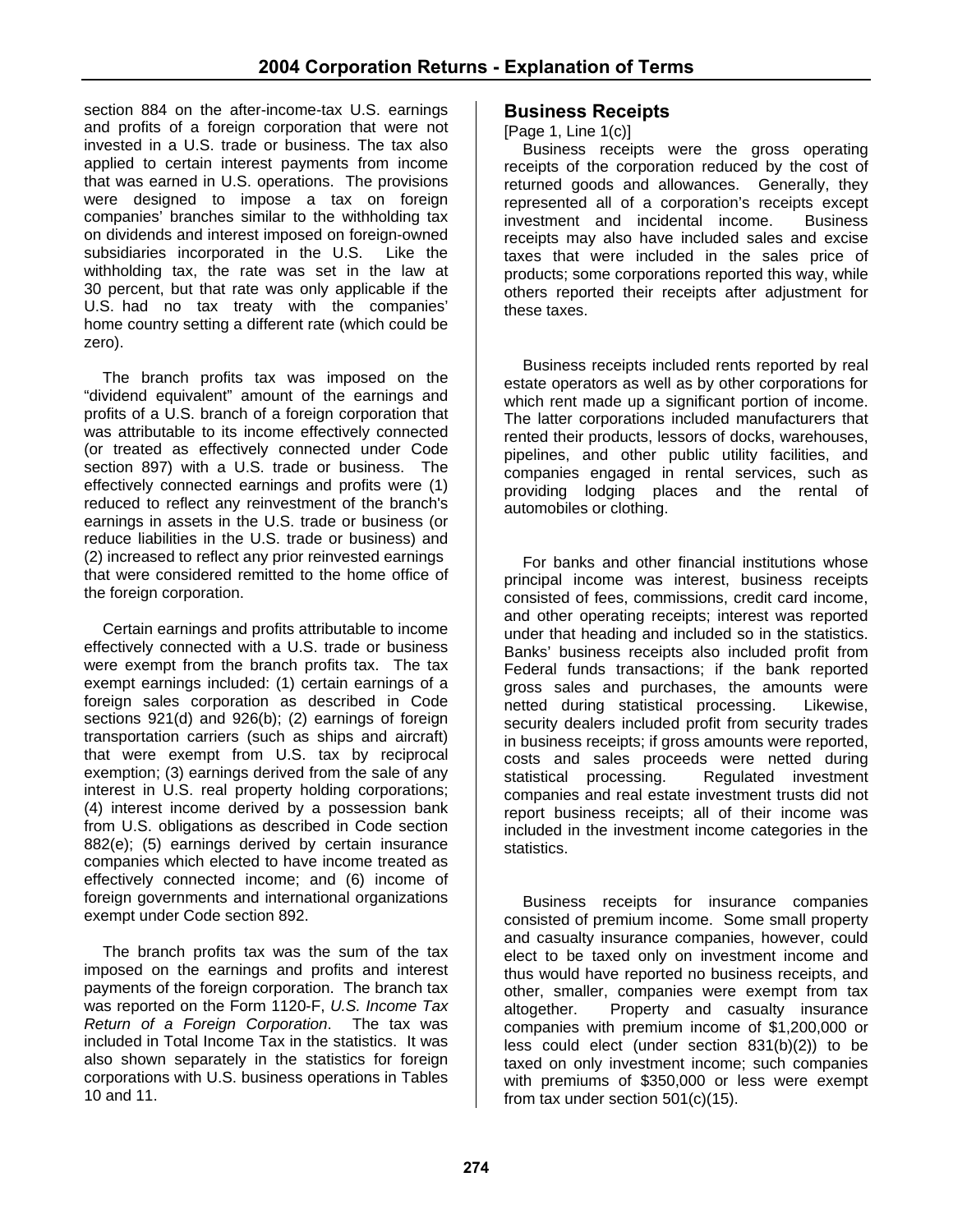For all industries, business receipts excluded gains from the sale of assets. See "Net Gain (or Loss), Noncapital Assets" and "Net Capital Gains," below.

#### **Capital Gains Tax (1120-RIC)**

[Form 1120-RIC, Page 2, Sch.J, Line 3b]

Regulated investment companies that did not distribute all of their capital gains to their shareholders were taxed at the regular corporate rates on the undistributed gain. This tax is a component of "Total Income Tax Before Credits."

#### **Capital Stock**

[Page 4, Schedule L, Line 22(d)]

This end-of-year balance sheet equity item included amounts shown for outstanding shares of both common and preferred stock.

#### **Cash**

[Page 4, Schedule L, Line 1(d)]

This balance sheet asset item included the amount of actual money or instruments and claims which were usable and acceptable as money on hand at the end of the taxable year, including certificates of deposit.

#### **Cash and Property Distributions**

[Page 4, Schedule M-2, Line  $5(a)$  &  $5(c)$ ]

Cash distributions are distributions from the earnings and profits of the distributing corporation, made in cash, to shareholders outside the consolidation. Property distributions, other than corporation's own stock, are distributions made to shareholders outside the consolidation that consist of the actual property of the distributing corporation, other than cash or shares of the distribution corporation's own stock.

#### **Charitable Contributions**

[Page 1, Line 19]

Contributions or gifts to charitable, religious, educational, and similar organizations were deductible under Code section 170(c). In general, the deduction was limited to 10 percent of taxable income computed without regard to:

- (1) the deduction for contributions;
- (2) special deductions for dividends received and for dividends paid on certain preferred stock of public utilities;
- (3) any net operating loss carryback under Code section 172;
- (4) any capital loss carryback to the tax year under Code section 1212(a)(1); and
- (5) the deduction of bond premium on repurchase under Code section 249.

Charitable contributions over the 10 percent limitation could be carried forward to the next 5 tax years; however, the carryover was not allowed if it increased a net operating loss carryover.

A corporation could receive a larger deduction for contributing scientific property used for the care of the ill, needy or infants, for research to an institution of higher education. These applied to all except personal holding companies and corporations whose businesses were the performance of services, and for contributions of computer technology and equipment to schools (under section 170(e)). Regulated investment companies and real estate investment trusts did not report contributions. Contributions made by S corporations were passed through to the shareholders to be deducted on the shareholders' returns.

The amount shown in the statistics included contributions identified as part of cost of goods sold or capitalized under section 263A, as well as contributions reported as a business deduction.

#### **Compensation of Officers**

[Page 1, Line 12]

Salaries, wages, stock bonuses, bonds, and other forms of compensation were included in this deduction item if they were identified as having been paid to officers for personal services rendered. It did not include qualified deferred compensation, such as contributions to a 401(k) plan or a salary reduction agreement, which were included in the statistics for pensions and profit sharing plans. The item included amounts reported as a part of cost of goods sold or capitalized under section 263A.

The deductible compensation of certain officers of publicly held corporations was limited under section 162(m) to \$1,000,000 or less. However, the limit did not apply to commissions or other compensation based on performance or if the officer worked under a binding contract in effect on February 17, 1993.

#### **Consolidated Returns**

Consolidated returns were income tax returns that contained the combined financial data of two or more corporations meeting the following requirements: (1) a common parent corporation owned at least 80 percent of the voting power of all classes of stock and at least 80 percent of each class of nonvoting stock (except stock which was limited and preferred as to dividends) of at least one member of the group; and (2) these same proportions of stock of each other member of the group were owned within the group.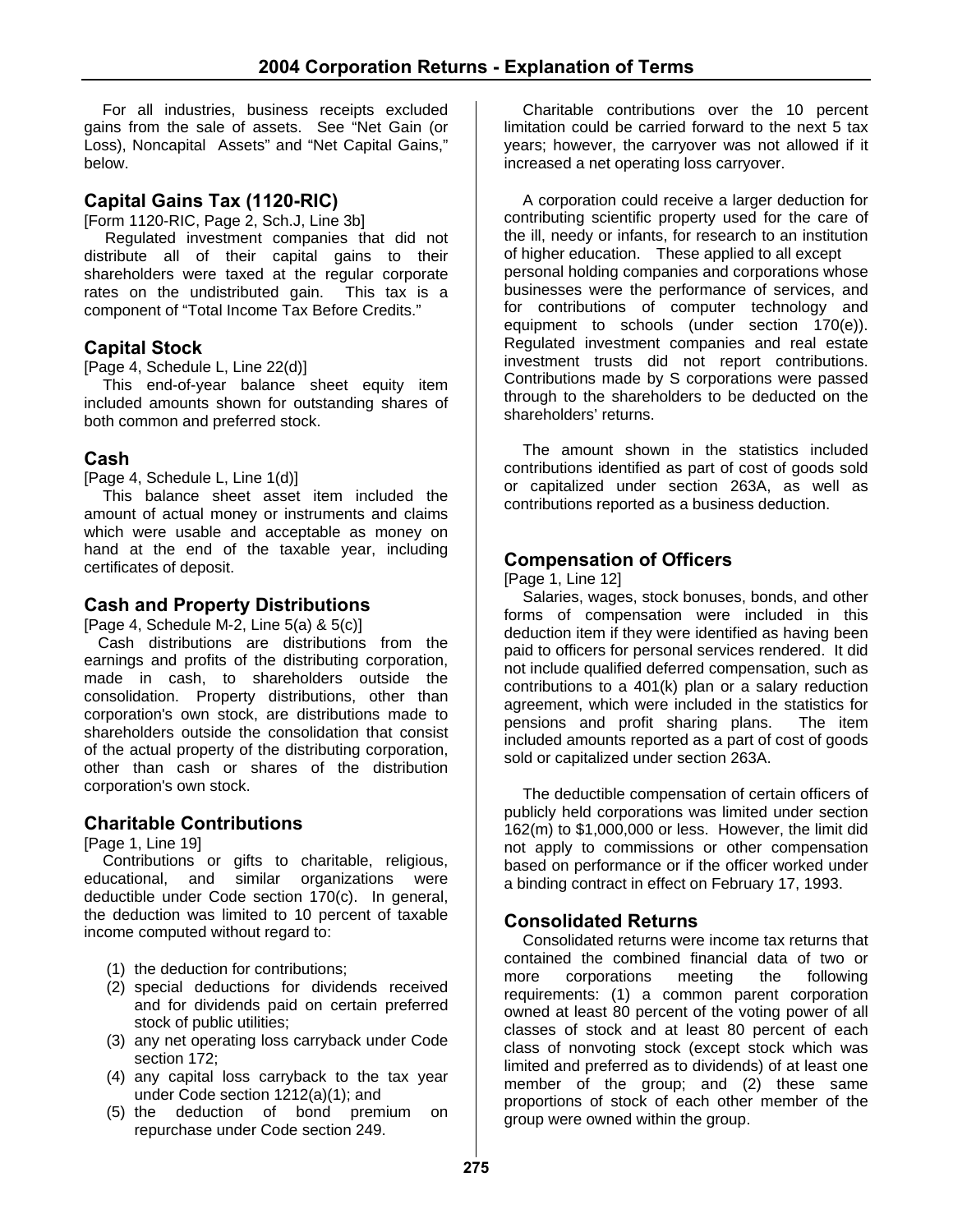Corporations electing to file consolidated returns in one year had to file consolidated returns in subsequent years, with certain exceptions. The consolidated filing privilege could be granted to all affiliated domestic corporations connected through stock ownership with a common parent corporation except: (1) regulated investment companies; (2) real estate investment trusts (REITs) who did not consolidate with qualified REIT subsidiaries; (3) corporations for which an election to be treated as a possessions corporation under Code section 936(e) was in effect; (4) corporations designated taxexempt under Code section 501; (5) Interest Charge Domestic International Sales Corporations (IC-DISCs); and (6) S corporations.

Under Code section 1504(c), life insurance companies could file consolidated returns with other life insurance companies without restriction. Also, a non-life insurance parent could include a life insurance subsidiary subject to certain restrictions (e.g., the insurance company must have been a member of the controlled group for at least 5 years).

A consolidated return filed by the common parent company was treated as a unit, each statistical classification being determined on the basis of the combined data of the affiliated group. Therefore, filing changes to or from a consolidated return basis affect year-to-year comparability of certain statistics (such as data classified by industry and size of total assets). Data on consolidated returns are shown in Table 19.

# **Constructive Taxable Income from Related Foreign Corporations**

This item was the sum of (1) includable income from Controlled Foreign Corporations and (2) foreign dividend gross-up. Includable income was the income of U.S.-owned foreign corporations that was taxable to their U.S. shareholders under Code sections 951-964 ("Subpart F"). Foreign dividend gross-up was an amount equal to the foreign tax deemed paid by the foreign corporation that the U.S. shareholder could claim as a foreign tax credit. A controlled foreign corporation was one in which more than 50 percent of the voting stock was controlled by U.S. persons, including domestic corporations, each of whom owned at least 10 percent of the voting stock. Any U.S. shareholder owning 10 percent or more of the stock was required to include in taxable income a share of the includable income and dividend gross-up.

Foreign dividend gross-up and includable income from controlled foreign corporations were combined and presented in the statistics as Constructive Taxable Income from Related Foreign Corporations.

The components are presented separately in Table 20. Neither includable income from controlled foreign corporations nor foreign dividend gross-up was included in the statistics for Total Receipts.

#### **Includable Income**

[Page 2, Schedule C, Line 14(a)]

Generally, the earnings and profits of a controlled foreign corporation (CFC) were subject to U.S.  $taxation$  only when the income was actually distributed to the U.S. shareholders or repatriated to the United States. The Subpart F provisions of the Code created an exception to this general rule by requiring that some types of foreign income be included in the income of the U.S. shareholders even if not distributed. The types of income involved are either passive investment income, income from sources thought especially easy to shift between tax jurisdictions, or income from sources contrary to public policy.

Includable income consisted of:

- (1) Subpart F income, defined below;
- (2) any previously excluded Subpart F income which had been invested in qualified assets in less developed countries, and which was either withdrawn from those countries or repatriated to the U.S. shareholders and therefore became taxable;
- (3) any previously excluded Subpart F income which had been withdrawn from foreign base company shipping operations;
- (4) any increase in Controlled Foreign Corporation earnings due to investment in U.S. property; and
- (5) factoring income, or income that arose from the sale or transfer of a receivable.

Subpart F income, defined in Code section 952, included:

- (1) income from insurance issued by CFCs outside the country of incorporation of the CFC;
- (2) "foreign base company income," which included several types of income derived from passive investments or from transactions outside the CFC's country of incorporation;
- (3) income from participation in international boycotts not sanctioned by the United States;
- (4) illegal bribes, kickbacks, or other payments to a government official; and
- (5) income derived from any foreign country during any period for which a foreign tax credit would be denied for taxes paid to those countries, as described in Code section 901(j) (i.e., a government that was not recognized by the United States, with which the United States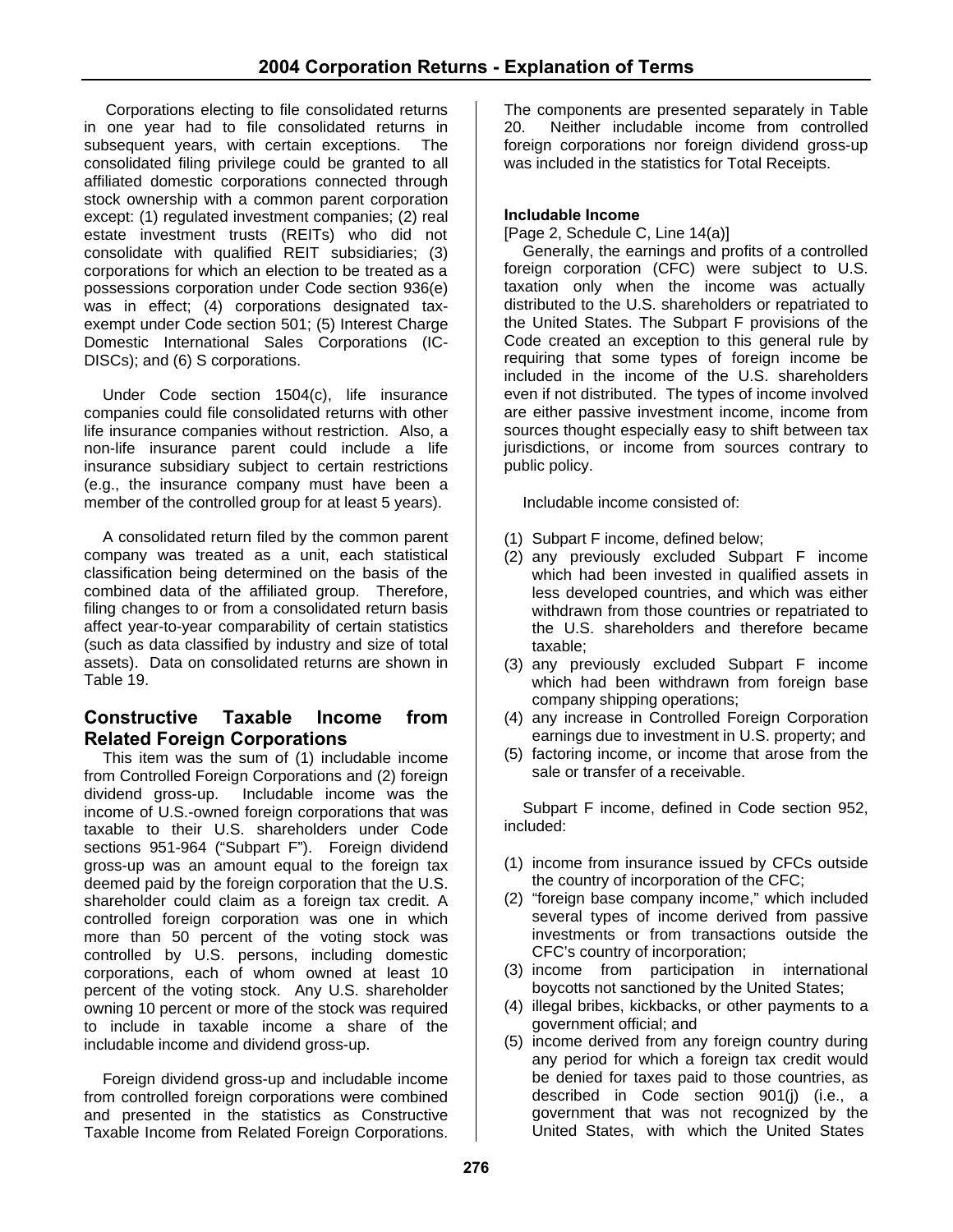severed or did not conduct diplomatic relations, or which provided support for international terrorism).

#### **Foreign Dividend Income Resulting From Foreign Taxes Deemed Paid**

[Page 2, Schedule C, Line 15(a)]

This item, also called "foreign dividend gross-up," was constructive taxable income to corporations that claimed a foreign tax credit. A U.S. corporation could claim a foreign tax credit for a share of the foreign taxes actually paid by its related foreign corporations, including its controlled foreign corporations. The U.S. corporation's share of the foreign taxes depended on the ratio of the dividends and includable income it received to the total earnings and profits of the related foreign corporation. The foreign taxes were treated as deemed paid by the U.S. corporation. In order to receive credit against U.S. tax, the foreign taxes deemed paid needed to be included in the corporation's worldwide income as well. They were included in income as an increase to foreign dividends, called a dividend gross-up. The dividend gross-up was the equivalent amount of the foreign taxes deemed paid by the U.S. corporation.

# **Corporation's Own Stock Distributions**

[Page 4, Schedule M-2, Line 5(b)]

 Distributions of corporation's own stock were distributions made to shareholders outside the consolidation that consisted of shares of the distributing corporation's own stock, in lieu of cash or other property.

# **Cost of Goods Sold**

[Page 2, Schedule A, Line 8]

Cost of goods sold represented the costs incurred by the corporation in producing the goods or providing the services that generated the corporation's business receipts. Included were costs of materials used in manufacturing, costs of goods purchased for resale, direct labor, and a share of overhead expenses, such as rent, utilities, supplies, maintenance, and repairs. (Overhead expenses, however, were not included in these statistics as the taxpayers reported them; see "Uniform Capitalization Rules" below.)

The basic cost of goods sold calculation, shown in Schedule A, consisted of adding beginning inventory to the current year purchases, labor, and other costs and subtracting ending inventory. Each of the individual items included in cost of goods sold is shown separately in Table 2.

For companies engaged in manufacturing or trade activities, if gross receipts were reported, a cost of goods sold was imputed if not reported. The cost was imputed using attachments for "Other Deductions." For other nonfinance industries, a cost was imputed only for companies that reported gross receipts and included inventories on the balance sheet.

Generally, returns of corporations in the finance sector were not expected to have cost of goods sold unless they were consolidated returns including nonfinance subsidiaries. Security dealers sometimes reported the cost of securities traded on their own accounts as cost of goods sold (and reported the gross sales proceeds as business receipts). Such amounts were netted during statistical processing, with the net gain reported as receipts and cost of goods made zero. The same handling was given bank returns reporting gross receipts and costs from Federal funds transactions.

Insurance companies were made to conform to the Form 1120 format using premium income as gross business receipts and showing benefits paid as cost of goods sold. For most life insurance companies, cost of goods sold was equal to death benefits; for other insurance companies, it was equal to losses incurred. These items are shown separately in Table 26.

#### **Uniform Capitalization Rules**

A taxpayer reporting of cost of goods sold was governed by the "uniform capitalization rules" of Code section 263A. Most companies producing goods for sale were required to capitalize inventory costs under the uniform capitalization rules. Corporations subject to the rules were required to capitalize direct costs and an allocable portion of most indirect costs that related to the goods produced or acquired for resale. Some of the indirect costs that were required to be allocated to capital accounts were administration expenses, taxes, depreciation, insurance costs, compensation of officers, and contributions to pension, stock bonus, profit sharing, and deferred compensation plans. Special rules were provided for the capitalization of interest expense paid or incurred in the course of production. The rules did not apply to personal property acquired for resale for corporations with annual average gross receipts of \$10,000,000 or less. Special rules were provided for farmers and for timber property.

For statistical purposes, many components of cost of goods sold were moved to the equivalent deduction item and thus appear in the tables as current deductions rather than as components of cost of goods sold. Expenses for advertising, amortization, bad debts, compensation of officers, contributions to charitable organizations,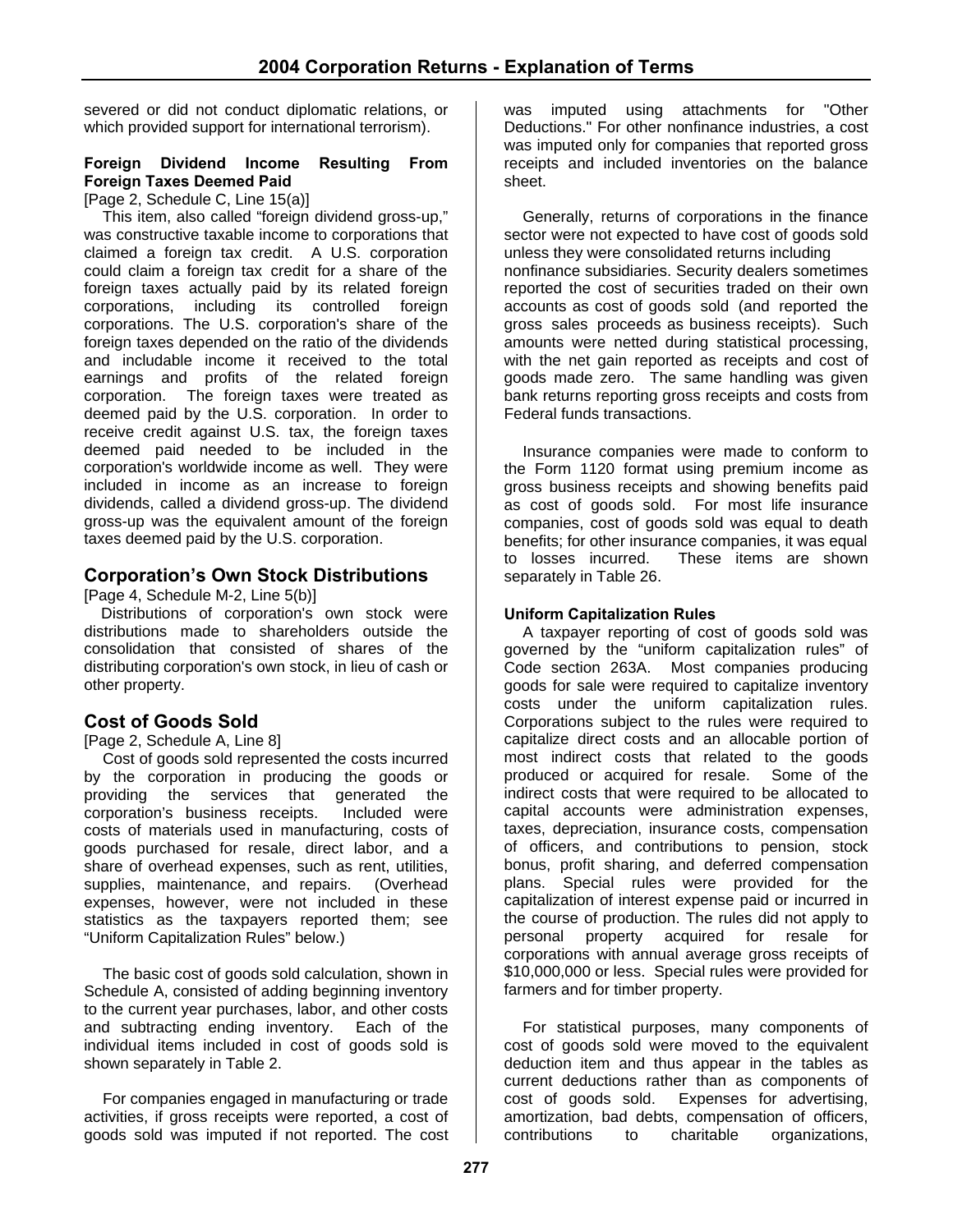contributions to employee benefit programs, contributions to pension plans, depletion, depreciation, interest, rent of buildings or real estate, and taxes were transferred to their respective deduction categories when identified on attachments for cost of goods sold. Intangible drilling costs were also removed from cost of goods sold and included in other deductions.

In this report, therefore, cost of goods sold appears smaller, and many deduction accounts larger, than reported by taxpayers. However, these are the only accounts affected; inventories were not adjusted and net income or deficit and taxable income were not affected.

# **Cost of Labor**

[Page 2, Schedule A, Line 3]

This component of cost of goods sold included the portions of the company's payroll representing direct labor costs and some indirect costs allocated to inventory under the uniform capitalization rules. Some labor costs were included in other accounts, such as Other Costs. See also, "Cost of Goods Sold."

# **Cost of Treasury Stock**

[Page 4, Schedule L, Line 27(d)]

This item was the total value of issued common or preferred stock that had been reacquired and was held at the end of the accounting year by issuing corporations. The stock, which was available for resale or cancellation, may have been purchased by the corporation or acquired through donation or as settlement of a debt. Treasury stock was a part of capital stock outstanding; it did not include unissued capital stock.

# **Credit by Reciprocal**

[Form 1120-PC, Page 1, Line 14(h)] See "Reciprocal Tax."

#### **Credit for Contributions to Selected Community Development Corporations**  [Form 8847]

A corporation making qualified cash contributions (including loans or investments) to a community development corporation selected by the Secretary of Housing and Urban Development (HUD) could take a credit against tax. The corporation may claim as a credit 5 percent of the amount contributed for each tax year during a 10-year credit period beginning with the tax year in which the contribution is made as subject to the limitations of the "General Business Credit"

(described under that heading in this section). The components of the general business credit are shown separately in Table 21.

#### **Credit for Employer-Provided Child Care Facilities and Services**  [Form 8882]

The purpose of this credit is to encourage more businesses to provide child care services for their employees. The amount of the credit for a given tax year is the sum of 25 percent of the qualified child care expenditures and 10 percent of the qualified resource and referral expenditures. The maximum amount of credit allowed in any given year is \$150,000. Form 8882 is to be used to calculate and claim the credit. The credit is part of and subject to the limitations and carryover rules of the general business credit. The components of the general business credit are shown separately in Table 21.

# **Credit for Employer Social Security and Medicare Tax on Tips**

[Form 8846]

Food and beverage establishments that paid the employer's social security and Medicare tax on employee tip income in excess of the minimum wage were allowed to receive a refund of the excess in the form of a credit against income tax. This credit was a component of the "General Business Credit" and was subject to the limitations and carryover provisions discussed under that heading. The components of the general business credit are shown separately in Table 21.

# **Credit for Federal Tax on Fuels**

[Page 1, Line 32g]

Code section 34 allowed a credit in full or in stated amounts for excise taxes on:

- (1) gasoline used on farms for farming purposes (Code section 6420);
- (2) gasoline used for nonhighway purposes or by local transit systems (Code section 6421); and
- (3) fuel not used for taxable purposes (Code section 6427), such as, on the sale of fuel when tax was imposed under section 4041(a) or (e) and the purchaser used such fuel other than for the use for which sold, or resold such fuel.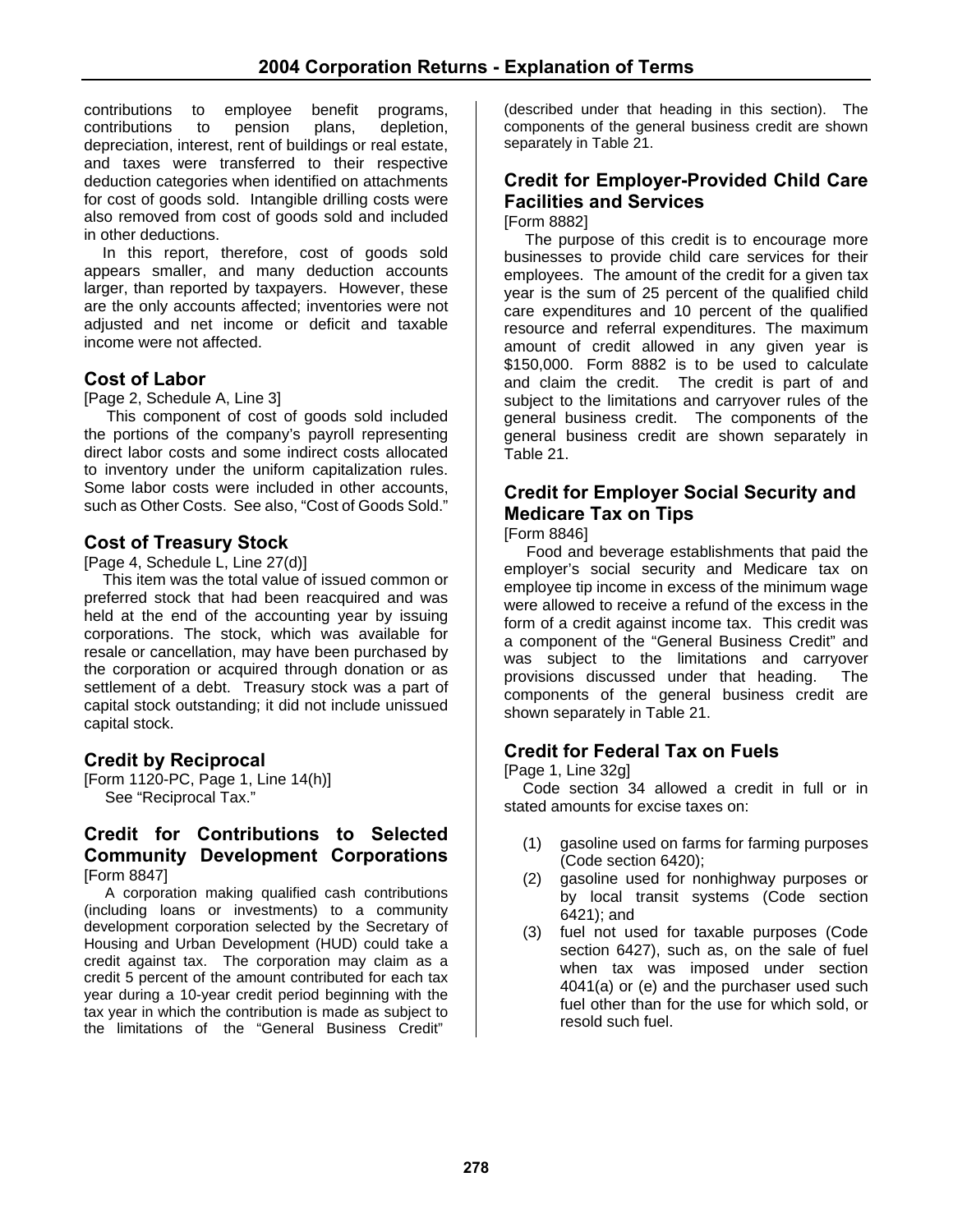This credit was also used to claim the credit for purchase of qualified diesel-powered highway vehicles.

# **Credit for Small Employer Pension Plan Startup Costs**

#### [Form 8881]

The purpose of this credit is to encourage small businesses to establish and maintain retirement savings accounts for their employees. The credit amount equals 50 percent of the startup costs incurred to create or maintain a new employee retirement plan. The credit is limited to \$500 in any tax year and it may be claimed for qualified costs incurred in each of the three years beginning with the tax year in which the plan becomes effective. The credit is part of and subject to the limitations and carryover rules of the general business credit. The components of the general business credit are shown separately in Table 21.

# **Credit for Tax Paid on Undistributed Capital Gains**

#### [Page 1, Line 32f]

Regulated investment companies (RIC) and real estate investment trusts (REIT) were required to pay tax on amounts of undistributed net long-term capital gain less net short-term capital loss at the regular corporate tax rate of 35 percent. Stockholder corporations, for their part, were required to include in the computation of their long-term capital gains any such gains designated by the parent as undistributed dividends. The stockholder corporations were then deemed to have paid the tax on the undistributed long-term capital gain dividends and were allowed a credit for the tax they were deemed to have paid.

#### **Credit to 2005 Estimated Tax**

[Page 1, Line 36a]

This item was the amount of the taxpayer's 2004 overpayment applied to the firm's estimated tax for the 2005 Tax Year. See also, "Overpayment or Tax Due."

#### **Death Benefits**

[Form 1120-L, Page 1, Line 9] See "Cost of Goods Sold."

#### **Deficit**

See "Net Income (or Deficit)."

#### **Depletable Assets and Accumulated Depletion**

[Page 4, Schedule L, Lines 11a and b]

Depletable assets represented, in general, the gross end-of-year value of mineral property, oil and gas wells, other natural deposits, standing timber, intangible development and drilling costs capitalized, and leases and leaseholds, each subject to depletion. Accumulated depletion represented the cumulative adjustment to these assets shown on the corporation's books of account.

The value of depletable assets and accumulated depletion may not be closely related to the current year depletion deduction. The depletable assets and accumulated depletion balance sheet accounts reflected book values; the depletion reflected the amount claimed for tax purposes.

For all Form 1120-A corporations, these items are included in depreciable assets and accumulated depreciation.

#### **Depletion**

#### [Page 1, Line 22]

This deduction was allowed for the exhaustion of mines, oil and gas wells, other natural deposits, and timber. The Code provided two methods for computing the deduction: cost depletion, in which a share of the cost of acquiring or developing a property was written off each year; and percentage depletion, which involved simply deducting a fixed percentage of the gross income from the property each year. For standing timber, depletion was computed on the basis of cost. In the case of most natural deposits, the depletion was computed either on a cost or percentage basis; for oil and gas wells, however, percentage depletion was allowed only to "independent" producers (producing less than 50,000 barrels of oil or an equivalent amount of gas a day) and then only for the first 1,000 barrels produced each day. All other oil and gas producers were required to use cost depletion.

Generally, for gas and oil wells the gross income was the actual sales price, or representative market or field price if the gas or oil were later converted or manufactured prior to sale. For other natural deposits, gross income was defined to include income from mining or extraction and certain treatment processes as well. Percentage rates for each type of natural deposit were listed in Code section 613 and ranged from 5 to 25 percent of gross income. However, percentage depletion generally could not exceed 50 percent of the taxable income from the property computed without the depletion deduction.

The depletion deduction for natural deposits other than oil and gas could also have been limited by provisions designed to recapture previously deducted mine exploration and development costs. These capital expenditures were deductible when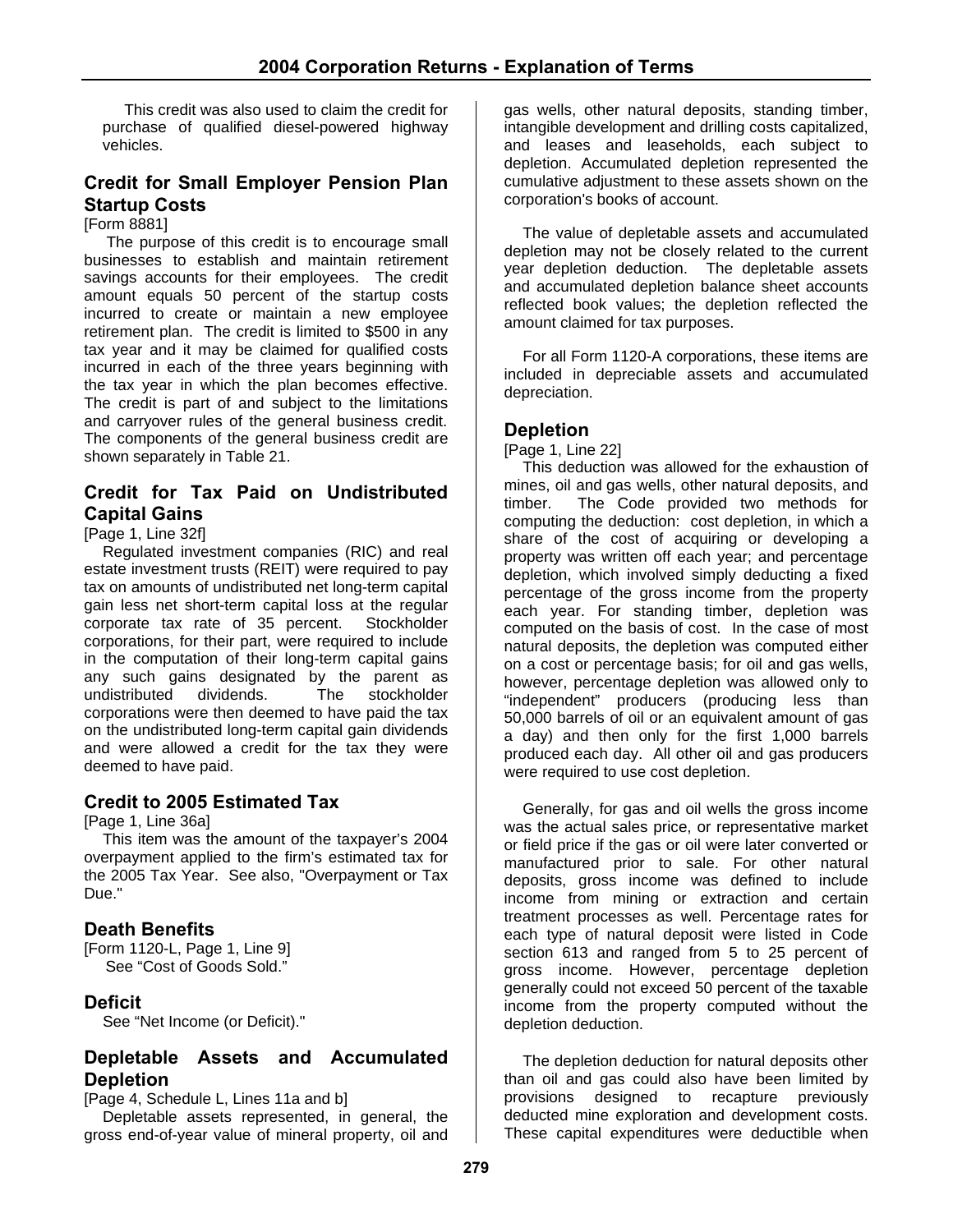incurred but had to be recaptured if the mine became productive or was sold. One method taxpayers could elect to recapture these deductions was to forego percentage depletion deductions on the mine until recapture was complete.

The statistics for depletion also did not include amounts shown by the corporation as a deduction in computing net gain or loss from sale of depletable assets under sections 631(a) or 1231. Regulated investment companies and real estate investment trusts did not report depletion.

The amounts shown in the statistics included any identifiable depletion reported as part of the cost of goods sold or capitalized under section 263A. Amortization of intangible drilling costs was not included in the statistics for depletion but was included in "Other Deductions." For 1120-A corporations, depletion reported in "Other Deductions" or an attached schedule was included in this item.

#### **Depreciable Assets and Accumulated Depreciation**

[Page 4, Schedule L, Lines 10a and b]

Depreciable assets from the corporation's end-ofyear balance sheet were the book value of tangible property subject to depreciation (such as buildings and equipment with a useful life of one year or more). This item could include fully depreciated assets still in use and partially completed assets for which no deduction was yet allowed if the corporation reported them as depreciable on its balance sheet. The amounts shown as accumulated depreciation represented the portion of the assets that were written off in the current year and all prior years.

In general, depreciable assets were the gross amounts before adjustment for accumulated depreciation. Some corporations, however, reported only the net amount of depreciable assets after deducting accumulated depreciation. Certain insurance companies were included among the corporations which reported only a net amount of depreciable assets. Life insurance companies and some property and casualty insurance companies reported their balance sheet information in the format required by State insurance regulations. This format usually provided for the reporting of only net depreciable assets and only the home and branch office buildings and equipment were included. Other real estate holdings of these corporations were reported as "Other Investments."

Except for corporations filing the short-form tax return, Form 1120-A, the statistics for depreciable assets excluded depletable and intangible assets, which were reported in their respective items. The Form 1120-A return provided only one line for all three accounts, so the amount reported for depreciable assets also included depletable and intangible assets. Similarly, the accumulated depreciation field for the 1120-A returns represented the total of accumulated depreciation, accumulated depletion, and accumulated amortization.

Generally, the value of depreciable assets and accumulated depreciation were not closely related to the current-year depreciation deduction. The depreciable assets and accumulated depreciation balance sheet accounts reflected book values; the depreciation deduction reflected the amount claimed in the current year for tax purposes.

# **Depreciation**

Depreciation is a method of recovering the cost of investments in tangible assets that lose value as they are used to produce income. The depreciation deduction allowed under Code sections 167 and 168 approximated this loss in value by prescribing the rates at which various types of assets could be depreciated and the period over which the investment could be recovered. The depreciation rules in effect for property placed in service in 2004 were basically the same as those enacted in 1986; however, the tax depreciation rules were changed many times over the years, and some assets were still in use in 2004 that were originally placed in service under prior year rules. So the depreciation claimed on 2004 returns included in these statistics could have represented amounts computed by several different sets of rules.

In 2004, the basic depreciation system was the "Modified Accelerated Cost Recovery System," or MACRS, that provided two systems for computing the depreciation deduction. The "General Depreciation System," or GDS, specified recovery periods of 3, 5, 7, or 10 years for livestock, fruit trees, most machinery, equipment, and tangible personal property, and prescribed the 200-percent declining balance method of determining the amount to be written off each year. Public utility property, water transportation equipment, and farm buildings were placed in the 15-year, 20-year, or 25-year category and were to be depreciated by the 150 percent declining balance method. Buildings were to be depreciated by the straight-line method and over recovery periods of 27.5 years for residential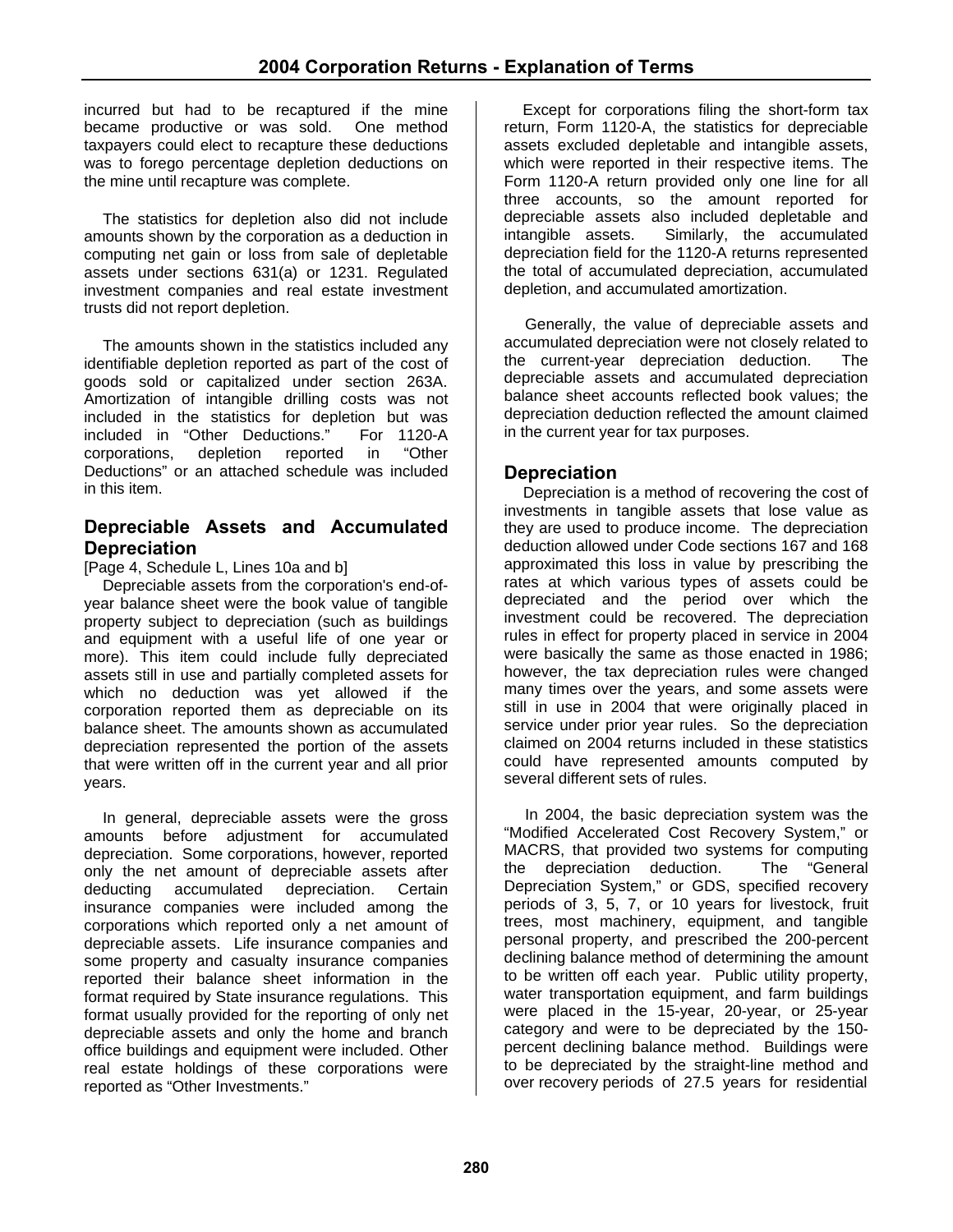buildings, 31.5 years for nonresidential buildings placed in service before May 13, 1993, and 39 years for nonresidential buildings placed in service after May 12, 1993. Railroad roadbeds and tunnels were prescribed a recovery period of 50 years and the straight-line depreciation method.

MACRS also provided for an "Alternative Depreciation System," or ADS, that was less accelerated than GDS and thus could help avoid the alternative minimum tax. Under ADS, the recovery period was generally based on the old "class life" system, which was a set of lives prescribed by IRS and based on studies of actual asset lives. The depreciation method was straight-line. Some types of property could only be depreciated using ADS.<br>These were (1) tangible property used These were (1) tangible property used predominantly outside the U.S., (2) tax-exempt property, (3) property financed by tax-exempt bonds, (4) imported property covered by a Presidential order, or (5) farm property placed in service in a year in which the taxpayer had elected to expense preproduction period costs under section 263A.

Also included here were amounts the corporation elected to expense under section 179. For 2004, the maximum deduction was \$102,000 (\$137,000 for qualified enterprise zone businesses, renewal community businesses and qualified Liberty Zone property). In 2003, the definition of section 179 property was expanded to include computer software.

Amounts for special depreciation allowance and other depreciation were also included in this item. Beginning in 2001, certain qualified property placed in service after September 10, 2001, could have an additional 30% special depreciation allowance. Qualified property acquired and placed in service after May 5, 2003 and before January 1, 2005, may have an additional 50% depreciation allowance. Qualified property for the 30% or 50% special allowance includes, but is not limited to, tangible property depreciated under MACRS with a 20 year or less recovery period and computer software. But, it is important to note that the 30% and 50% special depreciation allowances will not apply to most property placed in service after 2004.

This item included amounts of depreciation reported as a part of cost of goods sold or capitalized under section 263A.

#### **Disabled Access Credit**

[Form 8826]

The credit was allowed to small businesses that incurred expenses to make their business accessible to disabled individuals. An eligible small business was one with either gross receipts (less returns and allowances) of less than \$1 million for

the preceding tax year or not more than 30 full-time employees in the preceding tax year.

An eligible expenditure was one paid or incurred by an eligible small business in order to comply with the requirements of the Americans with Disabilities Act of 1990. Expenditures included: (1) removing architectural, communication, physical, or transportation barriers; (2) providing qualified interpreters or other methods of delivering materials to individuals with hearing impairments; (3) providing qualified readers, taped texts, or other methods of delivering materials to individuals with visual impairments; (4) acquiring or modifying equipment or devices for individuals with disabilities; or (5) providing other similar services, modifications, materials or equipment. The amount of the credit was 50 percent of the amount of the eligible expenditures for a year that exceeded \$250 but did not exceed \$10,250.

The disabled access credit was claimed as one of the components of the general business credit. For a discussion of the income tax limitations and carryback and carryforward provisions of the credit, see "General Business Credit", in this section. The components of the general business credit are shown separately in Table 21.

#### **Dividends Received from Domestic Corporations**

Dividends received from domestic corporations was a statistic computed from amounts reported on Schedule C. The amounts making up this statistic are shown in detail in Table 20. The statistic represented most distributions from the earnings and profits of companies incorporated in the United States. Dividends received from domestic<br>corporations were generally those used in corporations were generally computing the special deduction from net income for dividends received, which is discussed under the heading "Statutory Special Deductions" in this section.

Dividends from Interest Charge Domestic International Sales Corporations (IC-DISC's) and from former Domestic International Sales Corporations (DISC's) that were deductible were included as domestic dividends received. Dividends from Foreign Sales Corporation's (FSC's) and foreign subsidiaries, on the other hand, were included under "Dividends Received from Foreign Corporations."

Dividend distributions among member corporations electing to file a consolidated return were eliminated from the statistics as part of the consolidated reporting of tax accounts. For tax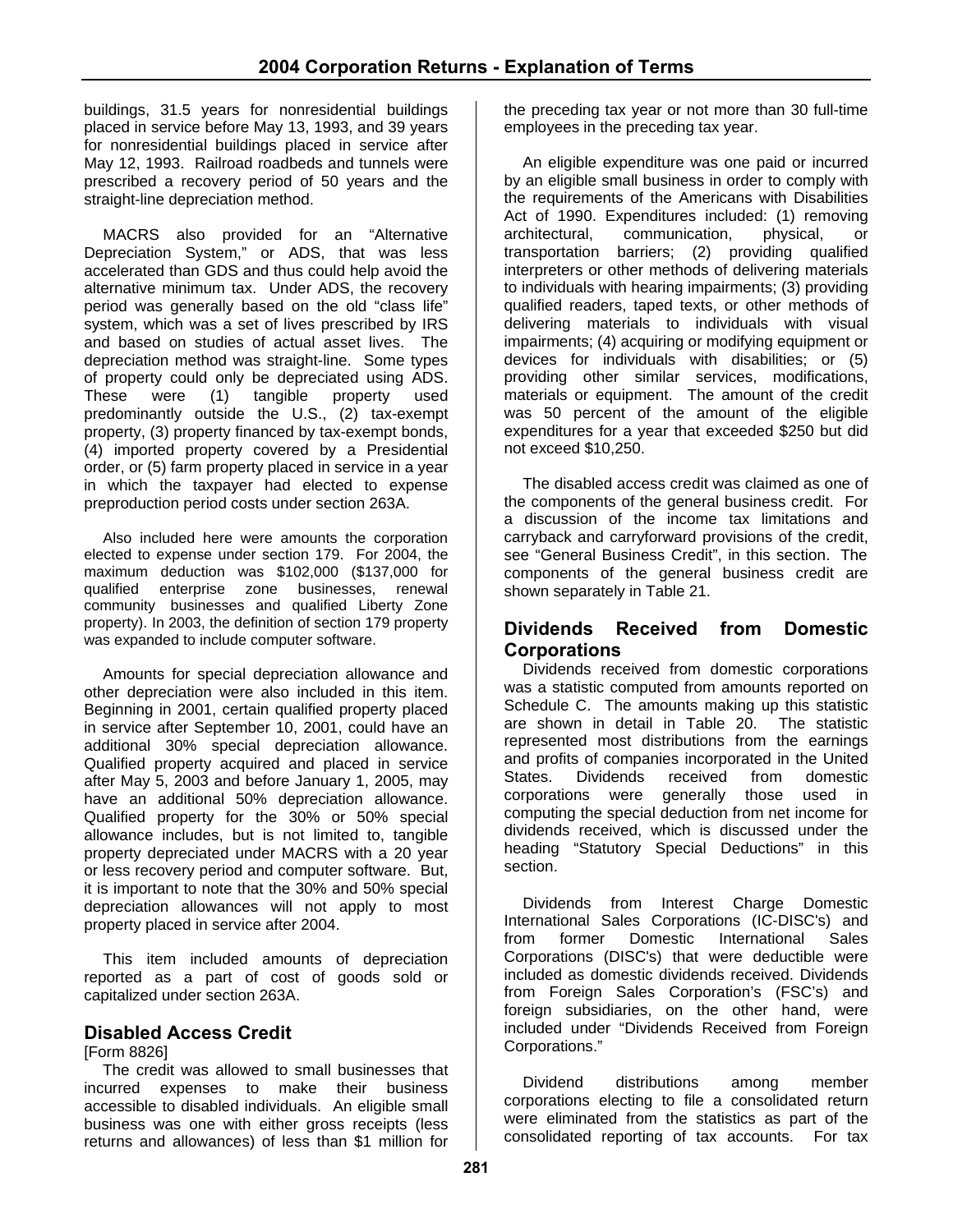purposes, dividends reported on these returns represented amounts received from corporations that were outside the tax-defined affiliated group.

If portfolio stock was wholly or partially financed by debt, no dividend received deduction was allowed on the debt-financed portion of the stock. There was a separate line item and a separate deduction calculation for dividends on debt-financed portfolio stock. This amount was included as part of domestic dividends even though it also represented debt-financed stock of foreign corporations.

Dividends or other distributions other than those detailed in Table 20 were included in "Other Receipts."

Dividends received by S corporations were passed through to shareholders and reported on the Form 1120S, Schedule K, *Shareholders' Shares of Income, Credits, Deductions, etc.* and are not included in these statistics. These statistics are presented in Luttrell, Kelly, "S Corporation Returns, 2003," *Statistics of Income Bulletin*, Spring 2006, Volume 25, Number 4.

# **Dividends Received from Foreign Corporations Δ**

These were dividends paid from the earnings and profits of companies incorporated in foreign countries.

Dividends received from foreign corporations out of U.S. source earnings and profits or from Foreign Sales Corporations (FSC's) were usually eligible for the dividends received deduction, described in "Statutory Special Deductions," below. Not eligible were dividends out of foreign earnings and profits and certain gains from the sale, exchange, or redemption of Controlled Foreign Corporation stock.

Because foreign dividend gross-up and includable income from controlled foreign corporations were not actual receipts, for statistical purposes they were excluded from dividends received. Both were combined and presented in the statistics as "Constructive Taxable Income from Related Foreign Corporations," discussed above.

Dividends received from foreign corporations by S corporations were not included in these statistics.

"One-Time Dividends Received Deduction for Certain Cash Dividends from Controlled Foreign Corporations" is included in this total. For more information see explanation in this section.

### **Employee Benefit Programs**

[Page 1, Line 25]

Contributions made by employers to such plans as death benefit plans, insurance plans, health plans, accident and sickness plans, and other welfare plans were deductible under Code sections 419 and 419A. Generally, such programs were not an incidental part of a pension, profit sharing plan, or<br>other funded deferred compensation plan. other funded deferred compensation plan. Deductions for a welfare benefit fund were limited to the qualified cost of the fund for the taxable year, as described under Code section 419. Direct payments for employees' welfare were not included as employee benefits; only payments into a fund for employee benefits were included.

Included in the statistics for this item were amounts identified as part of the cost of goods sold, or capitalized under section 263A. Regulated investment companies and real estate investment trusts do not report employee benefits. Some mining companies could have reported an amount for a combination of welfare/retirement plans. When identified, the combined amount was included in the statistics for contributions to employee benefit plans.

For all 1120-A corporations, employee benefit programs identified in other deductions or attached schedules were included in the statistics for employee benefit programs.

# **Empowerment Zone and Renewal Community Employment Credit**

(Form 8844, line 24)

 Although the EZE credit was a component of the general business credit, there was a special tax liability limitation for this credit. A qualified zone employee was any employee who performed substantially all of the services for an employer within an empowerment zone in the employer's trade or business and had his or her principal residence within that empowerment zone while performing those services. Both full and part-time employees could be qualified zone employees. Qualified zone wages were any wages paid or incurred by an employer for services performed by a qualified zone employee. Although a qualified zone employee could earn any amount of wages, only the first \$15,000 of qualified zone wages paid or incurred was taken into account for the credit. The \$15,000 limit was reduced by the amount of wages paid or incurred during the year that was used in figuring the work opportunity credit for that employee. With certain exceptions amounts paid or incurred by an employer for the education or training of the employee were treated as wages paid to an employee. In general, any individual employed for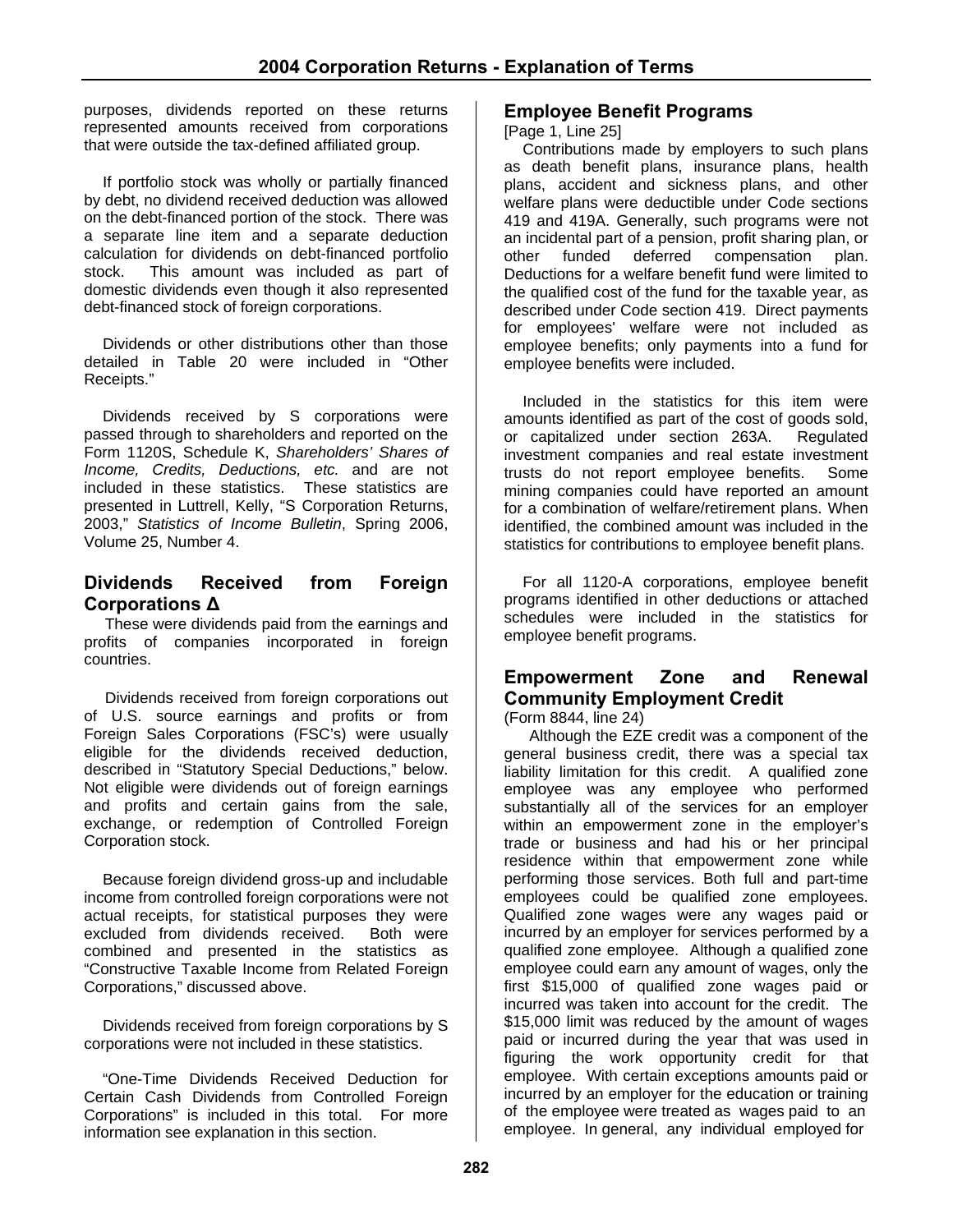less than 90 days was not a qualified zone employee. However, there were exceptions to this for an employee who was terminated because of misconduct, who became disabled, or who was acquired by another empowerment zone corporation and who continued to be employed by that corporation. The Renewal Community Employment credit, entitles employers located in a renewal community zone to a 15-percent wage credit on the first \$10,000 of annual wages paid to employees residing in the renewal community zone.

# **Enhanced Oil Recovery Credit**

[Form 8830]

This credit was allowed to taxpayers who incurred qualified enhanced oil recovery costs for projects located in the United States using one or more tertiary methods to recover otherwise unrecoverable crude oil. Enhanced oil recovery costs were costs of depreciable property used in the project, intangible drilling costs, and tertiary injectant expenses. The amount of the credit was 15 percent of the taxpayer's qualified enhanced oil recovery costs for the taxable year.

The enhanced oil recovery credit was claimed as one of the components of the general business credit. For a discussion of the income tax limitations and carryback and carryforward provisions of the credit, see "General Business Credit" in this section. The components of the general business credit were shown separately in Table 21.

#### **Estimated Tax Penalty**

See "Penalty for Underpayment of Estimated Tax."

#### **Excess Net Passive Income Tax**

[Form 1120S, Page 1, Line 22a]

A Subchapter S corporation that had accumulated earnings and profits from a prior subchapter C status and also had net passive income greater than 25 percent of its gross receipts was taxed on the excess (net of related expenses) at the regular corporate tax rate of 35 percent. Passive investment income, in general, was gross receipts derived from rents, royalties, dividends, interest, annuities, or the sales or exchanges of stock or securities.

# **Foreign Dividend Income Resulting from Foreign Taxes Deemed Paid**

[Page 2, Schedule C, Line 15(a)]

See "Constructive Taxable Income from Related Foreign Corporations."

#### **Foreign Tax Credit**

[Page 3, Schedule J, Line 6a]

Code section 901 allowed a credit against U.S. income tax for income taxes paid to foreign countries or U.S. possessions. The credit could be claimed by domestic corporations, except S corporations, and by foreign corporations engaged in trade or business in the United States for foreign taxes paid on income effectively connected with the U.S. business. The U.S. income tax that could be reduced by the credit excluded the recapture taxes for investment credit and low income housing credit, the alternative minimum tax, the personal holding company tax, and the environmental tax. (But a separate foreign tax credit was computed for alternative minimum tax purposes; see "Alternative Minimum Tax" in this section.)

The credit was not allowed for S corporations because their income was primarily taxed through their shareholders; any creditable foreign taxes were also passed through to their shareholders. Regulated investment companies could elect under Code section 853 to allow their shareholders to claim any credit for the foreign taxes paid. However, if the election was not made, the regulated investment company could claim the tax credit.

The foreign tax credit was subject to a limitation that prevented the corporations from using foreign tax credits to reduce U.S. tax liability on U.S. sourced income. The credit was limited to a percentage of total U.S. income tax equal to the ratio of taxable income from foreign sources to worldwide taxable income. This limitation was computed separately for foreign taxes paid or accrued with respect to nine categories of income. These were: (1) passive income; (2) high withholding tax interest; (3) financial services income; (4) shipping income; (5) dividends from each noncontrolled section 902 corporation; (6) dividends from a DISC or former DISC; (7) foreign trade income of a FSC; (8) distributions from a FSC or former FSC; and (9) all other income from sources outside the United States. Foreign taxes in excess of the limitation for any one year could be carried back to the 2 preceding years and then carried forward to the 5 succeeding years to reduce income tax, subject to the foreign tax credit limitation of the years to which they were carried.

A corporation that claimed (or passed through) the foreign tax credit could not also claim a business deduction for the same foreign taxes paid. The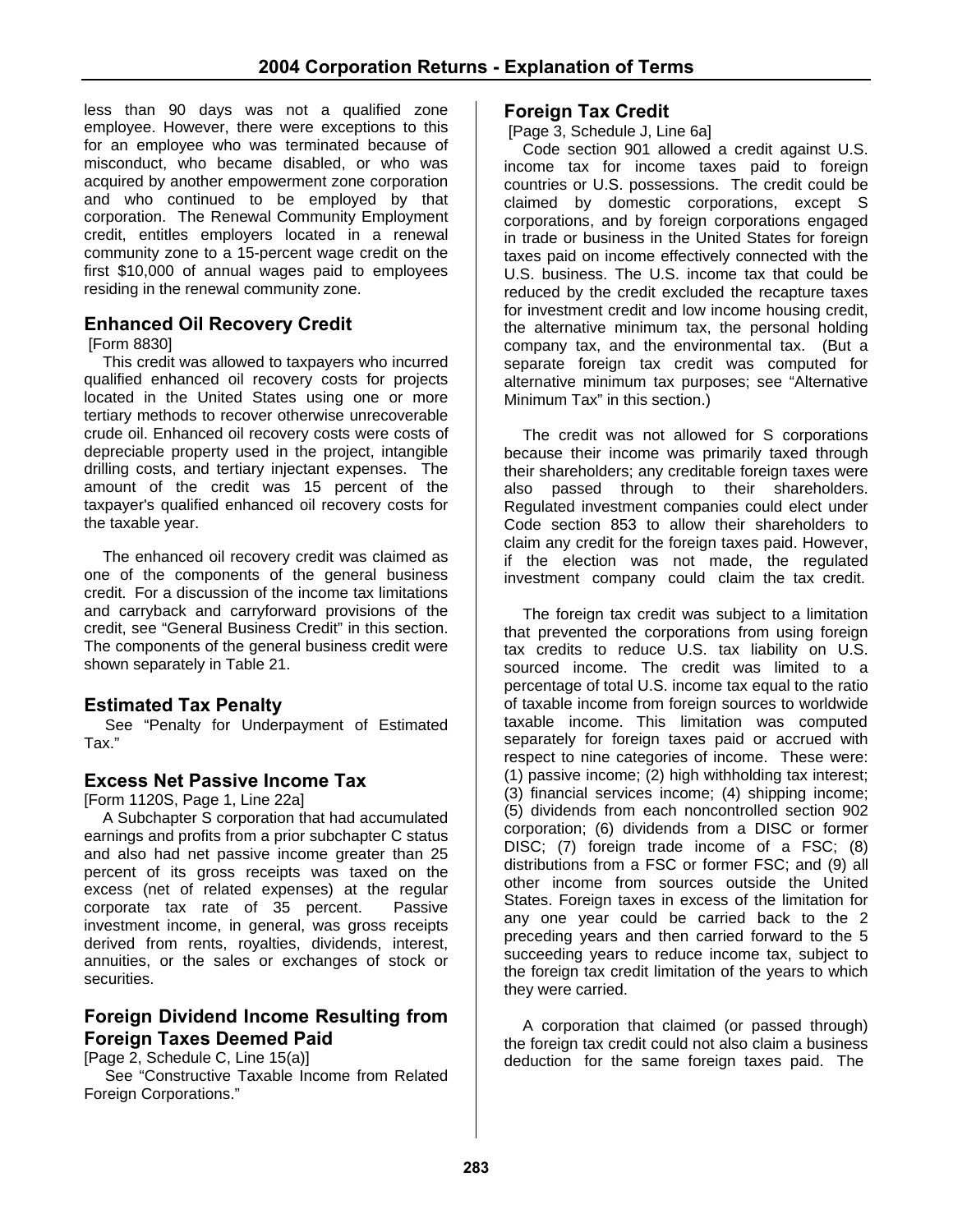credit could be reduced for taxes paid on foreign income from operations involving participation or cooperation with an international boycott. The foreign tax credit was not allowed for taxes paid to certain foreign countries whose government was not recognized by the United States, with which the United States severed or did not conduct diplomatic relations, or which provided support for international terrorism.

# **General Business Credit Δ**

[Form 3800, Line 19]

The general business credit consisted of a combination of several individual credits - investment credit (Form 3468), work opportunity credit (Form 5884), welfare-to-work credit (Form 8861), alcohol fuels credit (Form 6478), research credit (Form 6765), low-income housing credit (Form 8586), enhanced oil recovery credit (Form 8830), disabled access credit (Form 8826), renewable electricity production credit (Form 8835), Indian employment credit (Form 8845), credit for employer social security and Medicare taxes paid on certain employee tips (Form 8846), orphan drug credit (Form 8820), new markets credit, (Form 8874), credit for small employer pension plan startup costs (Form 8881), credit for employer-provided child care facilities and services (Form 8882), and credit for contributions to certain community development corporations (Form 8847), biodiesel fuels credit (Form 8864), and low sulfur diesel fuel production credit (Form 8896). If a corporation claimed more than one of these credits, reported a carryforward, had credits from a passive activity, or had the Trans-Alaska pipeline liability fund credit, or had the general credits from an electing large partnership (Schedule K-1, Form 1065-B), Form 3800 was to be filed with the income tax return. The empowerment zone and renewal community employment credit (Form 8844) and the New York Liberty Zone credit (Form 8884) were included as part of the general business credit total but were not included on the Form 3800. The separate components of the general business credit are shown in Table 21.

The purpose of the general business credit was to provide a uniform limitation on the amount that could be used to reduce tax liability and to establish uniform rules for carrybacks and carryforwards. Each of the credits was computed separately. The total of the credits became the general business credit for the purpose of applying the maximum tax liability rules and the carryback and carryforward rules.

Except for the investment credits, S corporations computed these credits at the corporate level; the credits were then passed through to the

shareholders. For the investment credits, the S corporation reported the basis in the qualifying property to each shareholder. The shareholders themselves computed the credits. However, S corporations that were previously C corporations could use business credit carryforwards from their Ccorporation status to reduce tax on their net recognized built-in gains.

According to Code section 38(c), the general business credit reduced the tax liability to the extent of 100 percent of the first \$25,000 of net tax liability and 75 percent of the net tax liability over \$25,000. An additional limitation was also imposed on the general business credit as a result of the alternative minimum tax.

When the credit exceeded the limitation in any year, the excess became an unused business credit that could be carried back 1 year and forward 20 years. (For tax years beginning before December 31, 1997, the carryback period was 3 years and 15 years forward). Carryforwards of the general business credit from prior years are shown separately in Table 21.

# **Income Subject to Tax**

[Page 1, Line 30]

This was generally the amount of income subject to tax at the corporate level. For most corporations, income subject to tax consisted of net income minus the "Statutory Special Deductions" described in this section. However, there were certain exceptions. S corporations were usually not taxable at the corporate level and so did not have income subject to tax. Some, however, had a limited tax liability on capital gains and so were included in the statistics for this item. Likewise, regulated investment companies and real estate investment trusts generally passed their net income on to be taxed at the shareholder level; but any taxable amounts not distributed were included in income subject to tax. Because insurance companies were permitted to use reserve accounting for tax purposes, insurance income subject to tax was based on changes in reserve accounts; life insurance companies could also have been allowed an additional special deduction (discussed in "Statutory Special Deductions"). Consolidated returns that contain life insurance subsidiaries were not allowed to offset all of the life insurance subsidiary's gains by losses from nonlife companies, so it was possible for such a consolidated return to show no net income but still have a positive amount of income subject to tax.

#### **Income Tax**

[Page 3, Schedule J, Line 3]

Income tax was the amount of a corporation's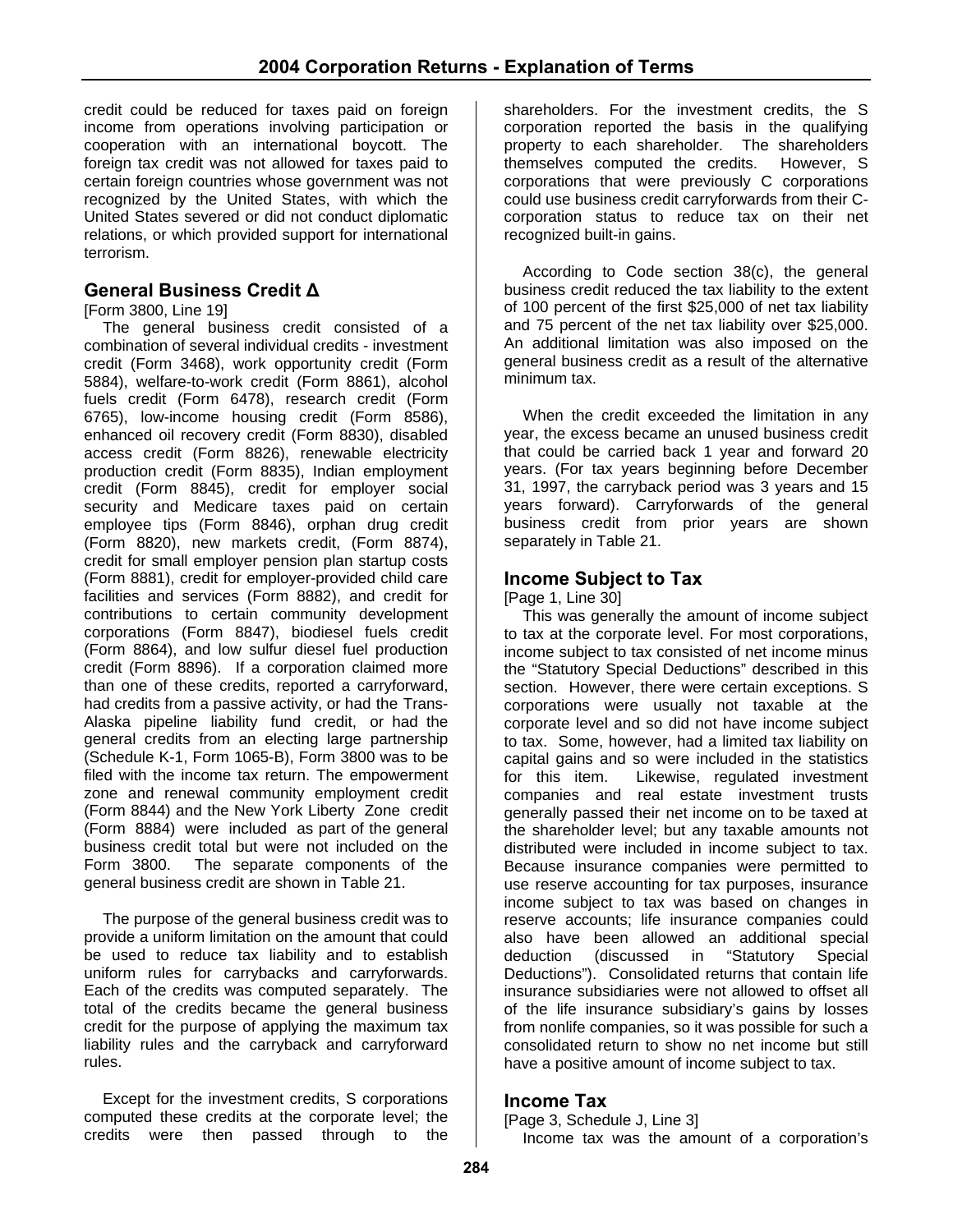total tax liability calculated at the regular corporate tax rates in Code section 11 (or substitutes for section 11).

The rates of tax on taxable incomes below \$18,333,333 were graduated (with some exceptions). Corporations other than members of a controlled group or personal service corporations used the following tax rate schedule. If taxable income is:

| Over:      | But not    | Tax is:         | Of the       |
|------------|------------|-----------------|--------------|
|            | over:      |                 | amount over: |
| \$0        | \$50,000   | 15%             | \$0          |
| 50,000     | 75,000     | $$7,500 + 25\%$ | 50,000       |
| 75,000     | 100,000    | 13,750 +34%     | 75,000       |
| 100,000    | 335,000    | 22.250 +39%     | 100,000      |
| 335,000    | 10,000,000 | 113.900 +34%    | 335,000      |
| 10,000,000 | 15,000,000 | 3,400,000 + 35% | 10,000,000   |
| 15,000,000 | 18,333,333 | 5,150,000 +38%  | 15,000,000   |
| 18,333,333 |            | 35%             | ი            |

The 39 percent and 38 percent rates were imposed to phase out the benefits of the lower brackets for high-income corporations.

Members of controlled groups had to share the lower-bracket amounts, so the rates would have applied at different income levels. Personal service corporations qualified under section 448 to use cash accounting (incorporated professional practices, performing artists, or consultants) were taxed at 35 percent on all of their taxable income.

Most income of S corporations was taxed only at the shareholder level. However, for S corporations that had once been C corporations, the corporate income tax was imposed on certain long-term capital gains, recognized built-in gains, and excess net passive income. The taxes paid on capital gains or recognized built-in gains by S corporations were included in the corporate statistics as "Income Tax." The taxes paid on excess net passive income were excluded from "Income Tax" but were included in "Total Income Tax."

A small number of corporations without net income had an income tax liability. These were corporations reporting all or part of their income under special life insurance rules, including consolidated returns filing a life insurance subsidiary.

Other adjustments made to income tax returns by the taxpayer and included in these statistics for income tax were: (1) deferred tax under section 1291(c)(2), where a corporation was a shareholder in a passive foreign investment company (PFIC) and received an excess distribution or disposed of its investment in the PFIC during the year; and (2)

additional tax under section 197(f)(9)(B) where a corporation that elects to pay tax on the gain from the sale of an intangible under the related person exception to the anti-churning rules.

See also, "Total Income Tax Before Credits" and "Total Income Tax After Credits."

# **Indian Employment Credit**

[Form 8845]

This component of the general business credit was for employing members of American Indian tribes on Indian reservations. The credit was equal to 20 percent of the excess of wages and health benefits for such employees over the amount paid such employees in 1993, limited to \$20,000 per employee.

For the income tax limitations and carryback and carryforward provisions that apply, see "General Business Credit" in this section.

#### **Intangible Assets and Accumulated Amortization**

[Page 4, Schedule L, Line 13a(c)]

Intangible assets represented the total gross value of goodwill, contracts, formulas, licenses, patents, registered trademarks, franchises, covenants not to compete, and similar assets that were amortizable for tax purposes. Thus, specific intangible asset items were included in this category only if amortization (or depreciation) actually had been taken against them.

The amounts shown as accumulated amortization represent the portion of these intangible assets that were written off in the current year as well as in prior years. In general, intangible assets were the gross amounts before adjustments for amounts of accumulated amortization. Some corporations, however, reported only the net amount of intangible assets after adjusting for amortization charges. For all Form 1120-A corporations, this amount was included in depreciable assets.

#### **Interest**

#### [Page 1, Line 5]

Taxable interest, a component of total receipts, included interest on U.S. government obligations, loans, notes, mortgages, arbitrage bonds, nonexempt private activity bonds, corporate bonds, bank deposits, and tax refunds. The statistics also included dividends from savings and loans and mutual savings banks, federal funds sold, finance charges, and sinking funds. The interest received was reduced by the amortizable bond premium under Code section 171.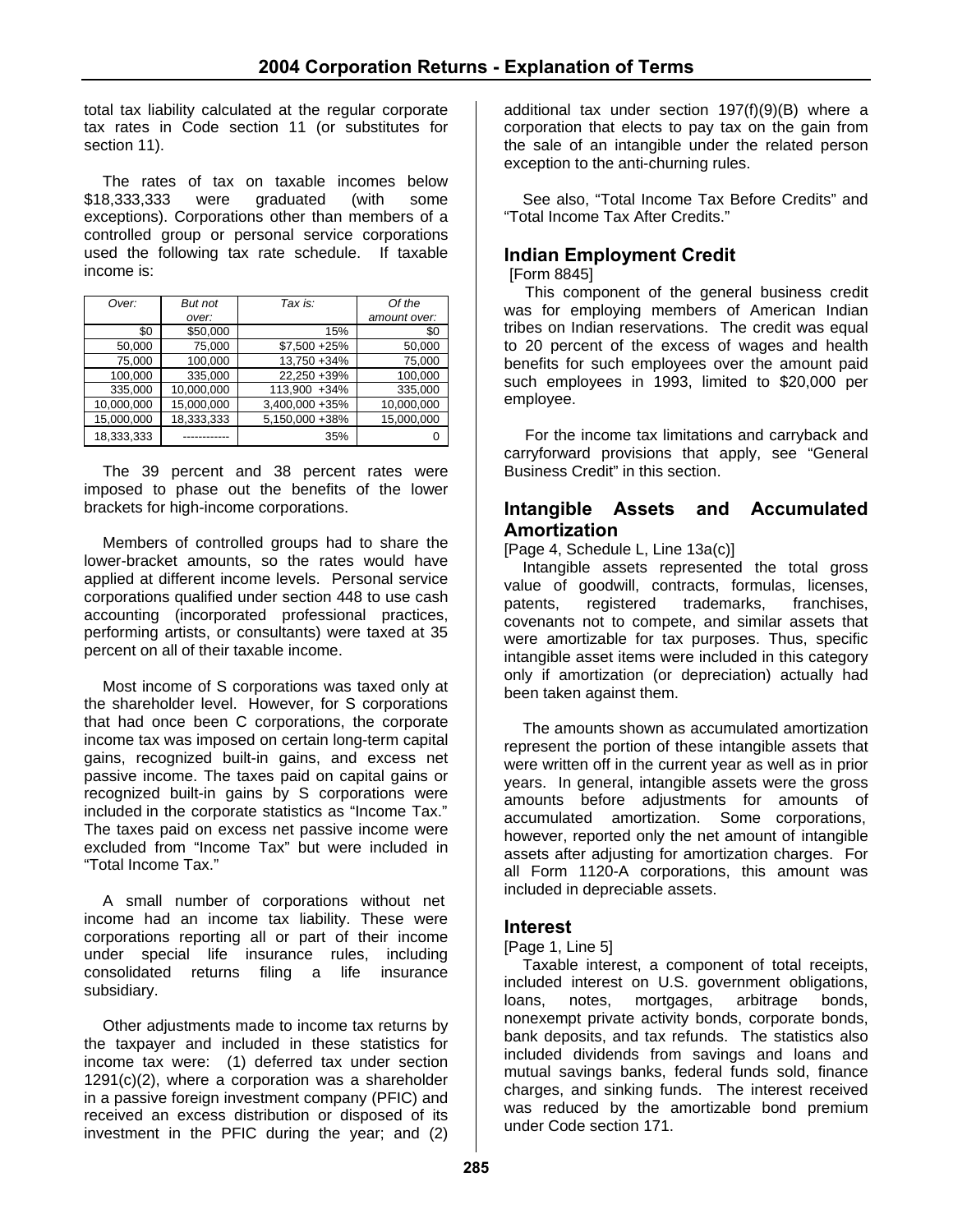Interest received from tax-exempt state or municipal bonds and ESOP loans was not included in this item. Corporations were not allowed to offset any interest expense against interest income. However, if the corporation reported only a net amount, this figure was used in the statistics. See also, "Interest Paid."

Interest received by S corporations was passed through to shareholders and reported on the Form 1120S, Schedule K, *Shareholders' Shares of Income, Credits, Deductions, etc.,* and are not included in these statistics. These statistics are presented in Luttrell, Kelly, "S Corporation Returns, 2003," *Statistics of Income Bulletin*, Spring 2006, Volume 25, Number 4.

#### **Interest on Government Obligations: State and Local ∆**

[Page 4, Schedule M-1, Line 7 and Page 2, Schedule M-3, Part II, Line 13, column (c)]

The interest received from certain government obligations was not subject to U.S. income tax. These tax-exempt obligations included those issued by states, municipalities, and other local governments, the District of Columbia, and U.S. possessions, including Puerto Rico.

For statistical presentation, this interest was included in total receipts. However, it was not included in net income (less deficit) or income subject to tax.

Most corporations reported this tax-exempt interest in the Reconciliation of Income per Books with Income per Return (see Schedule M-1 on the Form 1120 and Schedule M-3 in Section 6 of this report). Because of variations in taxpayer reporting, this item may not have always been identified. Therefore, the statistics could be understated for interest received from state and local government obligations.

#### **Interest Paid**

#### [Page 1, Line 18]

These amounts consisted of interest paid by corporations on all business indebtedness. For banking and savings institutions, the statistics also included interest paid on deposits and withdrawable shares. For mutual savings banks, building and loan associations, and cooperative banks, interest paid included amounts paid or credited to the accounts of depositors as dividends, interest, or earnings under Code section 591. Interest identified as part of the cost of goods sold or capitalized under section 263A was excluded from cost of goods sold and included in the statistics as interest paid.

#### **Inventories**

[Page 4, Schedule L, Line 3(d)]

This was the corporations' end-of-year inventories as reported on their balance sheets. Inventories included such items as finished goods, partially finished goods (work in progress), new materials and supplies acquired for sale, merchandise on hand or in transit, and growing crops reported as assets by agricultural concerns. Inventories reported on balance sheets were book accounts and would not necessarily have corresponded to those reported for tax purposes in cost of goods sold.

Inventories reported on the returns of companies in financial industries were transferred during statistical processing to other balance sheet accounts (unless reported on a consolidated return with nonfinancial subsidiaries). For security brokers and dealers, commodity brokers and dealers, and holding and other investment companies (except bank holding companies), inventories were included in "Other Investments." For the rest of the "Finance and Insurance" and "Management of Holding Companies" sectors, inventories were included in "Other Current Assets". Inventories shown in the statistics for the "Finance and Insurance" and "Management of Holding Companies" sectors were those reported by consolidated financial companies with diversified nonfinancial subsidiaries.

See also, "Cost of Goods Sold."

#### **Inventory, Beginning of Year**

[Page 2, Schedule A, Line 1]

#### **Inventory, End of Year**

[Page 2, Schedule A, Line 7]

These were the companies' beginning and ending inventories as calculated for tax purposes. Statistical adjustments made to the current year components of cost of goods sold were not carried over into the capitalized inventory accounts, which were shown as reported by taxpayers (except for necessary corrections). See "Cost of Goods Sold."

#### **Investment Credit**

#### [Form 3468]

This component of the General Business Credit, shown separately in Table 21, was composed of three separate, unrelated credits: the rehabilitation tax credit, the energy tax credit, and the reforestation tax credit. Form 3468 was also used to claim a regular investment credit for transition property.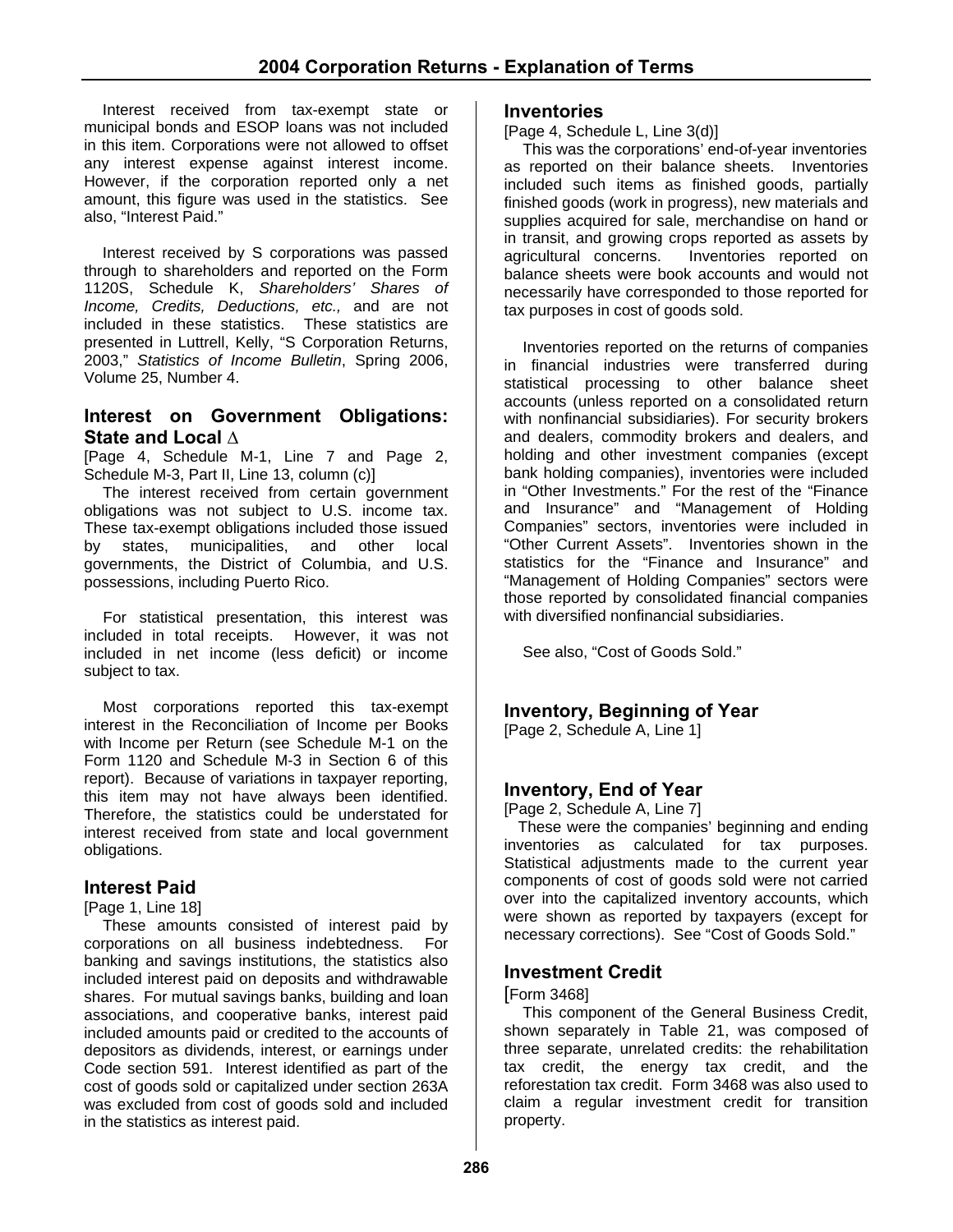The **rehabilitation tax credit** was a credit equal to 20 percent of the cost of rehabilitating a certified historic structure or 10 percent of the rehabilitation costs for any nonresidential building originally placed in service before 1936. The rehabilitation had to be "substantial" and meet strict criteria for how much of the original structure was retained. The rehabilitation of historic structures had to be approved by an appropriate State or Federal official.

The **energy tax credit** was allowed for equipment that used solar or geothermal energy to generate electricity, heat or cool a building or provide heat for a process. The credit was equal to 10 percent of the cost of the equipment.

The **reforestation tax credit** was allowed for a portion of the costs of planting or replanting trees to be grown for timber. The amount of the credit was 10 percent of the costs up to an annual limit of \$10,000. The reforestation credit was repealed by the American Jobs Creation Act of 2004 with respect to expenditures paid or incurred after October 22, 2004.

**Transition property** was property of certain taxpayers specified under the Tax Reform Act of 1986 (TRA) that was eligible for the regular investment credit under the transitional rules of section 49. Also, certain projects specified under TRA were eligible for the rehabilitation credit under the transitional rules.

The investment credit was subject to recapture if the property was sold or converted to other uses.

For S corporations, the investment credit was computed at the shareholder, not the corporate, level. The S corporation reported the basis in the qualifying property to each shareholder for this purpose.

For the income tax limitations and carryback and carryforward provisions that apply, see "General Business Credit" in this section.

# **Investments in Government Obligations**

[Page 4, Schedule L, Line 4(d)]

This balance sheet asset item comprised U.S. obligations, including those of instrumentalities of the Federal Government. State and local government obligations, the interest on which was excluded from gross income under section 103(a), were included in "Tax-Exempt Securities."

Some mutual property and casualty insurance companies included investments in government obligations within other investments on the income tax return, Form 1120-PC. When identified, the

amounts were included in the statistics for investments in government obligations and excluded from other investments.

#### **Land**

[Page 4, Schedule L, Line 12(d)]

Land, which was reported as a separate capital asset on the balance sheet, may be understated in this report because it could not always be identified. Some corporations may have included land as part of depreciable or depletable assets or included it in other investments. Whenever corporations included and identified land as part of depreciable assets, the amount was reclassified as land, but land improvements remained as depreciable assets.

#### **Loans from Shareholders**

[Page 4, Schedule L, Line 19(d)]

This balance sheet liability item was regarded as long-term in duration and included loans to the company from holders of the company's stock.

#### **Loans to Shareholders**

[Page 4, Schedule L, Line 7(d)]

This balance sheet asset item was regarded as long-term in duration and included loans to persons who held stock in the corporation.

#### **Losses Incurred**

[Form 1120-PC, Page 2, Line 26] See "Cost of Goods Sold."

# **Low-Income Housing Credit**

[Form 8586]

The low-income housing credit was a credit for the acquisition of housing units rented to low-income persons allowed over 10 years. The annual credit was designed so that the taxpayer taking it received over the 10 years the present value of 70 percent of the basis of the low-income units in a residential building (30 percent in the case of certain federally subsidized new buildings or rehabilitated existing buildings).

The low-income housing credit could only be claimed if allocated to a residential rental project by a State housing authority and if it met the strict requirements for rental to low-income renters. If the project was sold or ceased to qualify in the first 15 years, the owner was required to repay a portion of the credit previously taken.

The low-income housing credit was claimed as one of the components of the general business credit. For a discussion of the income tax limitations and carryback and carryforward provisions of the credit, see "General Business Credit." The components of the general business credit are shown separately in Table 21.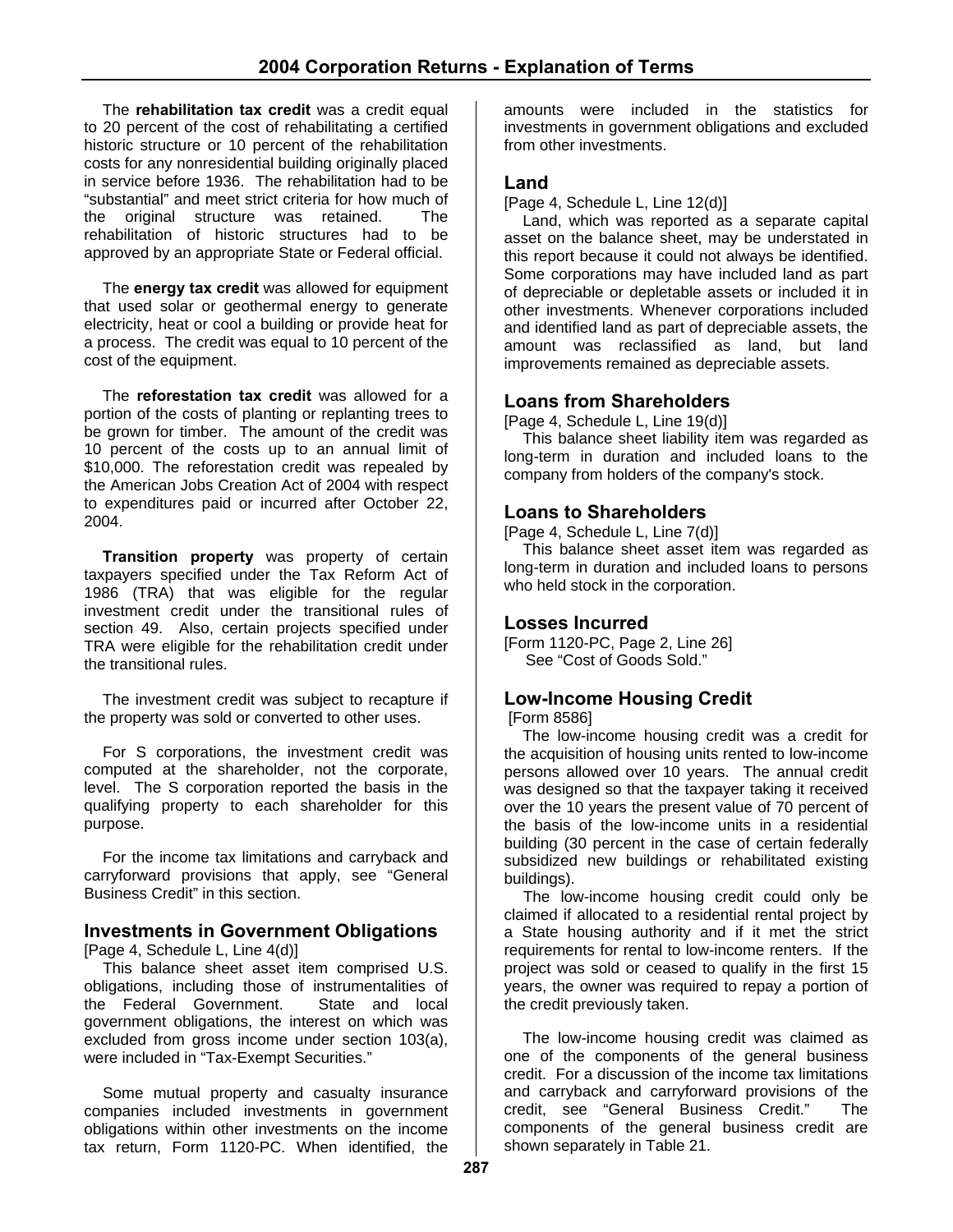# **Low Sulfur Diesel Fuel Production Credit Δ**

#### [Form 8896]

Qualified small business refiners may claim a credit for qualified expenditures to product low sulfur diesel fuel (Code Sec. 45H). The credit is equal to five cents per gallon of qualified low sulfur diesel fuel produced during the tax year at a qualified facility. The fuel must contain no more sulfur than 15 parts per million and comply with the Environmental Protection Act (EPA) Highway Diesel Fuel Sulfur Control Requirements. To qualify as a small business refiner, the taxpayer cannot employ more than 1,500 individuals on any day during the tax year and its average daily refinery production of the one-year period ending on December 31, 2002, cannot exceed 205,000 barrels.

#### **Mortgage and Real Estate Loans**

[Page 4, Schedule L, Line 8(d)]

In general, mortgage and real estate loans were the total amount a corporation loaned on a long-term basis, accepting mortgages, deeds of trust, land contracts, or other liens on real estate as security.

Because the return form did not provide a separate place for reporting any reserve for uncollectable mortgage and real estate loan accounts, such reserves may have been included in the allowance for bad debts, shown in this report as an adjustment to notes and accounts receivable. If a corporation reported an uncollectable mortgage and real estate loan reserve on a separate schedule, that amount was moved during statistical processing to allowance for bad debts.

#### **Mortgages, Notes, and Bonds Payable**

[Page 4, Schedule L, Lines 17(d) and 20(d)]

Mortgages, notes, and bonds payable were separated on the balance sheet according to the length of time to maturity of the obligations. The length of time to maturity was based on the date of the balance sheet rather than on the date of issue of the obligations. Accordingly, long-term obligations maturing within the coming year were reportable with short-term obligations as having a maturity of less than one year. Deposits and withdrawable shares may have been reported in mortgages, notes, and bonds payable by banks and savings institutions. When identified, such amounts were transferred to "Other Current Liabilities."

#### **Net Capital Gains**

[Schedule D, Lines 12 and 13]

In the tables in this report, capital gains net of capital losses were presented divided into two data items: "Net Short-Term Capital Gain Reduced by Net Long-Term Capital Loss" and "Net Long-Term

Capital Gain Reduced by Net Short-Term Capital Loss." A gain or loss from the sale or exchange of capital assets was short-term if the assets had been held for one year or less and long-term if they had been held for longer than one year. The distinction between long-term and short-term assets was maintained in the Code and in the reporting forms even though it did not affect tax liability.

For corporations, capital losses were generally deductible only from capital gains, so only net gains were included in the statistics. Excess net losses could be carried back as short-term losses to be applied against the net capital gains of the 3 preceding years; any losses remaining after carryback were carried over the 5 succeeding years. A net capital loss for a regulated investment company could be carried forward 8 years instead of 5 years. If the unused capital loss carryover was not eliminated within the prescribed span of years, it could not be taken. Regardless of origin, all carrybacks and carryovers were treated as shortterm capital losses for carryback and carryover purposes.

In general, capital assets for tax purposes meant property regarded or treated as an investment, such as stocks and bonds. Code section 1221 defined the capital assets as all property held by the corporation except:

- (1) stock in trade or other property included in inventory or held mainly for sale to customers;
- (2) notes and accounts receivable acquired in the ordinary course of business;
- (3) depreciable or real property used in the trade or business;
- (4) copyrights, literary, musical, or artistic compositions, or similar properties not acquired by purchase;
- (5) publications of the United States Government not acquired by purchase;
- (6) certain commodities derivative financial instruments held by a dealer;
- (7) certain hedging transactions entered into in the normal course of trade or business; and
- (8) supplies regularly used in the trade or business.

Gains from constructive ownership transactions entered into after July 11, 1999, that involved any equity interest in pass-through entities such as partnerships, S corporations, trusts, regulated investment companies, and real estate investment trusts that would otherwise be treated as capital gains could be treated instead as ordinary income. Constructive ownership transactions included gains from notional principal contracts with the right to receive substantially all of the investment yield of an equity interest and the obligation to reimburse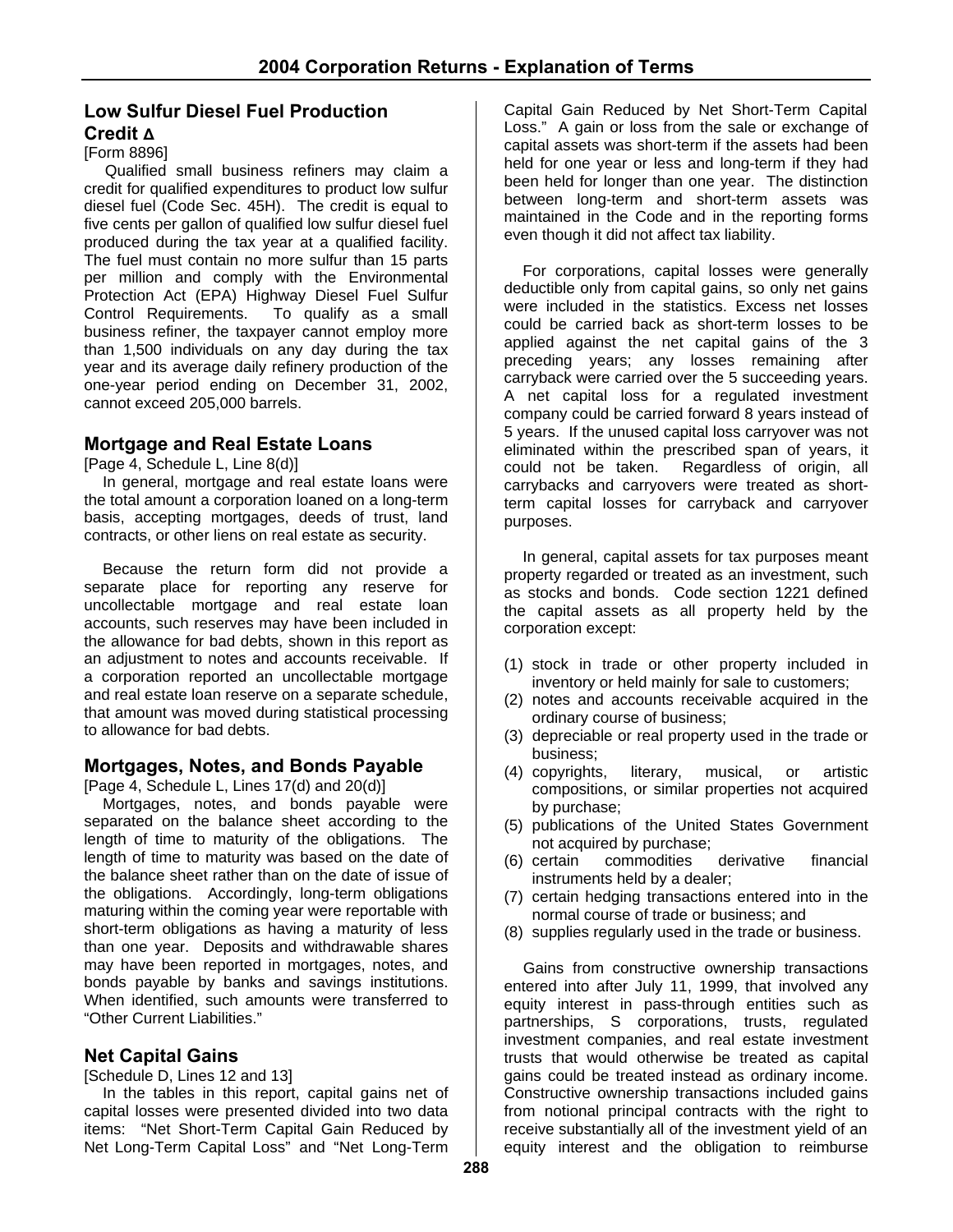substantially all of any decline in value of the interest; a forward or futures contract to acquire an equity interest; and the holding of a call option and writing of a put option at substantially the same strike price and maturity date. A net underlying long-term capital gain had to be established by computing a net capital gain as though the asset were acquired at its fair market value when the transaction was opened and sold at its fair market value when the transaction was closed. If not established, the net underlying long-term capital gain was treated as zero. Any long-term capital gain that exceeded the net underlying long-term capital gain was treated as ordinary income. Gains from constructive ownership transactions that were marked to market were excluded from this provision to be treated as ordinary income.

Although depreciable and real property used in the trade or business was defined as not a capital asset, gain on such property held for more than one year could be treated as long-term capital gain. See "Net Gain (or Loss), Noncapital Assets" below.

The capital gains of S corporations were passed through to their shareholders and not included in the corporations' ordinary income (loss) from trade or business activities but were reported on the Form 1120S, Schedule K, *Shareholders' Shares of Income, Credits, Deductions, etc*. and are not included in these statistics. These statistics are presented in Luttrell, Kelly, "S Corporation Returns, 2003," *Statistics of Income Bulletin*, Spring 2006, Volume 25, Number 4.

# **Net Gain (or Loss), Noncapital Assets**

[Page 1, Line 9]

This item includes all losses from the sale or exchange of noncapital assets, but only those gains that were not treated as long-term capital gains. Noncapital assets included property used in a trade or business plus certain other transactions given special treatment by statute. After December 16, 1999, noncapital assets were expanded to also include certain financial assets such as:

- (1) certain commodities derivative financial instruments held, acquired, or entered into by commodities derivatives dealers;
- (2) any hedging transaction clearly identified as a hedging transaction before the close of the day on which it was acquired, originated, or entered into; and
- (3) supplies regularly used or consumed in the ordinary course of a trade or business.

A commodities derivative financial instrument is a commodities contract or other financial instrument

with respect to commodities, for which the value or settlement price is calculated or determined by reference to a specified index (as defined in section 1221(b) of the Internal Revenue Code). A commodities derivative dealer is an entity which regularly offers to enter into, assume, offset, assign, or terminate positions in commodities derivative financial instruments with customers in the ordinary course of a trade or business. A hedging transaction is any transaction entered into in the normal course of a trade or business primarily to manage one of the following: 1) risk of price changes or currency fluctuations involving ordinary property held (or to be held) and 2) risk of interest rate or price changes, or currency fluctuations, involving borrowed funds or ordinary obligations incurred (or to be incurred).

Rules governing the computation of a net gain or loss from noncapital assets were provided under Code section 1231. Transactions treated under these special provisions included:

- (1) the sale or exchange of real or depreciable property used in a trade or business;
- (2) the cutting or disposal of timber treated as a sale or exchange under Code section 631(a) and (b);
- (3) the disposal of coal or iron ore treated as a sale under Code section 631(c);
- (4) the sale or exchange of livestock (excluding poultry) used in a trade or business for draft, breeding, dairy, or sporting purposes, if held for at least 12 months (24 months for horses and cattle);
- (5) the sale or exchange of unharvested crops sold with the land; and
- (6) the involuntary conversion of property or capital assets due to partial or total destruction, theft, seizure, requisition, or condemnation.

Long-term gains from section 1231 transactions were treated as long-term capital gains for tax purposes and were included in "Net Capital Gains" in these statistics. Losses under section 1231 were treated as ordinary losses, i.e., fully deductible from ordinary income. Amounts treated as long term gains were reduced by a number of provisions designed to recapture (as ordinary income) previous benefits. These provisions included: sections 1245 and 1250, recapturing some depreciation taken previously; section 1252, recapturing conservation and land clearing expenses upon the sale of some farmland; section 1254, recapturing certain depletion, intangible drilling, and mine development expenses; and section 1255, recapturing some cropsharing payments if a farm is sold within 20 years of receiving the payments.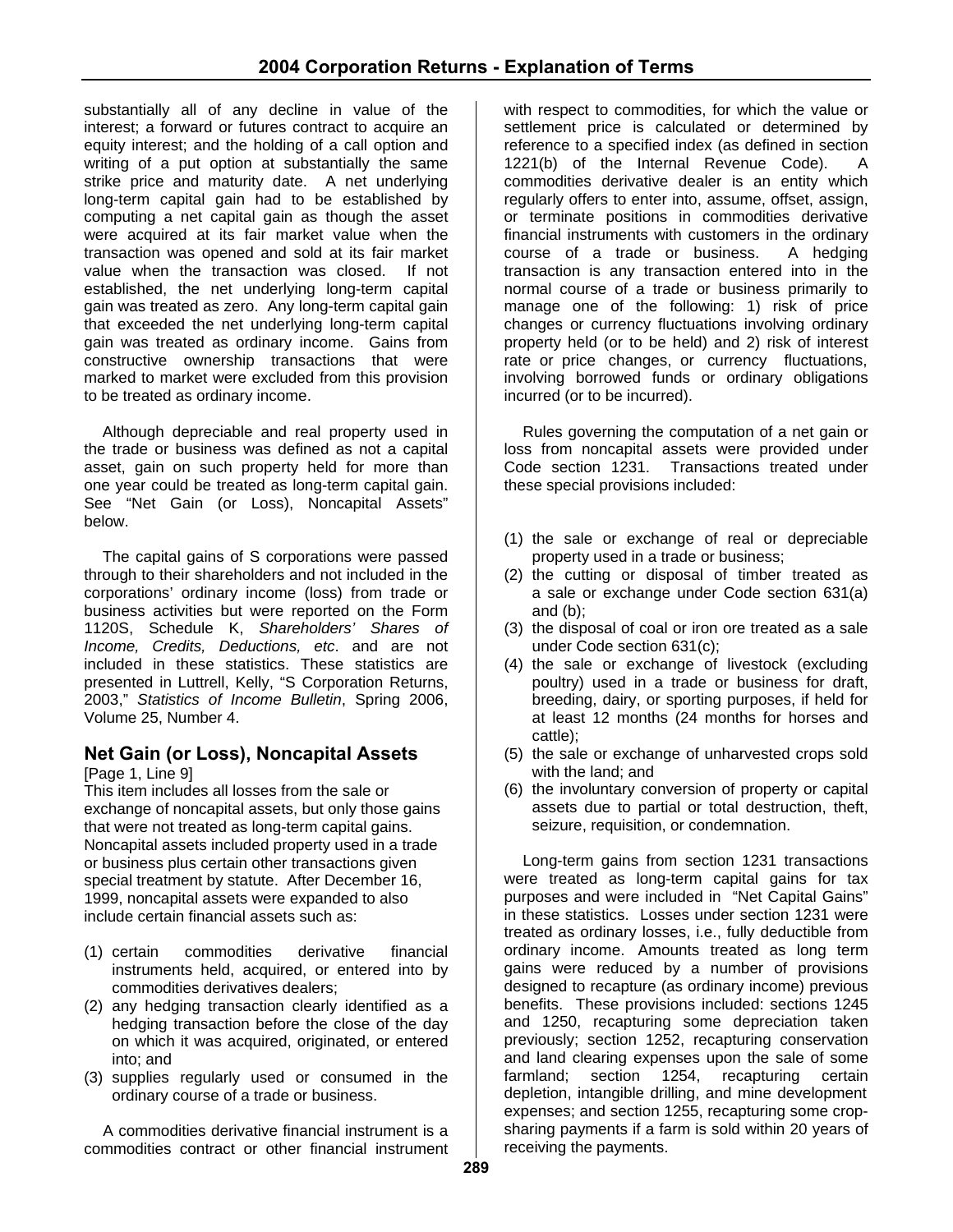Statutory provisions allow that recognition of a gain or loss may be postponed under certain circumstances. The postponement of gain recognition accounts for some differences in tax versus book income. This difference is not presented in these statistics.

Gains and losses resulting from involuntary conversions, due mostly to casualty and theft, received special treatment. Such losses were to be included in the computation of net gain or loss, noncapital assets. However, some corporations reported them in other deductions, in which case, the losses were included in the statistics for other deductions. No attempt was made to recompute the net gain or loss from noncapital assets or the carryover of losses subject to recapture rules for such returns.

Although this item was a part of corporate-level income for S corporations, the portion of gain treated as long-term capital gain under section 1231 was not a part of the corporations' ordinary income (loss) from trade or business activities but rather was reported on the Form 1120S, Schedule K, *Shareholders' Shares of Income, Credits, Deductions, etc.*

# **Net Income (or Deficit)**

[Page 1, Line 28]

This was the companies' net profit or loss from taxable sources of income reduced by allowable deductions. It differed from "Total Receipts Less Total Deductions" because it included "Constructive Taxable Income from Related Foreign Corporations" and excluded "Interest on Government Obligations: State and Local." Net income generally differed from "Income Subject to Tax" by the "Statutory Special Deductions" allowed corporations. More information can be found under all these headings in this section.

Net income included income from the trade or business activities of S corporations, including ordinary gain from the sale of business property. Although the income was taxable to the shareholders, it was used for the statistics as a measure of corporate business activity for these companies. For tax purposes, net income for S corporations excluded passive income such as rents and portfolio investment income, which was passed through to the shareholders and reported on the Form 1120S, Schedule K, *Shareholders' Share of Income, Credits, Deductions, etc*. Statistics on these items are presented in Luttrell, Kelly, "S Corporation Returns, 2003," *Statistics of Income Bulletin*, Spring 2006, Volume 25, Number 4. Although certain longterm capital gains were taxable to S corporations

before the gains were passed through to the shareholders, these gains were excluded from net income.

The statistics for net income (or deficit) also included the "effectively connected income" of foreign corporations operating in the United States. Generally, income was considered effectively connected if the foreign corporation conducted a trade or business in the United States and the income was attributable to that business.

Property and casualty insurance companies with premium income of \$1,200,000 or less could elect to compute income tax on their taxable investment income only, deducting only expenses related to that income. Therefore, the statistics for net income included only net investment income for those companies. (Such a company with premiums of \$350,000 or less was exempt from tax and so does not appear in these statistics.)

# **Net Long-Term Capital Gain Reduced by Net Short-Term Capital Loss**

See "Net Capital Gains."

# **Net Operating Loss Deduction**

See "Statutory Special Deductions."

# **Net Short-Term Capital Gain Reduced by Net Long-Term Capital Loss**

See "Net Capital Gains."

#### **Net Worth**

Net worth represented the shareholders' equity in the corporation (total assets minus the claims of creditors). In the statistics, net worth comprised the net sum of the following items:

- (1) capital stock;
- (2) additional paid-in capital;
- (3) retained earnings, appropriated;
- (4) retained earnings, unappropriated;
- (5) less the cost of treasury stock.

#### **New Markets Tax Credit**

[Form 8874]

The New Markets tax credit has been created to increase investments in low-income communities. The credit was equal to five percent of the investment in a qualified community development entity for the first three allowance dates and six percent of the investment for the next four allowance dates. The total credit available was equal to 39 percent of the investment over seven years.

The New Markets tax credit is a part of and subject to the limitations and carryover rules of the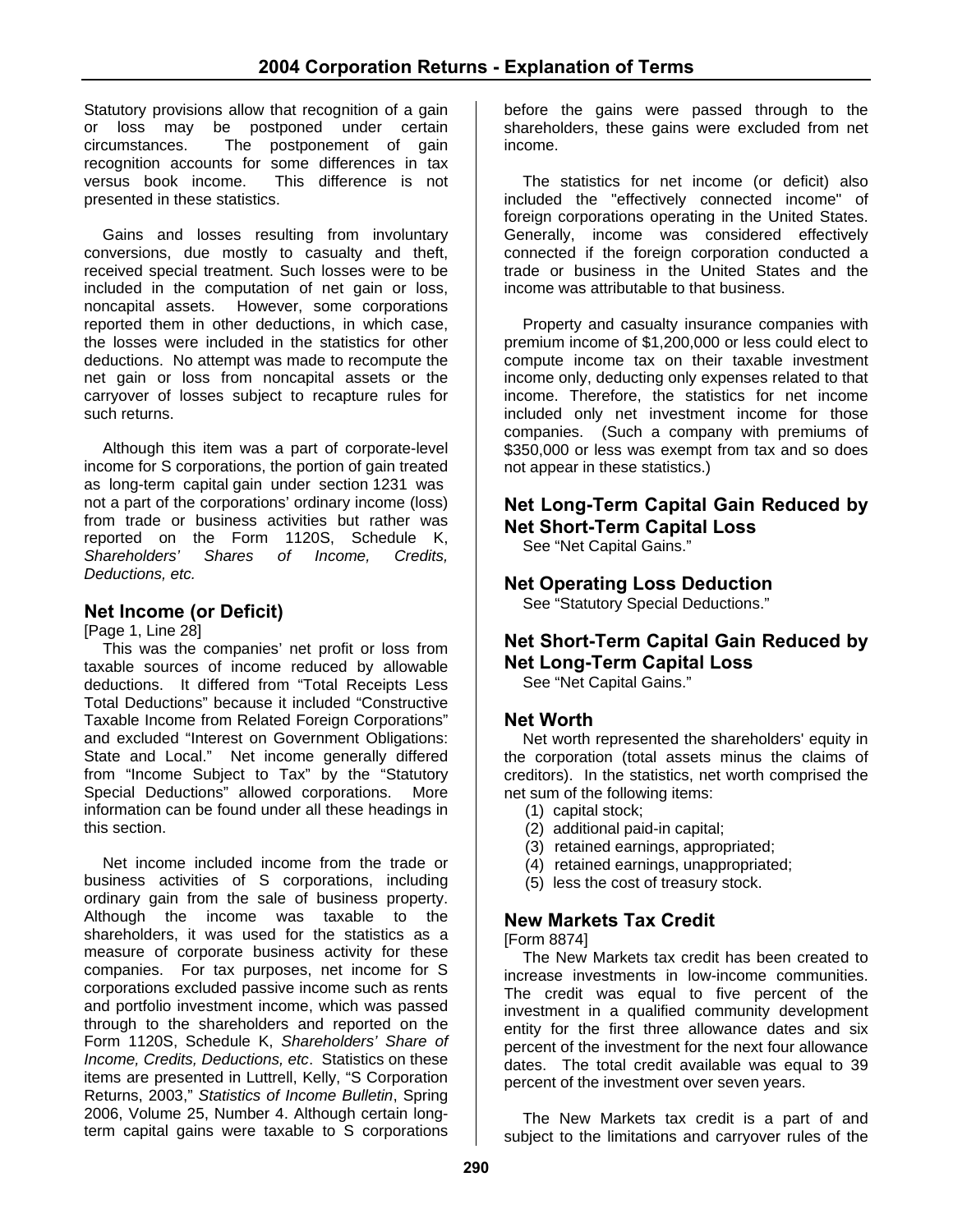general business credit. The credit was calculated on Form 8874. The credit may not be carried back to tax years ending before January 1, 2001. Any unused credit at the end of the carryforward period will be allowed as a deduction in the following tax year. The components of the general business credit are shown separately in Table 21.

# **New York Liberty Zone Credit**

[Form 8884]

The New York Liberty Zone business employee credit was treated as a part of the work opportunity credit, and New York Liberty Zone business employees were considered members of a targeted group under the work opportunity credit. A New York Liberty Zone business uses Form 8884 to claim the New York Liberty Zone business employee credit. The credit was 40 percent (25 percent for employees who worked fewer than 400 hours) of the qualified wages (up to \$6,000) paid or incurred during the tax year, for work performed during calendar year 2002 or 2003, to each New York Liberty Zone business employee.

 A New York Liberty Zone business was any business that is located in the New York Liberty Zone or in the city of New York, New York, outside of the New York Liberty Zone, as a result of the physical destruction or damage of its place of business by the September 11, 2001, terrorist attack.

#### **Nonconventional Source Fuel Credit**

A tax credit is allowed for the domestic production of oil, gas, and synthetic fuels derived from nonconventional sources. These sources include the following:

- (1) oil produced from shale and tar sands;
- (2) gas produced from geopressured brine, Devonian shale, coal seams, or a tight formation;
- (3) gas produced from biomass; and
- (4) liquid, gaseous, or solid synthetic fuel (including alcohol) produced from coal (including lignite), including such fuels when used as feedstocks.

In general, the amount of credit was equal to \$3 (in 1979 dollars) for each quantity of fuel that would yield energy equivalent to that of a barrel of oil, approximately 5.8 million British Thermal Units (BTU's). Only production within the U.S. or a U.S. possession was taken into account.

The tax credit was tied to the wellhead price of domestic oil (the reference price), adjusted for inflation, and was to be eliminated when the price of conventional fuels rose high enough to make the

nonconventional fuels competitive. There is no carryover of unused credit to future years.

# **Notes and Accounts Receivable**

[Page 4, Schedule L, Line 2a(c)]

In general, notes and accounts receivable were the gross amounts arising from business sales or services to customers on credit during the ordinary course of trade or business. These current assets would normally be converted to cash within 1 year. This category included commercial paper, charge accounts, current intercompany receivables, property improvement loans, and trade acceptances. Current nontrade receivables were generally included in other current assets.

Certain savings and loan associations reported loans and mortgages as notes and accounts receivable. When identified, such mortgage loans were included in the statistics for mortgage and real estate loans, rather than notes and accounts receivable.

The gross amount of the receivables and the corresponding adjustment account, allowance for bad debts, were reported on the balance sheets of most corporation income tax forms. For an explanation of the adjustment account, see "Allowance for Bad Debts." Some corporations, however, reported only the net amount of the accounts receivable.

#### **Notes and Accounts Receivable, Net**

"Notes and accounts receivable, net" were presented in the statistics in Tables 4 and 5. The amount shown was the net sum of "Notes and Accounts Receivable" after the reduction for the "Allowance for Bad Debts." Each of these terms is described separately under its own heading in this section.

#### **Number of Returns**

This was a count of the returns filed by active corporations on one of the Form 1120-series returns. It included ordinary for-profit C corporations filing the Form 1120 or its simplified version, Form 1120-A, S corporations electing to be taxed through their shareholders filing Form 1120S, foreign corporations with U.S. source income filing Form 1120-F, life insurance companies filing Form 1120-L, property and casualty insurance companies filing Form 1120-PC, Real Estate Investment Trusts filing Form 1120-REIT, and Regulated Investment Companies filing Form 1120-RIC. It did not include non-profit corporations, exempt farmers' cooperatives, and many other incorporated organizations that did not file corporation income tax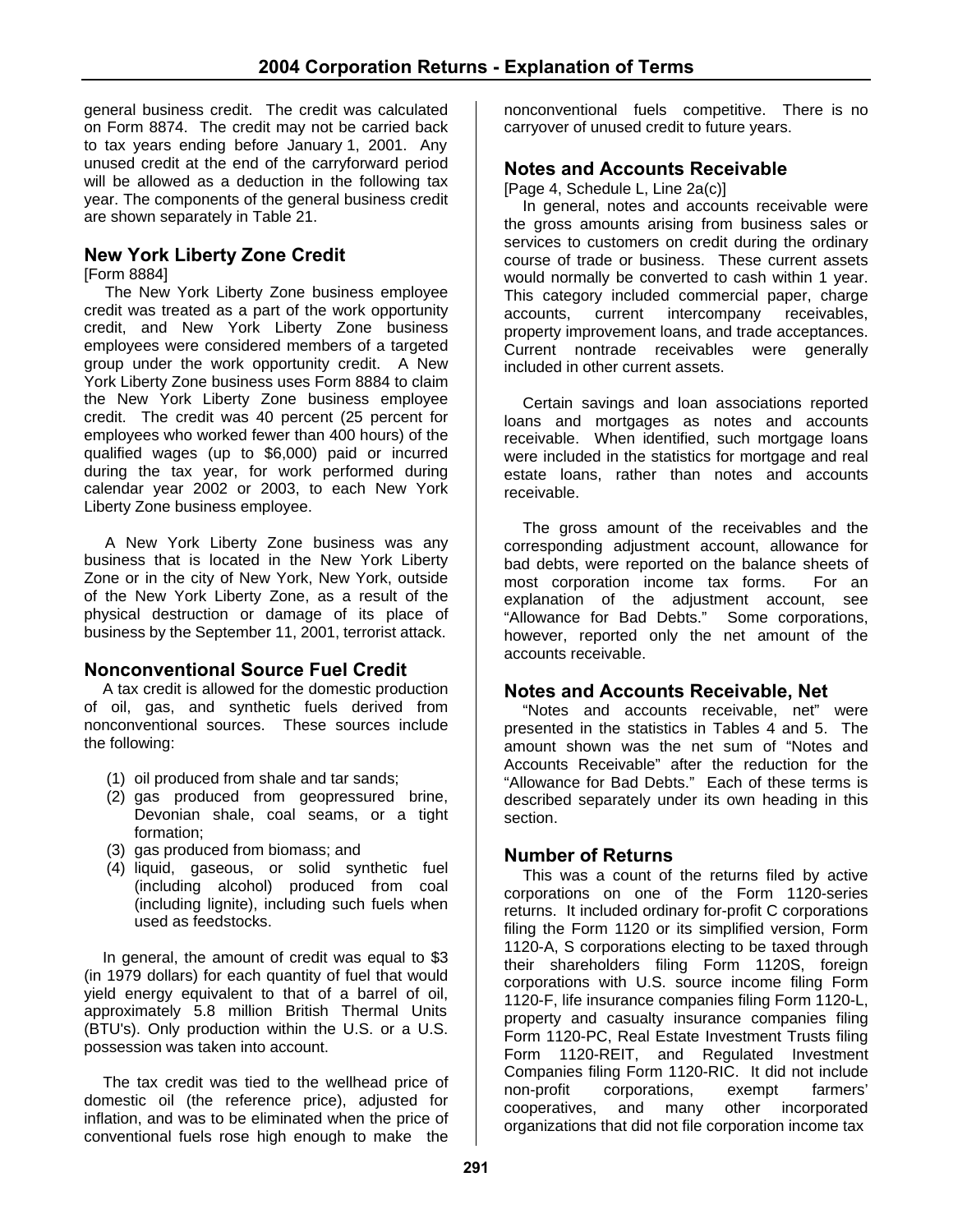returns. It also did not include the returns of inactive corporations, defined as those reporting no item of income or deductions; returns of inactive corporations were excluded from the statistical sample. See Section 3, Description of the Sample and Limitations of the Data.

Consolidated groups could file a single return covering many corporations, so the number of returns was not a count of the number of active corporations.

#### **One-Time Dividends Received Deduction for Certain Cash Dividends from Controlled Foreign Corporation Δ** [Form 8895]

 Created under the American Jobs Creation Act of 2004 (IRS section 965) this deduction allows U.S. companies to repatriate earnings from their foreign subsidiaries at a reduced tax rate. IRC section 965 provides that U.S. companies may opt, for one taxable year, to receive an 85% deduction for eligible dividends from their foreign subsidiaries. The election applies to actual cash dividends, not to any deemed dividends or foreign tax credit gross-ups. Distributions of previously taxed income, with certain exceptions, are excluded.

# **Orphan Drug Credit**

[Form 8820]

This was a credit for 50 percent of the costs of testing drugs to be used for treating rare diseases, defined as those affecting fewer than 200,000 people or those occurring so infrequently that developing a drug to treat them would not be economical. This had been one of the "sunset" provisions (regularly reviewed and extended), but the Taxpayer Relief Act of 1997 made it a permanent part of the tax law.

The orphan drug credit was claimed as one of the components of the general business credit. For a discussion of the income tax limitations and carryback and carryforward provisions of the credit, see "General Business Credit." The components of the general business credit are shown separately in Table 21.

# **Other Assets**

[Page 4, Schedule L, Line 14(d)]

In general, other assets comprised noncurrent assets, which were not allocable to a specific account on the balance sheet, and certain assets not identified as current or noncurrent. Both tangible and intangible assets were included in this category. Also included were assets such as: deposits on contracts, interest discounts, and guaranty deposits, when reported as noncurrent assets. Other assets

of life insurance companies included the market value of real estate and that portion of stock and bond holdings in excess of book value. For statistical purposes, negative balance sheet asset accounts have been moved to, and included in, the computation of other assets. This procedure was adopted to address the increased usage of negative items being reported on corporate balance sheets. This process may cause other assets to become negative in certain situations. When identified on the tax return, assets held for investment were not included in other assets.

# **Other Costs**

[Page 2, Schedule A, Line 5] See "Cost of Goods Sold."

# **Other Credits and Payments**

[Form 1120-PC, Page 1, Line 14i] See "Overpayment or Tax Due."

#### **Other Current Assets**

[Page 4, Schedule L, Line 6(d)]

Other current assets included assets not allocable to a specific current account listed on the balance sheet of the tax form and assets reported as shortterm, but without identification of a specific current account.

Marketable securities, prepaid expenses (unless reported as long-term), nontrade receivables, coupons and dividends receivable, and similar items were included in this asset account. Deposits were included here for banks and deposit institutions. Also included were amounts in excess of billings for contract work in progress reported as current by construction corporations.

When reported by certain nonconsolidated financial companies, inventories were included in the statistics for other current assets, rather than for inventories. Those nonconsolidated financial companies included banks, credit agencies, insurance companies, insurance agents, brokers, real estate operators, lessors, and condominium management and cooperative housing associations. Inventories were included in other current assets if reported by bank holding companies, whether a consolidated or nonconsolidated. However, if consolidated with nonfinancial subsidiaries, then inventories were not moved to other current assets to the extent they were attributable to the nonfinance subsidiaries.

Some property and casualty insurance companies included investments in government obligations and tax-exempt securities with other current assets on the income tax return, Form 1120-PC. When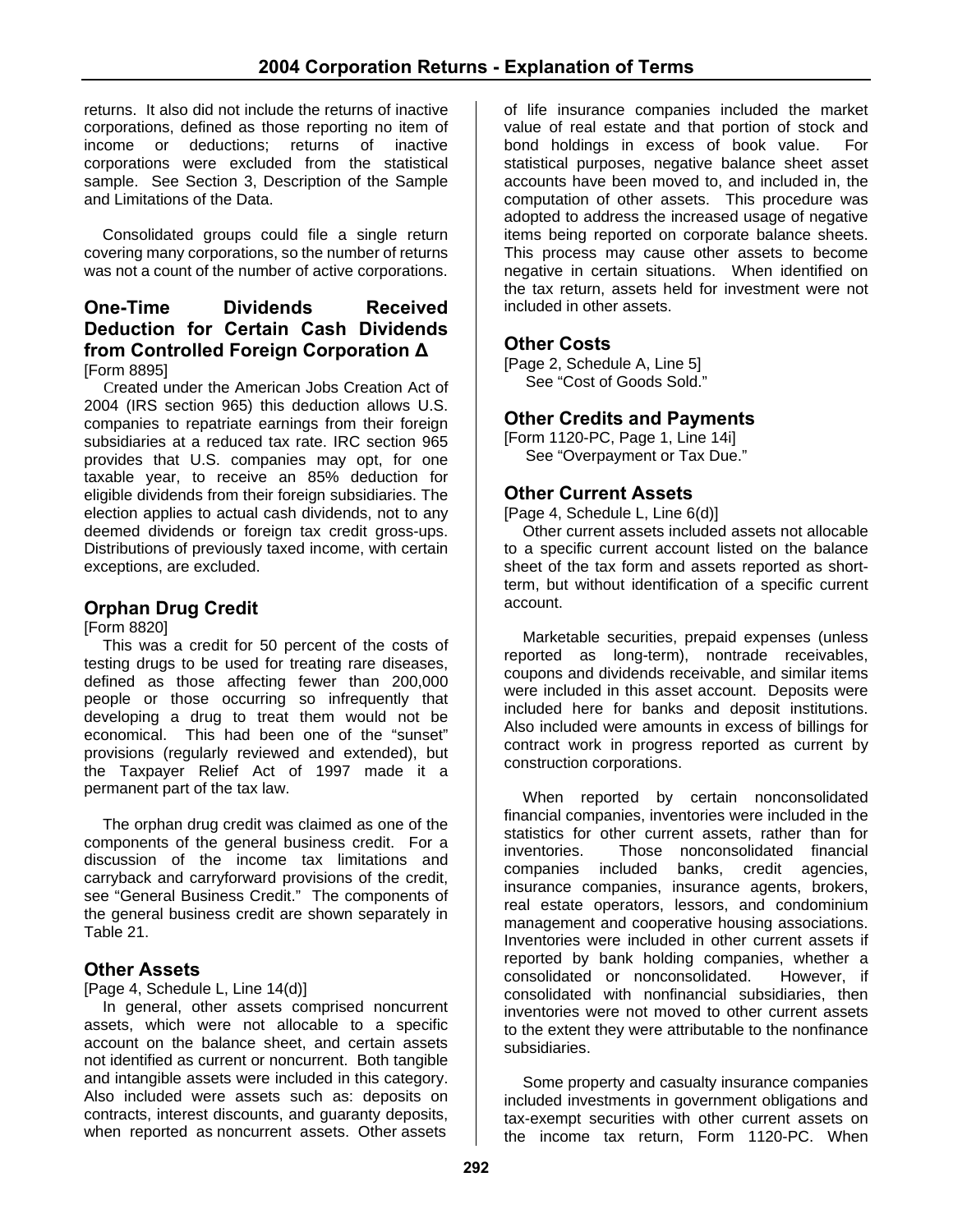identified, the amounts were included in the statistics for investments in government obligations and taxexempt securities and excluded from other current assets.

#### **Other Current Liabilities**

[Page 4, Schedule L, Line 18(d)]

Other current liabilities included certain amounts due and payable within the coming year. The account was comprised of accrued expenses, as well as current payables not arising from the purchase of goods and services. Examples of other current liabilities were taxes accrued or payable, accrued employee accounts such as for payrolls and contributions to benefit plans, dividends payable, overdrafts, accrued interest or rent, and deposits and withdrawable shares of banking and savings institutions, if not reported as long-term by the corporation. For construction corporations, amounts for uncompleted contracts or jobs in progress were included in this item, if reported as current.

#### **Other Deductions**

#### [Page 1, Line 26]

Other deductions comprised: (1) business expenses which were not allocable to a specific deduction item on the tax return, or which were not included elsewhere on the tax return, and (2) certain amounts which were given special treatment in the course of statistical processing. It also included adjustments reported as deductions.

The first category included such items as administrative, general, and selling expenses; commissions (unless reported as cost of goods or salaries and wages); delivery, freight, and shipping expenses; sales discounts; travel and entertainment expenses; utility expenses not reported as part of the cost of goods sold; and similar items. For meal and entertainment expenses, generally only 50 percent was deductible.

The second category included intangible drilling costs, direct pensions (paid by a company to an individual but not to pension plans), employee welfare (but not payments to welfare or benefit plans), moving expenses (for employees), partnership net losses, and patronage dividends paid. Also included were itemized business deductions and other deductions unique to life and property and casualty insurance companies.

Corporations filing the Form 1120-A were required to report amounts for advertising, depletion, and deductions for pension, profit-sharing, and employee benefit plans on an attached schedule. When these were identified on such a schedule, they were moved to the appropriate item.

Losses from involuntary conversions which were reported as ordinary losses on Form 4797, *Supplemental Schedule of Gains and Losses*, were included in the statistics for Net Gain (or Loss), Noncapital Assets. However, some taxpayers reported such amounts as deduction items; if so, they were included in the statistics for "Other Deductions". Also included were net foreign currency losses for regulated investment companies, life insurance increases in reserves, and policyholder dividends paid by insurance companies on participating policies (after reduction by the section 809 limitation).

The statistics for other deductions excluded amounts for amortization (except amortization of intangible drilling costs and from specified policy acquisition expenses of life insurance companies (IR Code section 848)), which were moved during statistical processing to "Amortization."

#### **Other Investments**

[Page 4, Schedule L, Line 9(d)]

This category generally included long-term nongovernment investments and certain investments for which no distinction could be made as to their current or long-term nature. Examples of nongovernment investments included stocks, bonds, loans to subsidiaries, treasury stock reported as assets, and other types of financial securities.

Real estate not reported as a fixed asset could also be included. In certain instances, land and buildings owned by real estate operators (except lessors of real property other than buildings) were reported as other investments. Certain insurance carriers also included their real estate holdings (other than their home and branch office buildings) in this asset category.

When inventories were reported by companies in certain financial industries, the amounts were included in the statistics for other investments and excluded from inventories. For security brokers and dealers, commodity brokers, dealers, and exchanges, and holding and other investment companies (except bank holding companies), inventories were included in other investments unless the return was consolidated and included nonfinance subsidiaries. Inventories attributable to the nonfinance subsidiaries were not moved to other investments.

The statistics may be somewhat overstated by amounts that should have been reported for treasury stock. When treasury stock held for resale or for future distribution was reported as an asset, rather than as an offset to capital stock, the treasury stock was included in the statistics for other investments.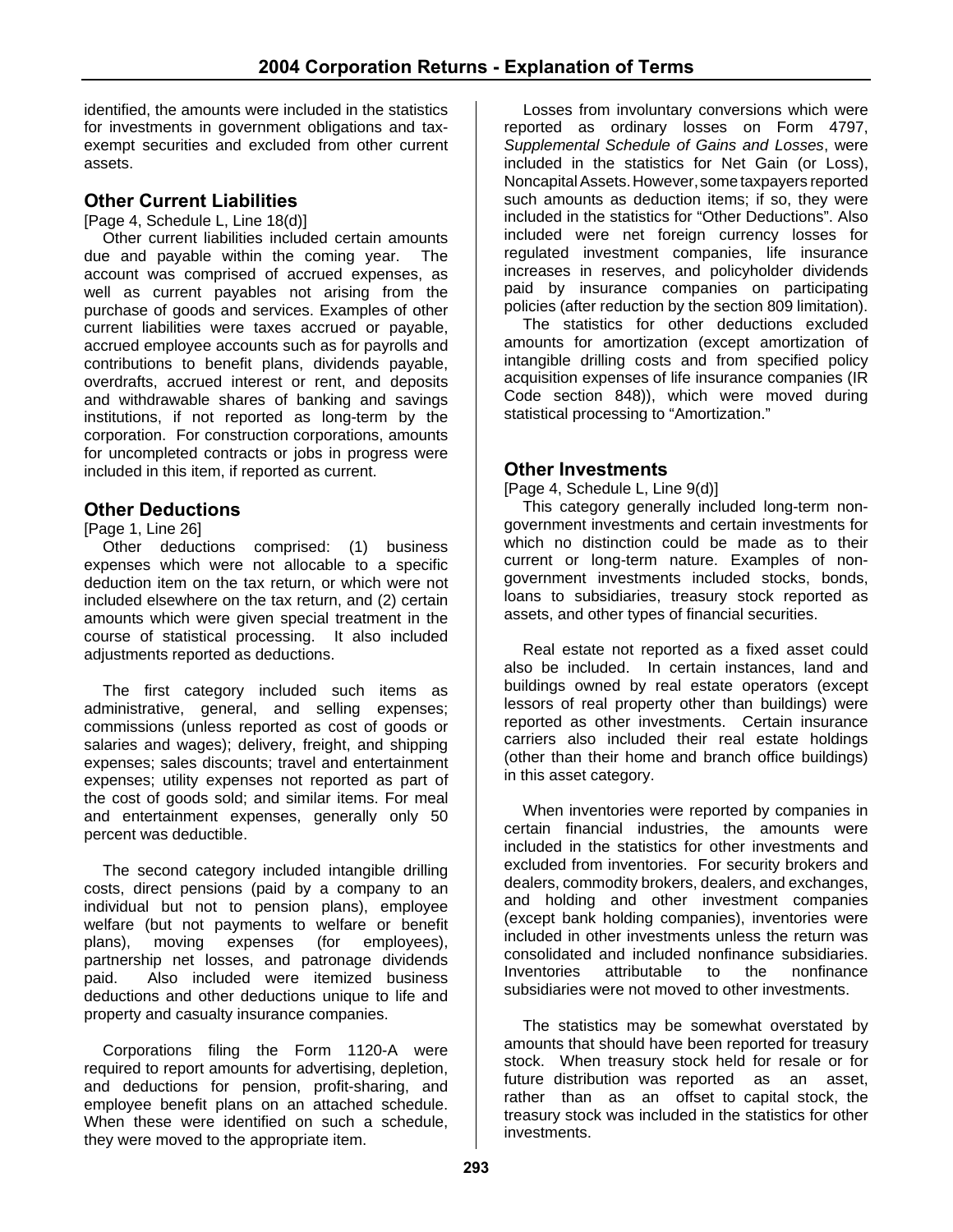Some property and casualty insurance companies included investments in government obligations and tax-exempt securities in other investments on the income tax return, Form 1120-PC. When identified, these amounts were transferred to the appropriate accounts.

#### **Other Investments and Loans**

This item, shown in Tables 4 and 5, was the sum of "Loans to Shareholders," "Mortgage and Real Estate Loans," and "Other Investments." Each is described separately under its own heading in this section.

# **Other Liabilities**

[Page 4, Schedule L, Line 21(d)]

Other liabilities were obligations which were not allocable to a specific account on the balance sheet and which were either noncurrent accounts, in general not due within 1 year, or accounts which could not be identified as either current or long-term. The excess of reserves for amortization, depreciation, and depletion over the respective asset accounts was included in this balance sheet account.

Examples of other liabilities were deferred or unearned income not reported as part of a current account, provisions for future or deferred taxes based on the effects of either accelerated depreciation or possible income tax adjustments, and principal amounts of employee and similar funds. Accounts and notes payable, borrowed securities, commissions, intercompany accounts, loans, overdrafts, and unearned income were also included. For statistical purposes, negative balance sheet liability accounts have been moved to, and included in, the computation of other liabilities. This procedure was adopted to address the increased usage of negative items being reported on corporate balance sheets. This process may cause other liabilities to become negative in certain situations.

#### **Other Receipts**

[Page 1, Line 10]

Other receipts included amounts not elsewhere reported on the return form, such as: income from minor operations; cash discounts; income from claims, license rights, judgments, and joint ventures; net amount earned under operating agreements; profit from commissaries; profit on prior-years' collections (installment basis); profit on the purchase of a corporation's own bonds; recoveries of losses and bad debts previously claimed for tax purposes; refunds for the cancellation of contracts; auto lease inclusion income; and income from sales of scrap, salvage, or waste.

Also regarded as other receipts were unidentified and certain dividends received, such as from Federal Reserve and Federal Home Loan Banks, and from the following special classes of corporations: corporations deriving a large percent of their gross income from sources within a U.S. possession, when they did not provide detailed attachments; and tax-exempt charitable, educational, religious, scientific and literary organizations, and mutual and cooperative societies including farmers' cooperatives. Also included were any adjustment items reported by corporations and listed in other income, payments with respect to security loans, foreign currency gains for regulated investment companies, and life insurance decreases in reserves. See also, "Business Receipts."

# **Overpayment of Tax**

[Page 1, Line 35] See "Overpayment or Tax Due."

#### **Overpayment or Tax Due**

All corporations with more than minimal tax liability were required to have settled their liability by the time their returns were due for their accounting year, within specified tolerances. They were required to estimate their liability at the beginning of their tax year and make payments on this estimated tax liability at least quarterly. If estimated tax payments were less than final tax liability for the year, within the allowed tolerances, the corporation was assessed a penalty. The corporation could count as tax payments its "Credit for Tax Paid on Undistributed Capital Gains" and any "Credit for Federal Tax on Fuels" (see these headings, above). A property and casualty insurance company could also claim a credit for taxes paid by a reciprocal (see "Reciprocal Tax") and for certain other payments and credits it could have been required to make. A corporation that requested an extension of time to file its tax return was required to pay any final estimated tax liability not already covered (see "Tax Deposited with Form 7004"). When the corporation finally filed its return for the year, it would seldom have paid exactly the final liability; most corporations would have had either an overpayment or a tax due.

Estimated tax payments were required of any corporation expecting to owe a tax liability of \$500 or more for the year. The payments had to be made quarterly, on the fifteenth day of the fourth, sixth, ninth, and twelfth months of the company's accounting year. If the total payments for the year were greater than the liability shown on the return, the overpayment could be either refunded or applied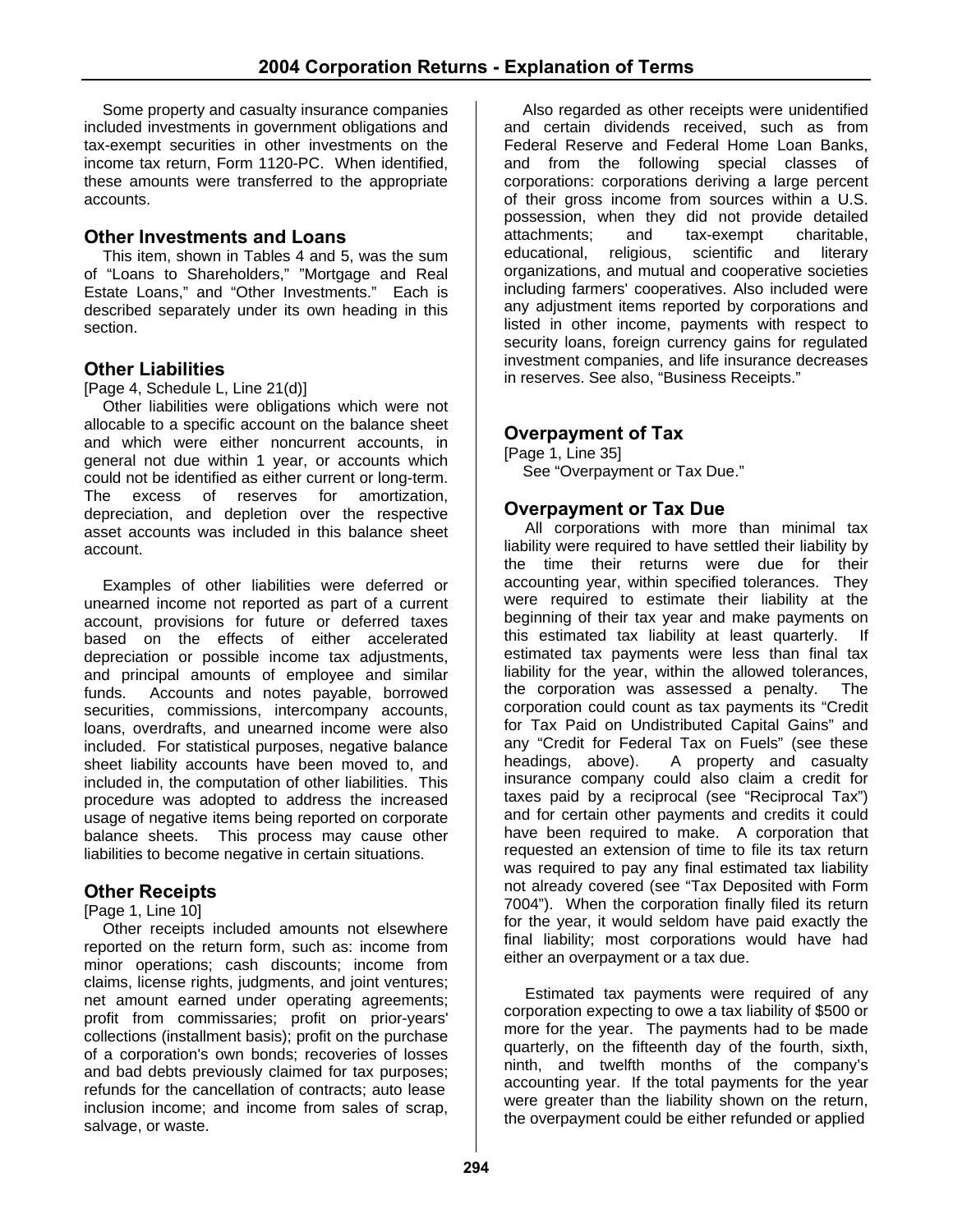to next year's estimated tax liability. If a corporation realized before it filed its return that it had overpaid, and the overpayment was at least \$500 and at least 10 percent of tax liability for the year, it could apply for an immediate refund of the excess payment. The application had to be made within 2-1/2 months of the close of its taxable year.

If a corporation had \$500 or more of tax liability on the due date of its return and had not made quarterly estimated tax payments of at least 25 percent (each quarter) of the liability shown on its return or 25 percent of the tax it paid in the previous year, it was liable for a penalty for underpayment of estimated tax. This penalty, which was calculated at the current interest rate prescribed by IRS, became a part of the tax due when the corporation filed its return. However, the penalty did not apply if there was a legitimate reason for the underpayment.

The components of the tax payment schedule are shown in Tables 18 and 20.

# **Overpayments less Refund**

[Page 1, Line 32d]

This was the net estimated tax payments, after deducting any amount previously refunded, remaining to be credited when the corporation's tax return was filed. See "Overpayment or Tax Due."

#### **Passive Activity Credits**

[Form 3800, Lines 3 and 5]

The General Business Credit that could be claimed by personal service corporations and closely held corporations was subject to an additional limitation if the component credits were generated in a passive activity. The total amount of such credits and the amount allowed in 2003 are shown in the computation of the general business credit in Table 21. A personal services corporation was one whose principal activity was the performance of personal services that were substantially performed by employee-owners who owned more than 10 percent of the fair market value of the corporation's stock. A closely held corporation was a corporation that at any time during the last half of the tax year had 50 percent or more of the value of its outstanding stock owned directly or indirectly by not more than five individuals and was not an S corporation or a personal service corporation. Passive activities generally included trade or business activities in which the corporation did not materially participate for the tax year and, with exceptions, rental activities regardless of the corporation's participation.

#### **Penalty for Underpayment of Estimated Tax**

[Page 1, Line 33] See "Overpayment or Tax Due."

### **Pension, Profit-Sharing, Stock Bonus, and Annuity Plans**

[Page 1, Line 24]

This deduction was the current year's deductible contributions to qualified pension, profit-sharing, or other funded deferred compensation plans. Contributions made by employers to these plans were deductible under Code section 404 subject to limits on contributions for owners, officers, and highly paid employees. For defined-benefit plans, contributions were also limited based on actuarial computations of the amount necessary to fund the promised benefits.

The statistics included amounts from "Cost of Goods Sold" and "Other Deductions" identified as pensions (unless clearly direct pensions), annuity plans, 401(k) plans, profit-sharing plans, retirement plans, and stock bonus plans. Any amounts identified as part of cost of goods sold or capitalized under section 263A were excluded from cost of goods sold and included in these statistics. The combined amount for companies other than mining companies that reported an amount for a combination of welfare/retirement plans was included in the statistics for contributions to pension and profit-sharing plans.

Amounts found in other deductions on an 1120-A return and identified as pension and profit-sharing, stock bonus, and annuity plans were included in these statistics.

This item was not reported for regulated investment companies and real estate investment trusts.

# **Portfolio Income (less deficit)**

Portfolio income (less deficit) is interest, dividends, annuities and royalties, as well as gain or loss from the disposition of income-producing or investment property that is not derived in the ordinary course of trade or business.

#### **Prior Year Minimum Tax Credit**

[Form 8827, Line 8]

Corporations received a credit against their regular income tax liability for alternative minimum taxes paid in prior years to prevent double taxation of the same income. The minimum tax was imposed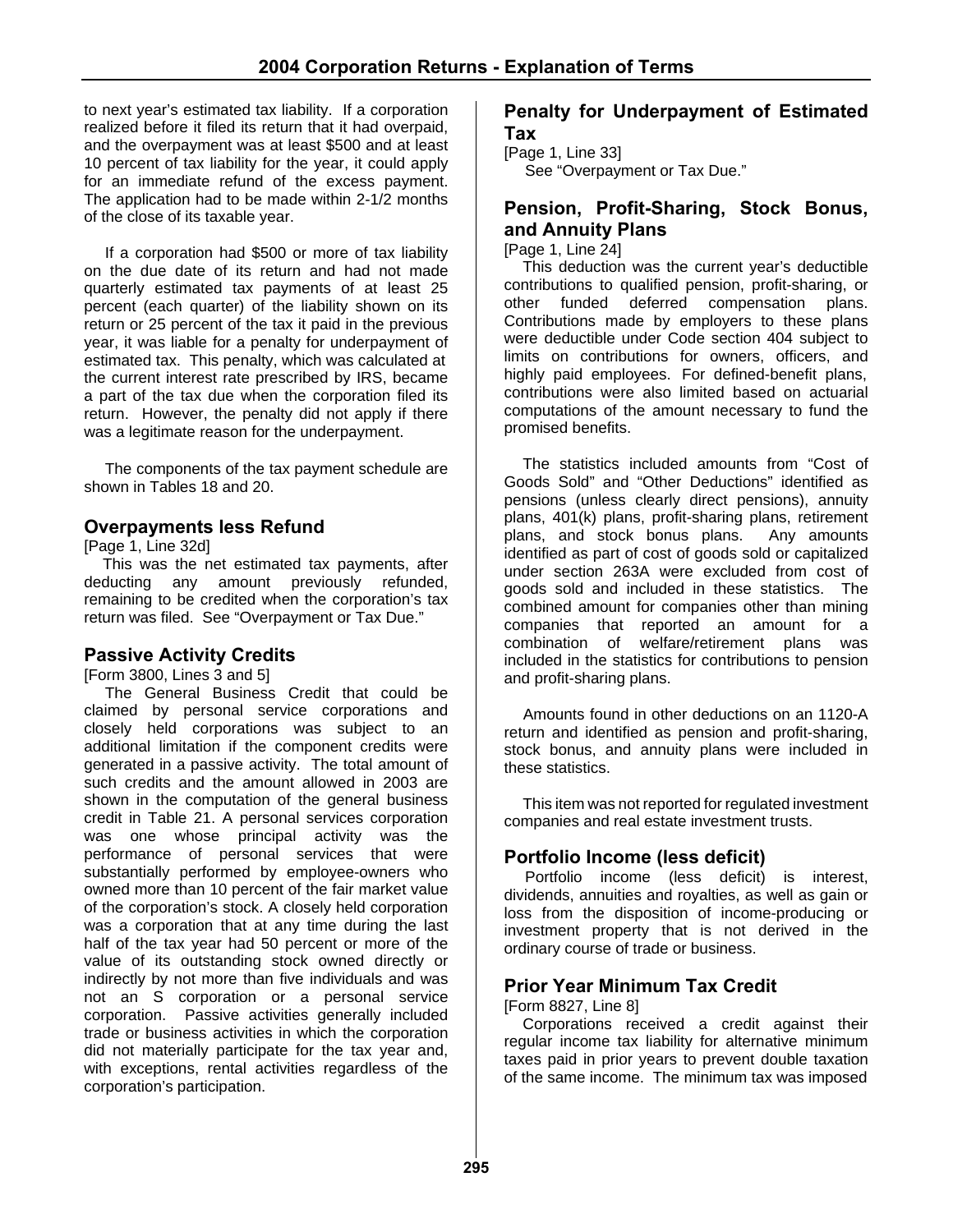currently on income for which tax liability was only deferred under the regular tax; when the deferral ended and the income became taxable under the regular tax, credit was given for the taxes already paid on that income. The minimum tax credit thus acted as a mechanism to coordinate the two tax systems. The credit was limited to the excess of regular tax after credits over the current year tentative minimum tax. Any unused portion of the prior year minimum tax credit could be carried forward indefinitely to reduce the regular tax. The credit was not designed to reduce any minimum tax liability. There were no carryback provisions for this tax credit. See also, "Alternative Minimum Tax."

# **Purchases**

[Page 2, Schedule A, line 2]

This is the total of items purchased during the year for resale or to become a part of goods manufactured or prepared for sale. See "Cost of Goods Sold."

# **Qualified Electric Vehicle Credit**

[Form 8834, Line 19]

A qualified electric vehicle was a vehicle with at least four wheels powered by an electric motor and intended for use on public streets, roads, and highways. To receive the credit, original use of the vehicle had to begin with the taxpayer, and it had to be for the taxpayer's own use and not for resale. The credit was equal to the lesser of \$4,000 or 10 percent of the cost of the vehicle after reduction by any section 179 deduction for vehicles placed in service before 2004. For vehicles placed in service after 2003, the credit was reduced to \$3,000 or 7.5 percent of the cost of the vehicle after reduction by any section 179 deduction. The basis of any vehicle for which the credit was allowed was reduced by the amount of the credit. Vehicles qualifying for this credit were not eligible for the deduction for cleanfuel vehicles under section 179A. If the vehicle ceased to qualify within 3 years of the date it was placed in service, some or all of the credit was recaptured.

#### **Qualified Zone Academy Bond Credit**  [Form 8860]

 A qualified zone academy bond is a taxable bond issued by a state or local government, the proceeds of which are used to improve certain eligible public schools. In lieu of receiving periodic interest payments, holders of these bonds are entitled to an annual income tax credit while the bond is outstanding. Eligible holders are (certain financial institutions, including banks, insurance companies, and corporations actively engaged in the lending of money). This credit is allowed on bonds issued after December 31, 1997. The amount of bonds that may

be issued is limited to \$400 million for 2003. This credit is part of total credits on the tax computation schedule.

### **Reciprocal Tax**

[Form 1120PC, Page 1, Line 5]

A property and casualty insurance company with reciprocal or interinsurance arrangements with another entity (an "attorney-in-fact") could elect to allocate to the other entity deductions equal to those actually claimed by the other entity for the allocated insurance. In effect, this caused the net income from the transaction to be taxable to both entities, but since both might not have been taxable at the same rate, Code section 835 taxed the income to the insurance company at the highest corporate rate and allowed the company to take a credit for any taxes paid by the other entity. The Reciprocal Tax and the Credit by Reciprocal were included in "Total Income Tax After Credits" in the general tables and were shown separately in Table 20.

# **Renewable Electricity Production Credit Δ**

[Form 8835]

This was a credit for the domestic production of electricity from wind or "closed-loop" biomass facilities. A "closed-loop" biomass facility was one that used plants grown for the purpose of generating electricity. In 2004, the credit was expanded to include the following new qualifying resources and facilities for the production of electricity:

- Open-loop biomass used in an open-loop biomass facility.
- Geothermal energy used in a geothermal facility.
- Solar energy used in a solar facility.
- Small irrigation power used in small irrigation power facility.
- Municipal solid waste used in a landfill gas facility.
- Municipal solid waste used in a trash combustion facility.

The Tax Relief Extension Act of 1999 extended the time for placing a qualified facility in service until December 31, 2001. However, electricity produced by a qualified wind facility placed in service after June 30, 1999, and sold to a utility under a contract originally entered into before 1987 may not qualify for the credit. The credit was also expanded to include poultry waste facilities placed in service after 1999.

The renewable electricity production credit was included in the general business credit shown in the tables. For a discussion of the income tax limitations and carryback and carryforward provisions of the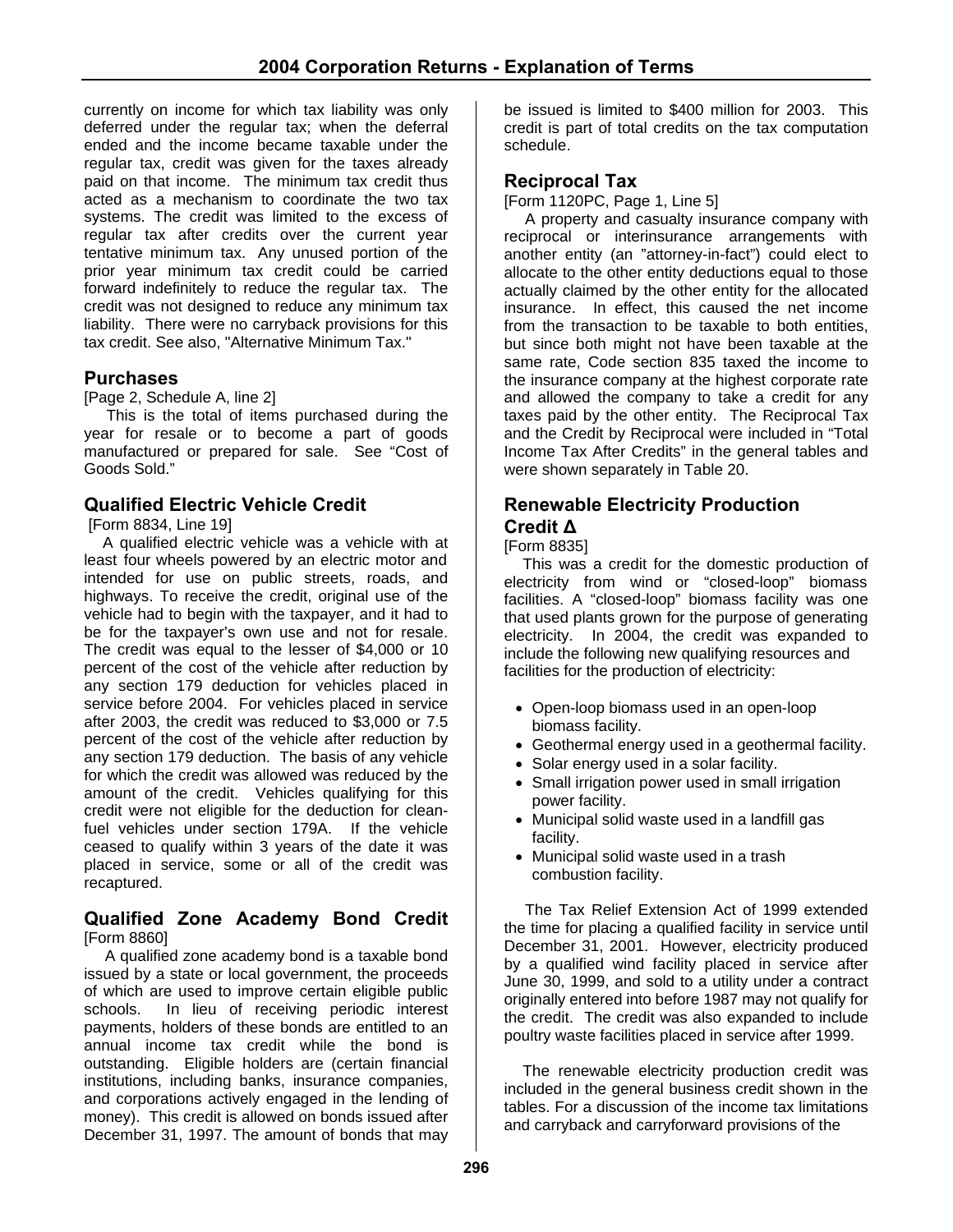credit, see "General Business Credit." The components of the general business credit are shown separately in Table 21.

# **Rent Paid on Business Property**

[Page 1, Line 16]

This deduction consisted of rents paid for the use of land, buildings or structures, and rents paid for leased roads, and work equipment for railroad companies. Also included in rents paid was the leasing of vehicles. Auto lease inclusion income, required by law to offset this deduction for businesses that lease luxury automobiles, was reported in other receipts. Some corporations reported taxes paid and other specific expenses with rents paid. When identified, those items were included in the statistics for the respective deductions and excluded from rents paid.

Rent identified as part of the cost of goods sold, or capitalized under section 263A, was excluded from cost of goods sold and included in the statistics as rent paid on business property.

#### **Rents**

[Page 1, Line 6]

These were the gross amounts received for the use or occupancy of property by corporations whose principal activities did not involve operating rental properties. Expenses related to rental property, such as depreciation, repairs, interest paid, and taxes paid, were not deducted directly from the rental income, but were reported as business deductions.

When rents were a significant portion of a corporation's operating income, they were included in the statistics for business receipts rather than in rents. These corporations included some manufacturers and public utility companies, as well as businesses whose principal operating income was expected to be rents, such as hotels, motels, and other lodging places. For real estate operators, rental income was included in business receipts if the expense schedule indicated that the owner operated the building rather than leased it. No rent was reported for regulated investment companies. S corporations reported income from rents on the Form 1120S, Schedule K, *Shareholders' Shares of Income, Credits, Deductions, etc*. and are not included in these statistics. These statistics are presented in Luttrell, Kelly, "S Corporation Returns, 2003," *Statistics of Income Bulletin,* Spring 2006, Volume 25, Number 4.

#### **Repairs**

[Page 1, Line 14]

Repairs reported as an ordinary and necessary business expense were the costs of maintenance and incidental repairs that did not add to the value or appreciably prolong the life of the property. Expenditures for permanent improvements, which increased the basis of the property, were required to be capitalized and depreciated rather than deducted currently. Regulated investment companies did not report repairs.

#### **Research Activities Credit**

#### [Form 6765]

The research activities tax credit is a credit for qualified research expenses and basic research payments to universities and other qualified organizations paid or incurred after June 30, 1996. The research credit was, in general, 20 percent of the excess of qualified research expenses for the current year over the average research expenses in the base period (1983-1989), calculated as a percentage of gross receipts. A "start-up" company not in existence during the base period could use a fixed 3 percent of gross receipts as its average base period expenditures. Payments for basic research to universities or research organizations in excess of average contributions for the previous three years and 65 percent (or 75 percent) of payments to others for contract research also qualified. The base period research expenses could never comprise less than half of the qualified research expenses for the current tax year. In the case of a short taxable year, research expenditures were annualized.

Research was limited to research undertaken to discover information, technological in nature and useful in the development of a new or improved business component. The research had to be conducted within the United States and could not Involve the social sciences or humanities. Research funded by another person, by a grant, or by a government agency was ineligible for the credit.

For tax years beginning after June 30, 1996, an alternative incremental credit could have been elected. This calculation used a base period consisting of the previous 4 tax years, fixed percentages of gross receipts for the base period expenditures, and lower, tiered, credit rates. If base period expenditures were at least 1 percent but less than 1.5 percent of receipts, a credit of 1.65 percent of the excess of current expenditures over that amount was allowed. A rate of 2.2 percent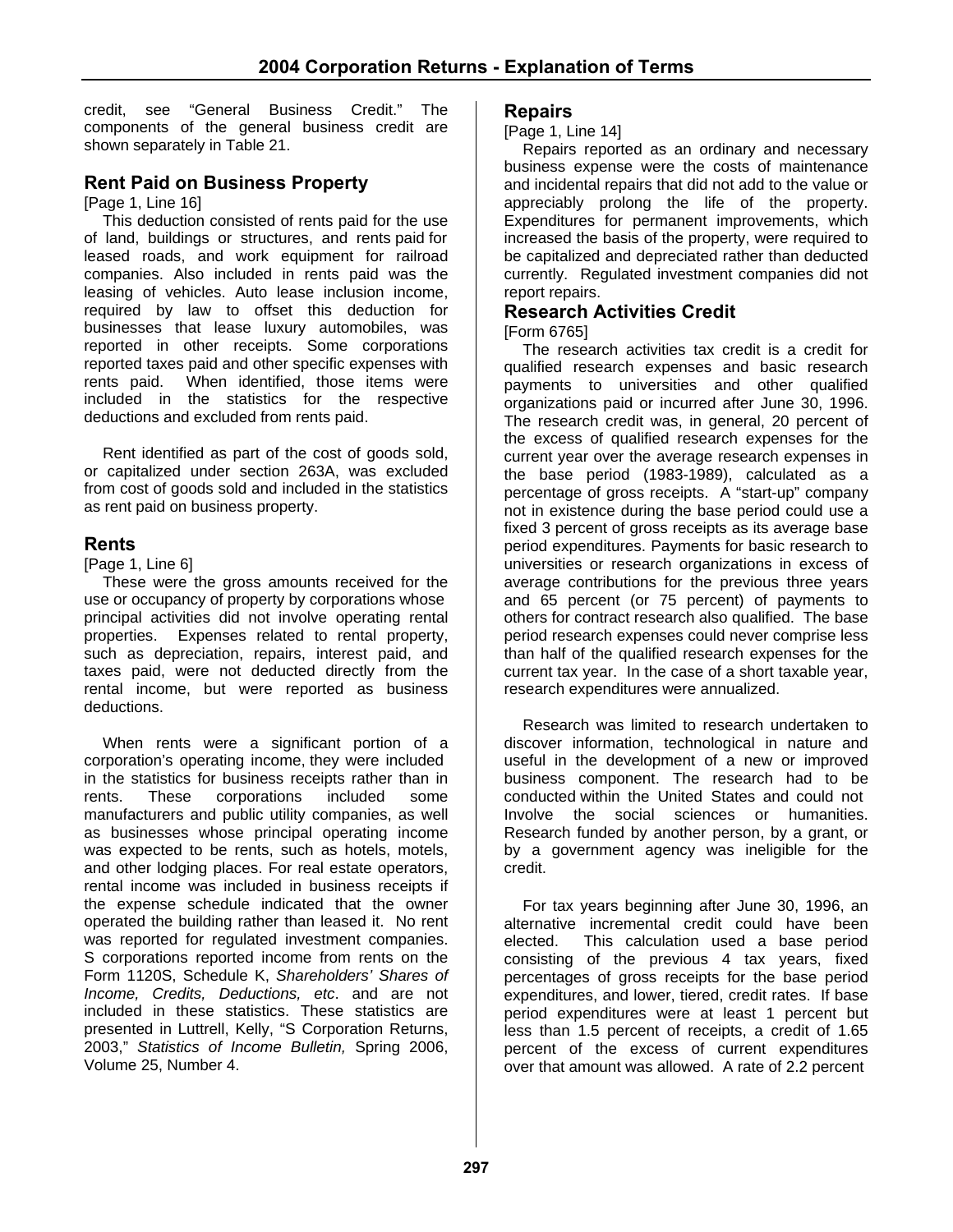was allowed for expenditures exceeding 1.5 percent but less than 2 percent, and a rate of 2.75 percent was allowed for expenditures exceeding 2 percent.

The Tax Relief Extension Act of 1999 extended the credit for amounts paid or incurred through June 30, 2004, increased the alternative incremental credit rates by one percentage point for tax years beginning after June 30, 1999, included research conducted in Puerto Rico or a U.S. possession, and suspended the research credit attributable to periods after June 30, 1999.

 For a discussion of the income tax limitations and carryback and carryforward provisions of the credit, see "General Business Credit." The components of the general business credit are shown separately in Table 21.

# **Retained Earnings, Appropriated**

[Page 4, Schedule L, Line 24(d)]

Earnings set aside for specific purposes and not available for distribution to shareholders were included under this heading. Included were guaranty funds (for certain finance companies), reserves for plant expansion, bond retirements, contingencies for extraordinary losses, and general loss reserves. Also included were the total amount of all the companies' reserves not defined as valuation reserves or reserves included in other liabilities. Specifically excluded were the reserves for bad debts, depreciation, depletion, and amortization, which were shown separately in this report. Unrealized appreciation was included in retained earnings unappropriated. Unrealized profits were included in other liabilities. Unearned income, if not current, was also included in other liabilities. Any amount of retained earnings not identified as appropriated or unappropriated was considered unappropriated for purposes of these statistics.

# **Retained Earnings, Unappropriated**

[Page 4, Schedule L, Line 25(d)]

Retained earnings, unappropriated, consisted of the retained earnings and profits of the corporation less any reserves (these reserves were shown in the statistics as Retained Earnings, Appropriated). Dividends and distributions to shareholders were paid from this account. These accumulated earnings included income from normal and discontinued operations, extraordinary gains or losses, and prior period adjustments. Also included were undistributed or undivided earnings (income or profits), and earned surplus. For railroads, unappropriated retained earnings included additions to property and funded debt retired through income

and surplus. The statistics presented here are net amounts after reduction for negative amounts reported.

Adjustments reported by the taxpayers primarily consisted of unrealized gains and losses from securities held "available for sale." Also included in adjustments, guarantees of employee stock ownership plan debt, and compensation related to employee stock award plans.

#### **Returns of Active Corporations**

These returns were the basis for all financial statistics presented in the report. They comprised the vast majority of the returns filed, and were defined for the statistics as returns of corporations reporting any income or deduction items, including tax-exempt interest. Although corporations in existence during any portion of the taxable year were required to file a return whether or not they had income and deductions (Code section 6012(a)(2)), inactive corporations' returns were excluded from the statistics. See Section 3, Description of the Sample and Limitations of the Data.

#### **Returns With Net Income**

See "Net Income (or Deficit)."

### **Royalties**

[Page 1, Line 7]

Royalties were gross payments received, generally on an agreed percentage basis, for the use of property rights before taking deductions for depletion, taxes, etc. Included were amounts received from such properties as copyrights, patents, and trademarks; and from natural resources such as timber, mineral mines, and oil wells. Expenses relating to royalties, depletion or taxes, were not deducted directly from this income, but were reported among the various business deductions from total gross income. No royalties were included in the statistics for regulated investment companies and real estate investment trusts. S corporations reported this item on the Form 1120S, Schedule K, *Shareholders' Shares of Income, Credits, Deductions, etc.* and are not included in these statistics. These statistics are presented in Luttrell, Kelly, "S Corporation Returns, 2003," *Statistics of Income Bulletin*, Spring 2006, Volume 25, Number 4.

Excluded from the statistics were certain royalties received under a lease agreement on timber, coal deposits, and domestic iron ore deposits, which were allowed special tax treatment. Under elective provisions of Code section 631, the net gain or loss on such royalties was included in the computation of net gain or loss on sales or exchanges of certain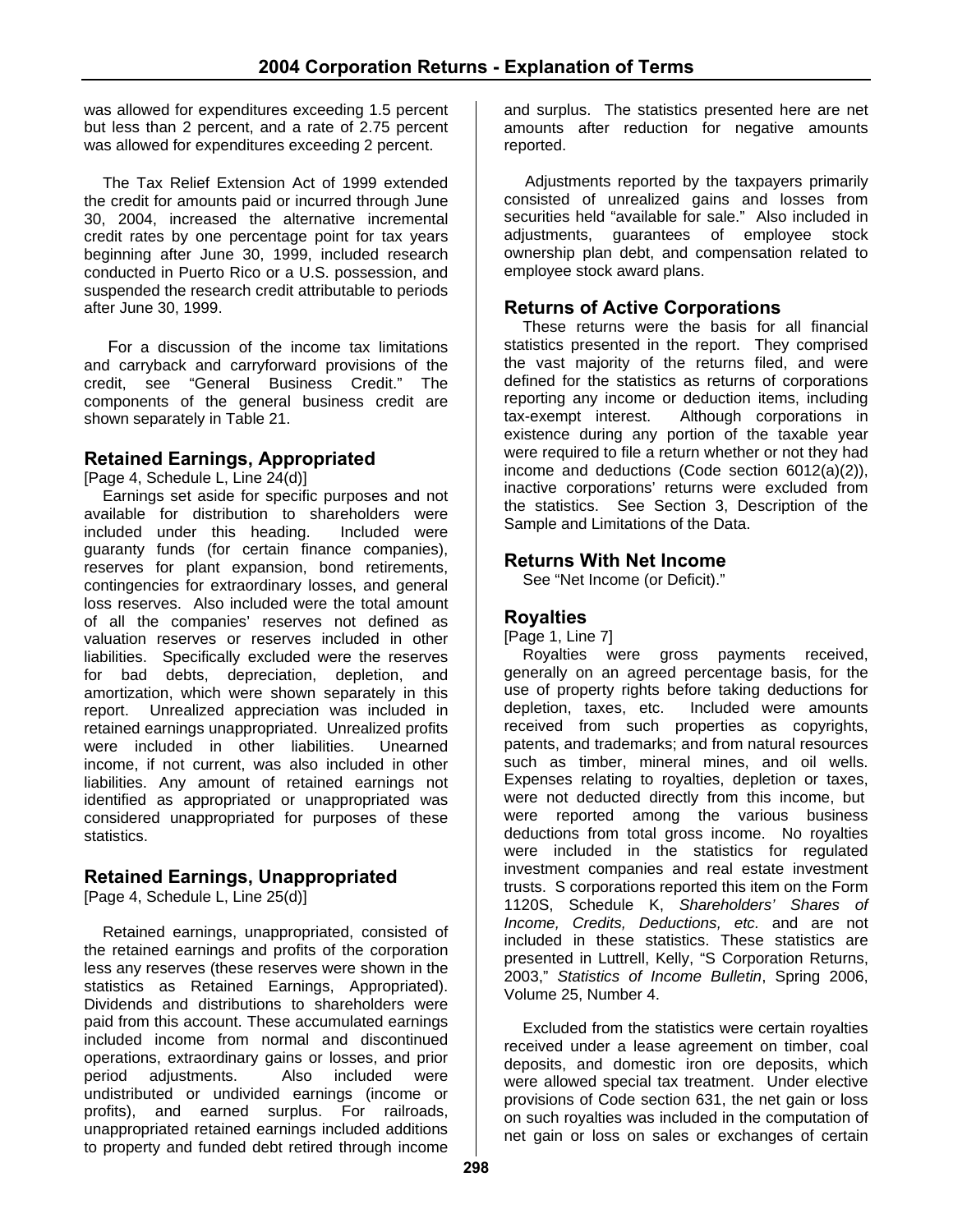business property under section 1231. If the overall result of this computation was a net gain, it was treated as a long-term capital gain. If the overall result was a net loss, it was fully deductible in the current year as an ordinary noncapital loss. See also, the discussions of "Net Capital Gains" and "Net Gain (or Loss), Noncapital Assets."

#### **S Corporation Returns**

Form 1120S, *U.S. Income Tax Return for an S Corporation*, was filed by corporations electing to be taxed through their shareholders under Code section 1362. These companies reported corporate income and deductions from their conduct of trades or businesses, but generally allocated any income or loss to their shareholders to be taxed only at the individual level. Portfolio income (loss), net rental real estate income (loss), net income (loss) from other rental activities, and other income (loss) were not included in net income (loss) from ordinary trade or business but were allocated to shareholders to be reported on their individual returns.

Only corporate-level income of S corporations was included in the statistics in this report. S corporation trade or business income and deductions were included in the general tables and also shown separately in Tables 14 and 15. Data on rental and investment income allocated to shareholders is published annually in the *SOI Bulletin* (Publication 1136) and is also available in the *Corporation Source Book* (Publication 1053).

Subchapter S of the Internal Revenue Code, from which these corporations take their name, provided a set of restrictive criteria which a company had to meet in order to qualify. For tax years beginning after 1996, S corporations had to meet the following criteria:

- (1) no more than 75 shareholders;
- (2) only individuals as shareholders (with an exception for estates and trusts, including charitable remainder trusts);
- (3) no nonresident alien shareholders; and
- (4) only one class of stock.

For tax years beginning after 1997, exempt organizations described in section 401(a) or 501 (c)(3) are permitted to be shareholders.

Corporations that were ineligible to be treated as S corporations were:

- (1) banks or similar financial institutions using the reserve method of accounting for bad debts under section 585;
- (2) life insurance companies;
- (3) corporations electing to take the U.S. possessions tax credit;
- (4) Interest-Charge Domestic International Sales Corporations (IC-DISC) or former DISCs; and
- (5) affiliated group members eligible for inclusion on a consolidated return.

The Small Business Job Protection Act of 1996 provided significant reform for S corporations. This legislation contained 17 provisions relating to S corporations. For more information on the impact of this legislation on S corporations see Wittman, Susan, "S Corporation Returns, 1997," *Statistics of Income Bulletin,* Spring 2000, Volume 19, Number 4.

Some S corporations were subject to certain special taxes at the corporate level. See "Excess Net Passive Income Tax" and "Income Tax" in this section.

#### **Salaries and Wages**

[Page 1, Line 13]

 Salaries and wages included the amount of salaries and wages paid by the corporation for the tax year, less the amount of any work opportunity credit, empowerment zone employment credit, Indian employment credit, or welfare-to-work credit. Expenses such as bonuses, directors' fees, wages, payroll, and salaries listed in the other deductions schedule were included with the statistics for salaries and wages. Salaries and wages did not include items deductible elsewhere on the return, such as contributions to a 401(k) plan, amounts contributed under a salary reduction agreement, or amounts included in cost of goods sold. In addition, compensation of officers was not included with salaries and wages since it was listed as a separate deduction item on the return.

#### **Section 857(b)(5) Tax**

[Form 1120-REIT, Page 3, Schedule J, Line 3(c)]

 Real estate investment trusts were required to derive at least 95 percent of their income from portfolio investments (dividends, interest, capital gains) and real estate and at least 75 percent of their income from real estate investments (rents, interest on mortgage bonds, sales of rental or foreclosure property). If these limits were not met, the shortfall was subject to a special tax under Code section 857(b)(5). This tax is a component of "Total Income Tax Before Credits" and is shown separately in Table 20.

#### **Size of Business Receipts**

Returns for nonfinance industries were classified by size of gross receipts from sales and operations. Returns of industries within the "Finance and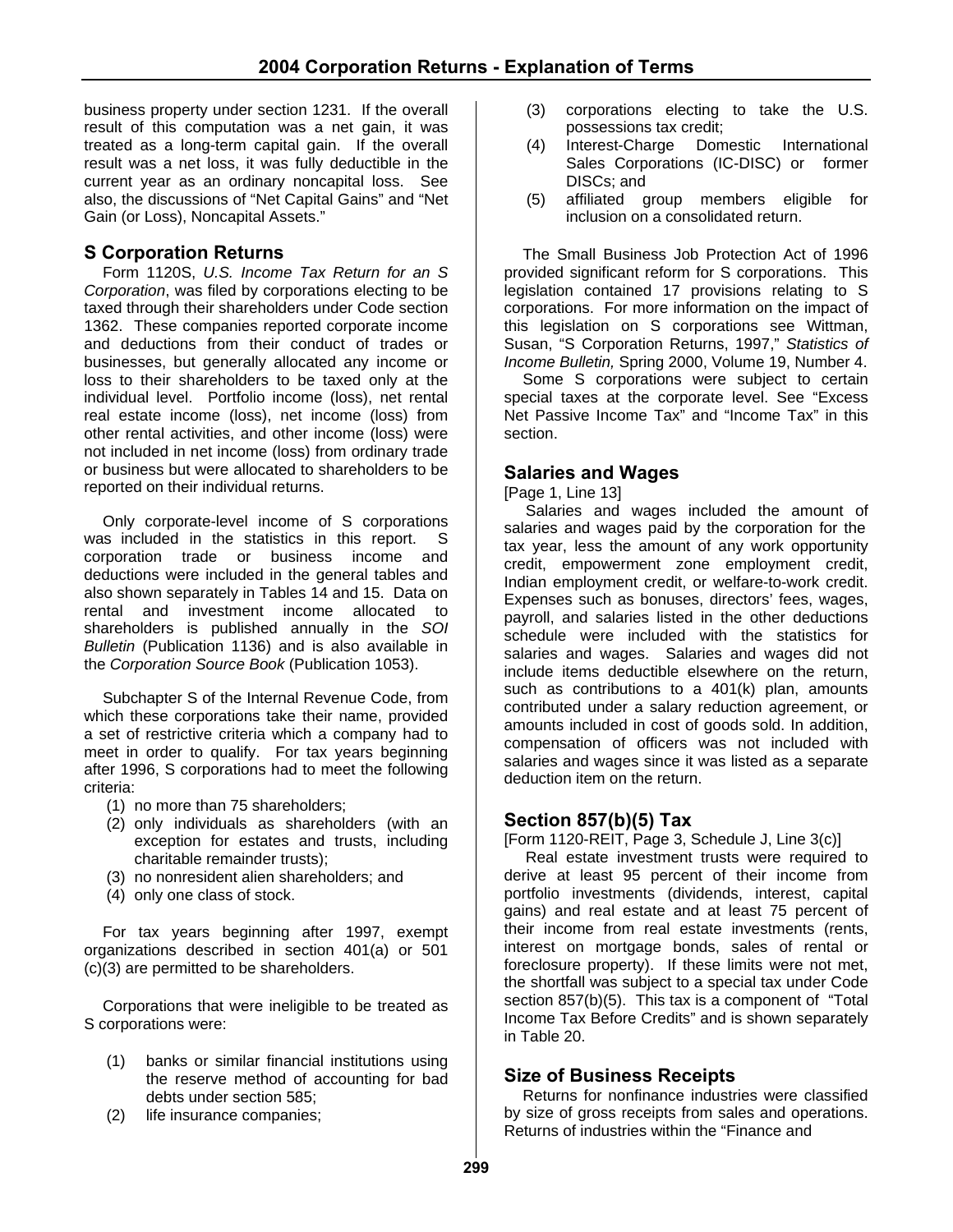Insurance" and "Management Holding Companies" sectors were classified by size of total receipts (the sum of business receipts and investment income). See also, "Business Receipts" and "Total Receipts."

# **Statutory Special Deductions**

[Page 1, line 29c]

Statutory special deductions in the tables was the sum of the deductions for net operating loss carryovers from prior years and the special deductions for dividends and other corporate attributes allowed by the Code. These deductions were in addition to ordinary and necessary business deductions and were shown in the statistics as deductions from net income. In general, net income less statutory special deductions equaled income subject to tax. The following components of Statutory Special Deductions are shown separately in Table 20.

**Net operating loss deduction.** This deduction was the result of prior-year net operating losses. For most corporations, net operating losses (NOLs) could have been carried back to reduce any taxes paid in the 3 years previous to the loss year (2 years for NOLs incurred in tax years beginning after August 5, 1997), and any remaining amounts carried forward for 15 years (20 years for NOLs incurred in tax years beginning after August 5, 1997). Amounts carried back, however, would not have appeared on the returns used for the statistics in this report. This item represents amounts carried forward from previous years and applied to reduce taxable income in the current year.

**Total special deductions** was the sum of the following deductions:

(1) **Dividends received deduction.** This deduction was based on the type of stock owned and the extent of ownership. Generally, dividends from other domestic members of a company's affiliated group were deducted 100 percent, those from other domestic companies owned 20 percent or more were allowed an 80 percent deduction, and those owned less than 20 percent were allowed a 70 percent deduction. These percentages were reduced if the stock was debt-financed or if it was preferred stock of public utilities that were allowed a deduction for dividends paid. In the case of life insurance companies, the dividend received deduction (other than the 100-percent deduction) was further reduced by the share of the company's investment income attributed to policyholders.

 A deduction for dividends received from a foreign corporation was allowed if the foreign corporation had been engaged in a trade or business within the United States for at least 3 years and if at least 50 percent of its gross income was effectively connected U.S. trade or business income. The deduction was allowed only for dividends attributable to income earned in the United States, and only if the U.S. corporation owned at least 10 percent of the stock of the foreign corporation.

The total dividends received deduction was further limited based on net income. Generally, the 70- and 80-percent deductions could not exceed 70 and 80 percent of net income less the 100-percent deductions for dividends received from affiliated groups, foreign sales corporations, and small business investment companies. This limitation did not apply if the corporation had a net operating loss (even if the loss was caused by the dividends received deduction).The various categories of stock ownership and the percentages that were deductible are shown on Form 1120, Schedule C (reproduced in Section 6). See also, "Dividends Received from Domestic Corporations" and "Dividends Received from Foreign Corporations" in this section.

- (2) **Deduction for dividends paid on certain public utility stock.** This special deduction was for dividends paid on preferred stock issued by regulated telephone, electric, gas, or water companies before October 1, 1942, or issued to replace such stock. Companies were allowed to deduct 40 percent of the smaller of such dividends or taxable income computed without this deduction.
- (3) **Deduction for dividends paid (Forms 1120-RIC and 1120-REIT).** Regulated investment companies (RICs) and real estate investment trusts (REITs) were required to distribute virtually all (90 percent for both returns types) of their taxable income to their shareholders in the form of dividends to qualify for their special status. Their taxable income was reduced by the dividends they paid (which were taxable to the recipients), and they generally paid no corporate tax. This special deduction represented those required distributions.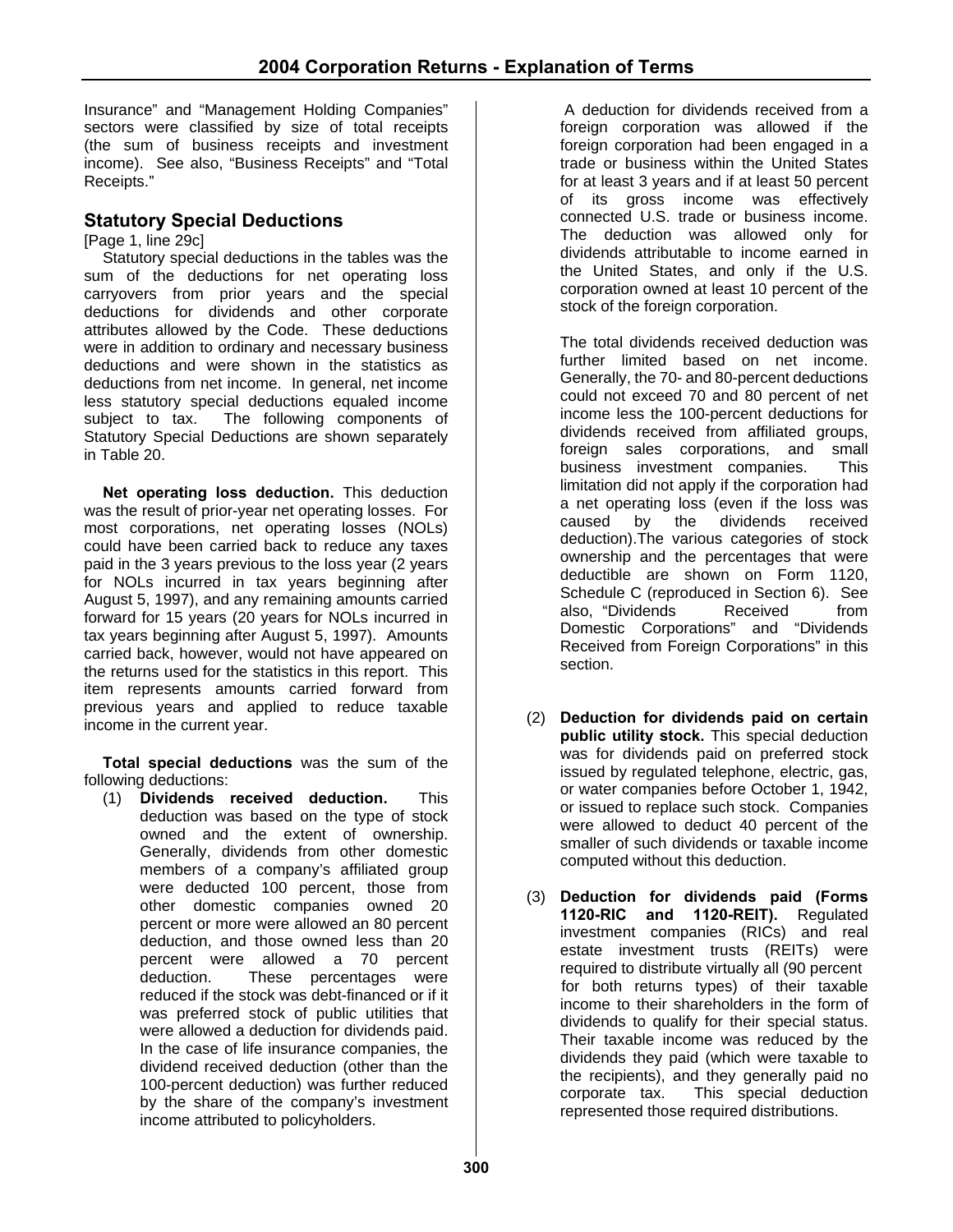- (4) **Section 857(b)(2)(E) deduction (Form 1120-REIT).** This deduction was equivalent to the tax imposed on real estate investment trusts (REITs) that failed to meet the restrictions imposed on their sources of income. Generally, at least 75 percent of their income had to come from real estate investments and at least 95 percent from investment sources of all kinds. A tax of 100 percent was imposed on the net income attributable to the greater of the amounts by which the trust failed to meet the 75 or 95 percent income test, and a deduction was allowed to prevent the same income from being taxed under the income tax.
- (5) **Section 806(a) small life insurance company deduction.** A deduction equal to 60 percent of life insurance company taxable income not exceeding \$3,000,000 was allowed for a "small" life insurance company, defined as one with assets less than \$500,000,000. The deduction was phased out for "small" life insurance companies with life insurance company taxable income between \$3,000,000 and \$15,000,000. This item is included in "Statutory Special Deductions, Total," but is not shown separately in Table 20.

#### **Tax Deposited with Form 7004**

[Page 1, Line 32e]

This is the amount of the corporation's estimated tax liability deposited with the filing of Form 7004, *Application for Automatic Extension of Time to File Corporation Income Tax Return,* as reported on the corporation's income tax return for the year. The automatic extension of time to file a corporate tax return was 6 months, and any remaining tax liability was required to be paid with the request for an extension. See "Overpayment or Tax Due."

# **Tax Due at Time of Filing**

[Page 1, Line 34] See "Overpayment or Tax Due."

#### **Tax-Exempt Securities**

[Page 4, Schedule L, Line 5(d)]

This balance sheet asset item comprised: (1) state and local government obligations, the interest on which was excludable from gross income under section 103(a); and (2) stock in a mutual fund or other regulated investment company that distributed exempt-interest dividends during the tax year of the corporation. Examples included bond anticipation notes, project notes, Public Housing Authority bonds, and state and local revenue bonds.

#### **Tax from Section I and Tax from Section II**

[Form 1120-F, Page 1, Lines 1 and 2]

Foreign corporations with income effectively connected to a trade or business conducted in the U.S. were taxable at U.S. corporation income tax rates on that income, but they could also have been taxable on income not "effectively connected" with a U.S. trade or business (generally, portfolio investment and certain transportation income) just as nonresident foreign corporations were. On the Form 1120-F, the tax on income not effectively connected with a U.S. trade or business was called "Tax from Section I" and the tax on effectively connected income was called "Tax from Section II." Only the "Tax from Section II" is included as a component of "Income Tax" and "Total Income Tax" in the general tables in this report. It is also shown as a separate item in the tables devoted to foreign corporations, Tables 10 and 11.

"Tax from Section II" included income tax calculated at the U.S. corporate tax rates on effectively connected income, recapture taxes, and alternative minimum tax, and was reduced by the foreign tax credit, the nonconventional source fuel credit, the qualified electric vehicle credit, the general business credit, and the credit for prior year minimum tax.

The "Tax from Section I" from returns that also had effectively connected income is shown as a separate item in Tables 10 and 11, but is excluded from all other tables in the report. (Returns of foreign corporations that had no income effectively connected with a U.S. trade or business were excluded from the statistical sample.)

#### **Tax on Net Income from Foreclosure Property**

[Form 1120-REIT, Page 3, Schedule J, Line 3(b)]

 Real estate investment trusts that met the income requirements to qualify as REITs (see "Section 857(b)(5) Tax") were generally taxable at the shareholder rather than the corporate level. An exception was sales of certain property they had acquired by foreclosure; the REIT could elect to be taxed at the top corporate rate of 35 percent on any gain from such transactions. This tax is included as a component of "Total Income Tax" (before and after credits) and is also shown separately in Table 20.

#### **Tax on Net Income from Prohibited Transactions**

[Form 1120-REIT, Page 3, Schedule J, Line 3(d)] Real estate investment trusts were forbidden to engage in real estate development or sales (except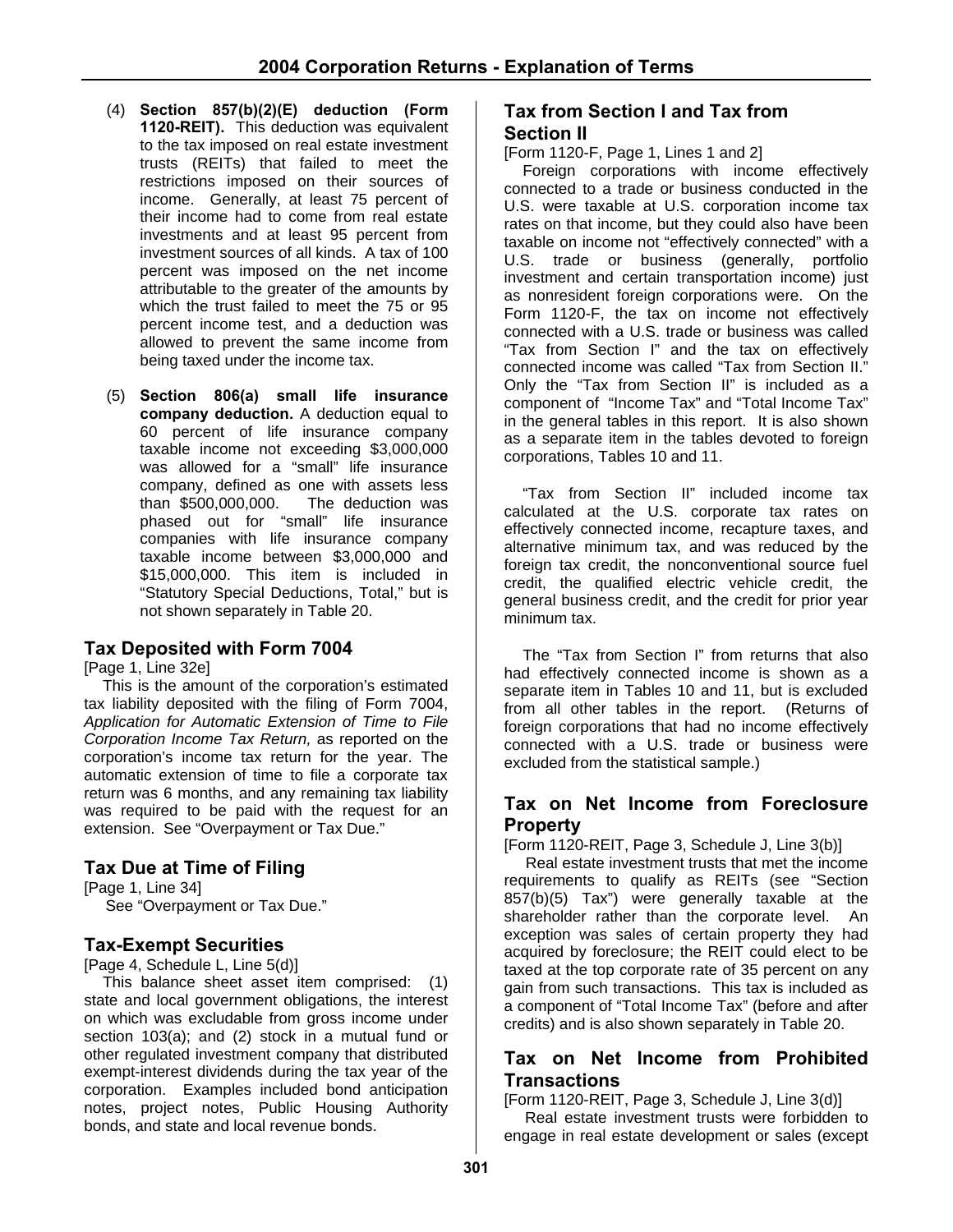in the course of their rental or financing business). Any profit made in such transactions was subject to a 100 percent tax. This tax is included as a component of "Total Income Tax" (before and after credits) and is also shown separately in Table 20.

# **Tax Refund**

[Page 1, Line 36] See "Overpayment or Tax Due."

# **Tax Year**

Tax year (income year) in this publication refers to the year covering accounting periods ended July 2004 through June 2005. The corporation returns included span over 23 months between the firstincluded accounting period, which began on August 1, 2003, and closed on July 31, 2004, and the end of the last–included accounting period, which began on July 1, 2004, and closed on June 30, 2005. Therefore, this report shows income received or expenses incurred during any or all of the months in the 23-month span. This span, in effect defines the tax year in such a way that the non-calendar year ended accounting periods are centered by the calendar year ended accounting period. The calendar year made up 85.8 percent of the number of returns for Tax Year 2004. (See "Introduction" in Section I.)

# **Taxable Income**

[Page 1, Line 30]

This line item from Form 1120 is called "Income Subject to Tax" in this report.

# **Taxes Paid**

[Page 1, Line 17]

Taxes paid included the amounts reported as an ordinary and necessary business deduction as well as identifiable amounts reported in the cost of goods sold schedules or capitalized under section 263A. Included among the deductible taxes were ordinary state and local taxes paid or accrued during the<br>year; social security and payroll taxes: year; social security and payroll taxes; unemployment insurance taxes; excise taxes, import and tariff duties; and business, license and privilege taxes. Income and profit taxes paid to foreign countries or U.S. possessions were also deductible unless claimed as a credit against income tax. However, S corporations excluded any foreign taxes from the deduction for taxes paid, instead allocating them to their shareholders (who might either deduct them or take a foreign tax credit for them). Regulated investment companies also had to exclude those foreign taxes from the deduction for taxes when they elected under Code section 853 to allow their shareholders to claim a foreign tax credit (or a deduction) for the foreign taxes paid. See also, "Foreign Tax Credit."

Taxes not deductible generally included Federal income and excess profits taxes, gift taxes, taxes assessed against local benefits, taxes not imposed on the corporation, and certain other taxes, including state or local taxes that were paid or incurred in connection with an acquisition or disposition of property. Taxes related to the acquisition of property were to be treated as part of the cost of the property, while taxes related to the disposition of property were to be treated as a reduction in the amount realized from the disposition.

Some corporations included sales taxes and excise and related taxes, which were part of the sales price of their products, as receipts. When this occurred, an equal and offsetting amount was usually included in the cost of goods sold or as part of the separate deduction for taxes paid. When included in the cost of goods sold, these taxes were included in the statistics for taxes paid when they could be identified.

# **Tentative Minimum Tax**

[Form 4626, Line 13]

The tentative minimum tax was determined by applying a 20 percent rate of tax to the alternative minimum taxable income after the reduction for the alternative tax NOLD and the income exemption. The tentative minimum tax could be reduced by an AMT foreign tax credit and carryover of unused empowerment zone credit. The foreign tax credit was computed under the AMT system and could not become part of that credit allowed under the regular tax system. Up to 25 percent of the tentative minimum tax remaining after the AMT foreign tax credit could be reduced by the carryover of empowerment zone credit.

The amount by which the remaining tentative minimum tax exceeded the regular tax after reduction by the foreign tax credit (under the regular system) and the possessions tax credit was the alternative minimum tax.

# **Total Assets and Total Liabilities**

[Page 4, Schedule L, Lines 15(d) and 28(d)]

Total assets and total liabilities were those reported in the end-of-year balance sheet in the corporations' books of account. Total assets were net amounts after reduction by accumulated depreciation, accumulated amortization, accumulated depletion, and the reserve for bad debts. If these reserve accounts were reported as liabilities, they were treated as reductions from the asset accounts to which they related and total assets and liabilities were adjusted accordingly.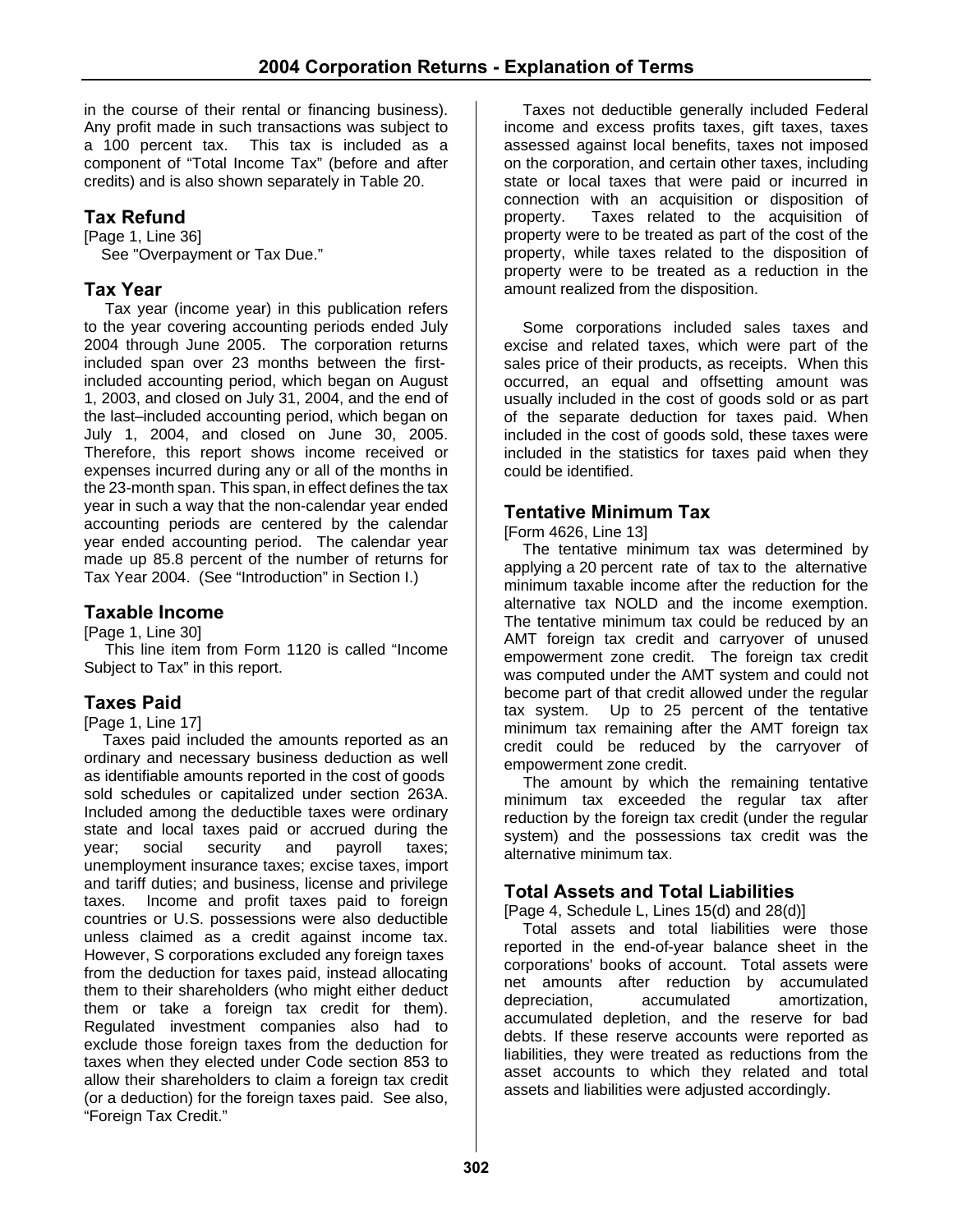When used in this report, the term total liabilities included both the claims of creditors and shareholders' equity (see also, "Net Worth"). In addition, total liabilities were net amounts after reduction by the cost of treasury stock. See also, "Balance Sheets" in this section.

### **Total Deductions**

As presented in this publication, total deductions comprised: (1) the cost of goods sold; (2) the ordinary and necessary business deductions from gross income; and (3) net loss from sales of noncapital assets. Components of total deductions were shown in the income statement segment of various tables throughout this report. See also, "Total Receipts."

# **Total Income Tax After Credits**

[Page 3, Schedule J, Line 11]

Income tax after credits in the statistics equals "Total Income Tax Before Credits" less the sum of the "Foreign Tax Credit," "U.S. Possessions Tax Credit," "Nonconventional Source Fuel Credit," "Qualified Electric Vehicle Credit," "General Business Credit," "Prior Year Minimum Tax Credit," and "Qualified Zone Academy Bond Credit". Each of these items is discussed under its own heading in this section.

# **Total Income Tax Before Credits**

Total income tax before credits was the sum of the following taxes:

- (1) Income Tax;
- (2) Personal Holding Company Tax;
- (3) Recapture and Other Taxes;
- (4) Alternative Minimum Tax:
- (5) Excess Net Passive Income Tax;
- (6) Capital Gains Tax of Regulated Investment Companies;
- (7) Tax on Net Income from Foreclosure Property;
- (8) Section 857(b)(5) Tax;
- (9) Tax on Net Income from Prohibited Transactions;
- (10) Branch Tax of Foreign Corporations; and
- (11) Reciprocal Tax.

Other tax and interest amounts were included in or subtracted from the total income tax. Amounts included were tax and interest on a nonqualified withdrawal from a capital construction fund (section 7518), interest due on deferred gain (section 1260(b), interest on deferred tax attributable to installment sales of certain timeshares and residential lots (section 453(l)(3)), certain nondealer installment obligations (section 453A(c)), interest due under the look-back method, and deferred tax

due upon the termination of a section 1294 election for shareholders in qualified electing funds. Amounts subtracted were deferred tax on the corporations share of the undistributed earning of a qualified electing fund, recapture of new markets credit, recapture of employer-provided childcare facilities and services credit, and deferred LIFO recapture tax (section 1363(d)). These amounts were included in the statistics as adjustments to total income tax.

# **Total Income Tax (S Corporations)**

Total income tax for S corporations (Tables 14 and 15) was the sum of the following taxes, each discussed under its own heading:

- (1) Income Tax;
- (2) Income Tax Adjustments;
- (3) Excess Net Passive Income Tax;
- (4) Recapture Taxes; and
- (5) Adjustments to Total Tax.

# **Total Receipts**

Total receipts was the sum of the following items, each discussed under its own heading:

- (1) Business Receipts;
- (2) Interest;
- (3) Interest on Government Obligations: State and Local;
- (4) Rents;
- (5) Royalties;
- (6) Net Capital Gains (excluding long-term gains from regulated investment companies);
- (7) Net Gain, Noncapital Assets;
- (8) Dividends Received from Domestic Corporations;
- (9) Dividends Received from Foreign Corporations (excluding certain taxable income from related foreign corporations only constructively received); and
- (10) Other Receipts.

Total receipts for S corporations was the sum of the following items, each discussed under its own heading:

- (1) Business Receipts;
- (2) Interest on Government Obligations: State and Local;
- (3) Net Gain, Noncapital Assets; and
- (4) Other Receipts.

S corporations reported receipts for Interest, Rents, Royalties, Net Capital Gains, and Dividends on the Form 1120S, Schedule K, *Shareholders' Shares of Income, Credits, Deductions, etc*. and are not included in these statistics. These statistics are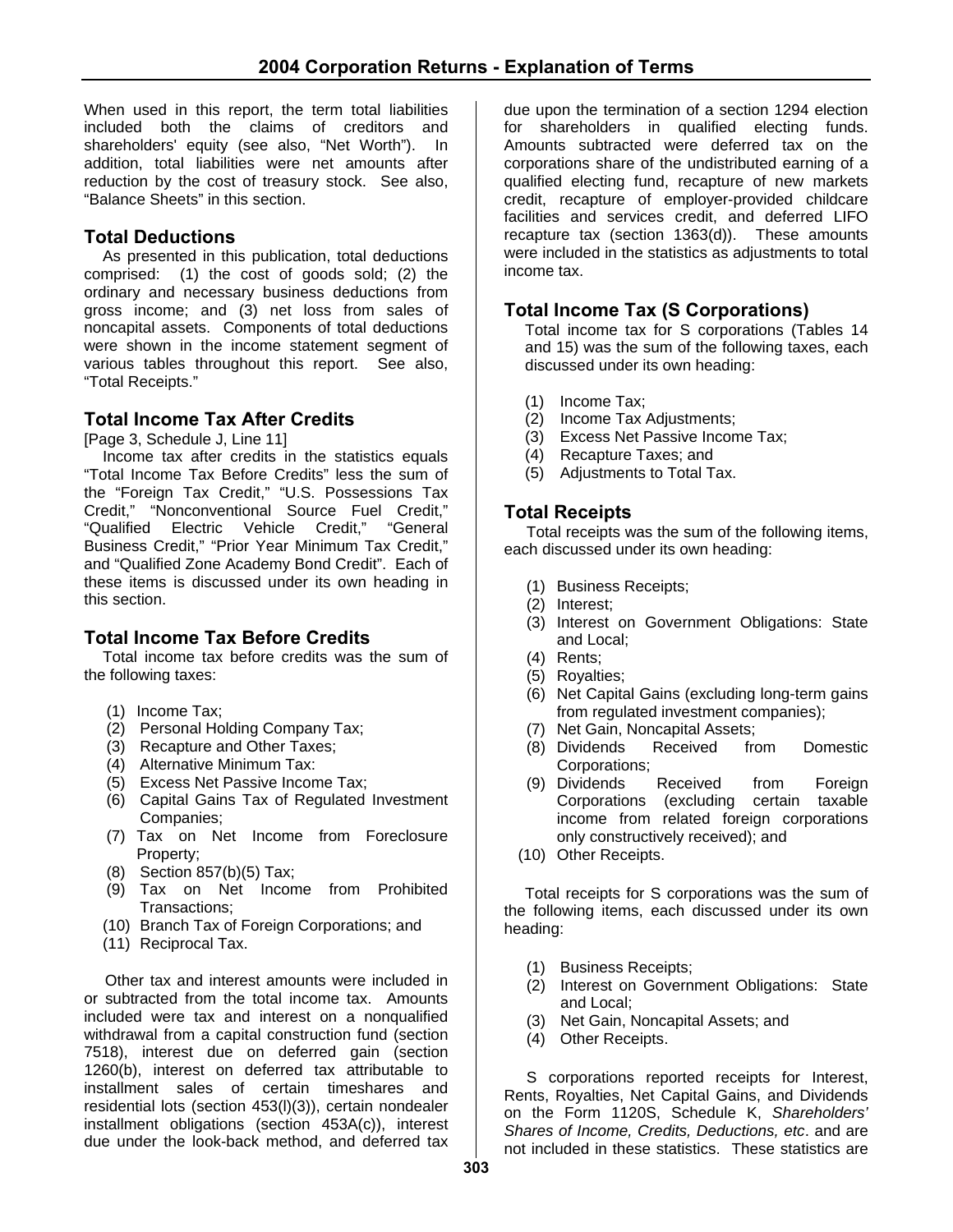presented in Luttrell, Kelly, "S Corporation Returns, 2003," *Statistics of Income Bulletin,* Spring 2006, Volume 25, Number 4.

### **Total Receipts Less Total Deductions**

This item differed from net income (less deficit) for tax purposes in that it included nontaxable interest on state and local government obligations and excluded constructive taxable income from related foreign corporations.

#### **Total Special Deductions**

[Page 1, line 29b]

See "Statutory Special Deductions."

### **Trans-Alaska Pipeline Liability Fund Credit**

This component of the general business credit refunds certain unused environmental tax payments under section 4612(e). See "General Business Credit" for limitations and carryover provisions. The components of the general business credit are shown in Table 21.

# **U.S. Government Obligations**

[Page 4, Schedule L, Line 4(d)] See "Investments in Government Obligations."

# **U.S. Possessions Tax Credit**

[Page 3, Schedule J, Line 6b]

The Puerto Rico and possession tax credit is terminated for corporations with tax years beginning after December 31, 1995. However, companies were eligible for a credit against U.S. income tax for some or all of the tax on income earned in possessions. Special phase-out rules apply in the case of existing credit claimants. After 2005, the credit was to be completely repealed for all corporations.

#### **U.S. Tax Paid or Withheld at Source**

[Form 1120-F, Page 1, Line 6h]

Foreign corporations with income related to a U.S. business activity (i.e., effectively connected income) often had U.S. income tax withheld at the source for their taxes on portfolio or transportation income that was not effectively connected to their U.S. operations, as well as certain income that was effectively connected (e.g., gains from the disposition of U.S. real property reported on Form 8288-A or effectively connected income allocable to foreign partners reported on Form 8805). This withheld tax is shown separately for effectively connected income and non-effectively connected income in Tables 10 and 11.

U.S. taxes paid or withheld by resident foreign corporations on income that was effectively connected to a U.S. trade or business are included in the statistics for "Overpayment or Tax Due," but taxes withheld at the source on non-effectively connected income are not included in any statistics except the separate item in Tables 10 and 11.

### **Welfare-to-Work Credit**

[Form 8861]

The welfare-to-work credit was extended for qualified individuals who began work for the employer before January 1, 2004. The welfare-towork credit was claimed by taxpayers for wages paid to current and former welfare recipients hired by the corporation after December 31, 1997. The credit was equal to 35 percent of the first \$10,000 of the employee's first-year wages and 50 percent of the first \$10,000 of second-year wages. Eligible employees were persons or members of families who had received aid to families with dependent children or its equivalent for at least 18 of the past 24 months, or who had been cut off from such aid within the last 2 years. Wages qualifying for this credit could not also qualify for the work opportunity credit.

The welfare-to-work credit was claimed as one of the components of the general business credit. For a discussion of the income tax limitations and carryback and carryforward provisions of the credit, see "General Business Credit' in this section. The components of the general business credit are shown separately in Table 21.

# **Work Opportunity Credit**

#### [Form 5884]

The work opportunity credit was extended to include wages paid to qualified individuals who began work for the employer before January 1, 2002. This credit, the successor to the jobs credit, allowed in prior years, was allowed to taxpayers who hired individuals from certain targeted groups to work at least 120 hours during the year.

Targeted groups were:

- (1) members of families receiving benefits under the Temporary Assistance to Needy Families (TANF) program;
- (2) certain disabled veterans in families receiving food stamps;
- (3) newly released economically disadvantaged ex-felons;
- (4) high-risk youth (18-24 year olds from disadvantaged areas);
- (5) vocational rehabilitation referrals;